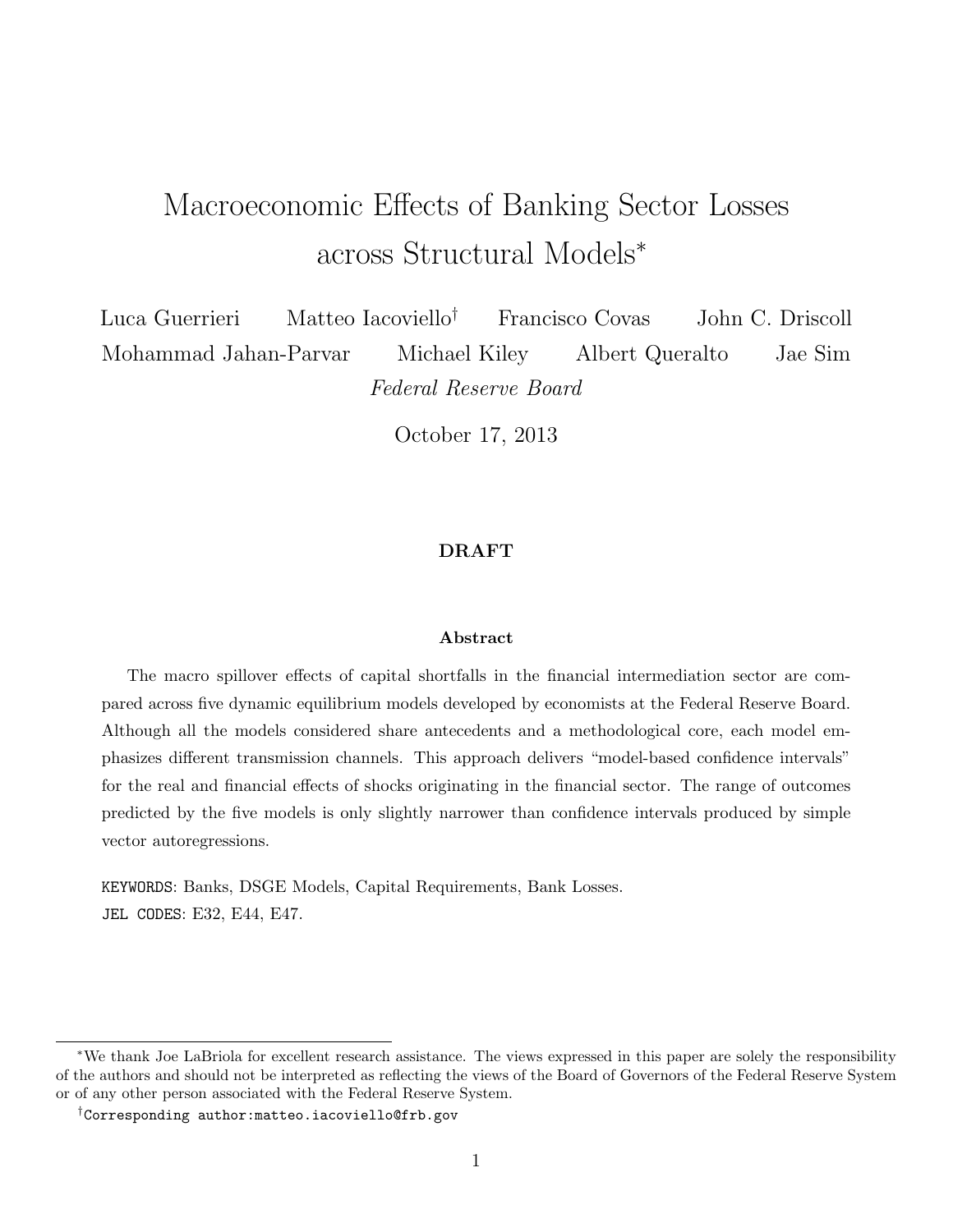## **1 Introduction**

The financial crisis has proved a catalyst for academic research to incorporate financial frictions and an explicit role for an intermediation sector in a general equilibrium framework. In addition, the crisis has reignited the interest in the causes and consequences of shocks affecting the balance sheet of banks, as shown for instance by the increased reliance on regulatory stress tests as an instrument of macroprudential policy.

<span id="page-1-1"></span>In this paper, we argue that this research can offer useful insights into the propagation of capital shortfalls in the intermediation sector to the rest of the economy. Some of this research work has been mirrored and expanded at the Federal Reserve Board by different groups of economists. This paper includes models developed by five of these groups. Our original contribution lies in the meta-analysis of results from the different models rather than in the formulation of the models themselves.<sup>[1](#page-1-0)</sup> Although all the models presented share common antecedents and a common methodological core, they have evolved in complementary directions. Accordingly, comparisons of simulation results from these models, with an eye to identifying the structural features chiefly responsible for quantitative differences, can provide a useful assessment of the spillover effects of shortfalls in capital to the rest of the macroeconomy. To the extent that quantitative models are needed for policy analysis, and to the extent that different models give starkly different quantitative predictions, it is useful to investigate the origins of these differences.

Each of the models presented emphasizes different aspects of the nexus between a financial sector and the rest of the economy.

- 1. The model by *Iacoviello* allows two financial frictions to coexist in that both bankers and entrepreneurs are constrained in how much they can borrow from patient savers. A key feature of the model is that entrepreneurs own commercial real estate, which enters the production function for final goods and which which can be posted as collateral against loans.
- 2. The model by *Covas and Driscoll* also features credit constraints on bankers and entrepreneurs. In addition, a corporate sector is included so that the banking sector need not fund the entire economy. A key distinction of their approach is that the model is solved with global nonlinear methods, rather than by a linear approximation that imposes that all credit constraints are always binding.
- 3. The model by *Kiley and Sim* is set up to study the interaction between financial frictions and monetary policy. In all the models covered here, financial intermediaries have access to debt markets and retained earnings. In addition, a key feature of the model developed by Kiley and Sim is that financial intermediaries can access external equity markets to finance their

<span id="page-1-0"></span><sup>&</sup>lt;sup>[1](#page-1-1)</sup> Each of the 5 models in this paper is described more fully in related work cited below.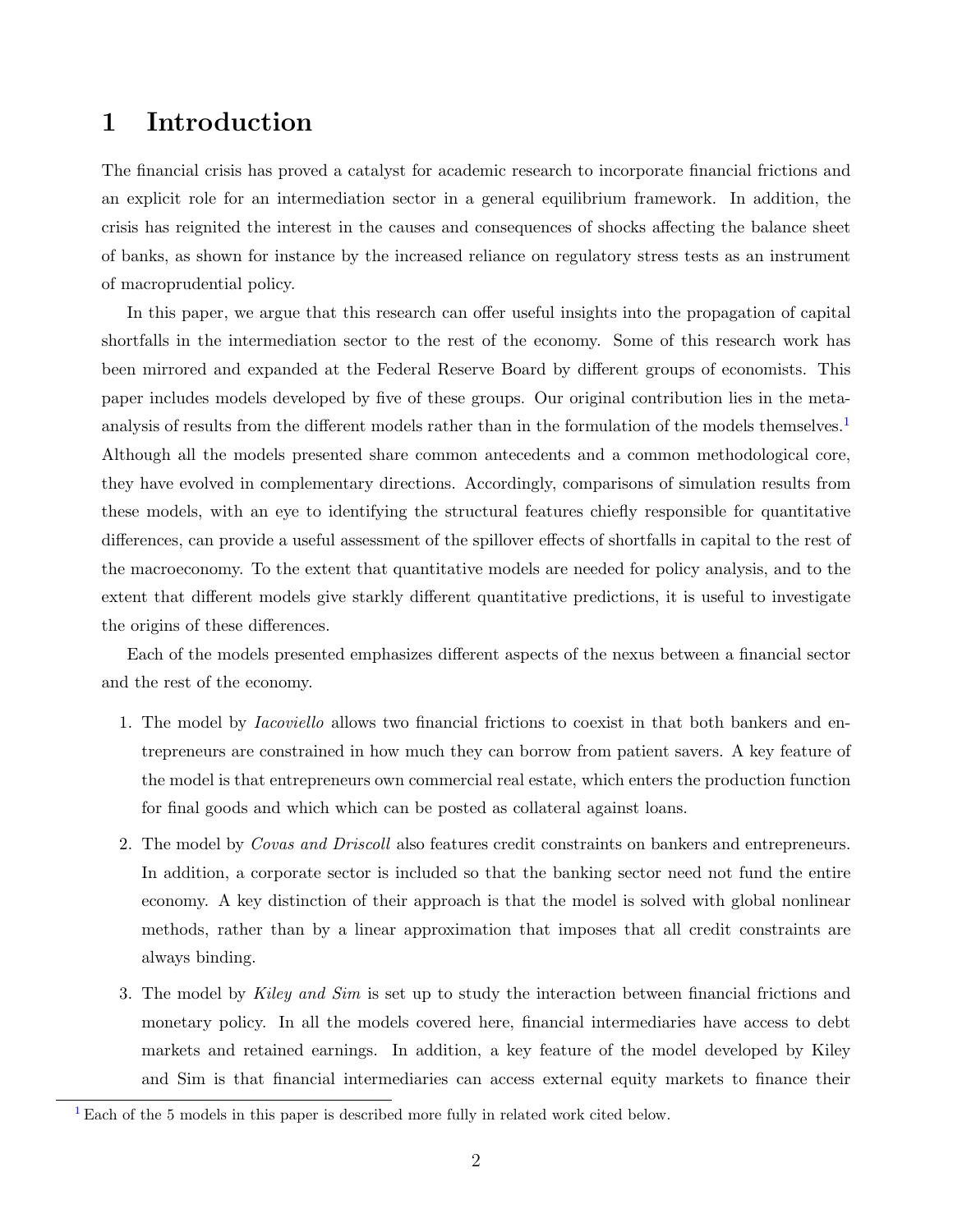investments, which allows them an explicit treatment of dilution costs related to the expansion of external equity.

- 4. The interaction between inside and outside equity is also at the center of *Queralto*'s model. An agency problem justifies the constraints on borrowing faced by the financial sector in his model. The agency problem is devised in such a way that financial intermediaries face a trade off between short-term debt and outside equity. In turn, this endogenous tradeoff is affected differently by different sources of fluctuations.
- 5. Finally, the model developed by *Guerrieri and Jahan-Parvar* is geared to the analysis of monetary policy and takes into account the zero lower bound on nominal interest rates. A salient characteristic of the model is the interaction between two groups of firms. One group of firms can only raise external funds through financial intermediaries, while the other group of firms has direct access to financing from households.

To facilitate comparisons across models, each of the self-contained model sections to follow considers one particular form of capital shortfall, namely a transfer of funds from the banking sector to the household sector. This transfer takes place in a lump-sum fashion and does not distort at the margin the actions of the household sector. Accordingly, it could also be thought of as shock that simply destroys some assets on the balance sheet of the banking sector. While each model has features that can be used to analyze a plethora of distinct financial shocks, the baseline transfer shock has the virtue of being easily implemented and comparable across all models. In addition, the baseline transfer shock is a initially a "pure" financial shock in that it does not imply, per se, the depletion of real resources. In that respect, it is fair to characterize the macro repercussions as "spillover effects" from the financial sector to the the rest of the macroeconomy.

Each model section presents results for the evolution of key macro variables, such as aggregate output, consumption and investment. It also reports some key financial variables, such as bank capital and spreads between interest rates on deposits and on loans. Sensitivity analysis with respect to key parameters focuses on plausible changes in calibration that can result in large differences in macro outcomes.

In addition to the baseline transfer shock each model section presents the effects of a distinct financial shock that leads to a shortfall in capital for the banking sector, e.g. a housing shock or a change in capital requirements. These additional shocks are calibrated to produce a capital shortfall that is comparable to that of the transfer shock. Because each distinct shock considered has different propagation channels this exercise provides additional insights on the mechanisms by which financial shocks affect the macroeconomy.

This approach can deliver "model-based confidence intervals" relative to the effects of financial shocks. Comparison of results across models is informative about the importance of different mod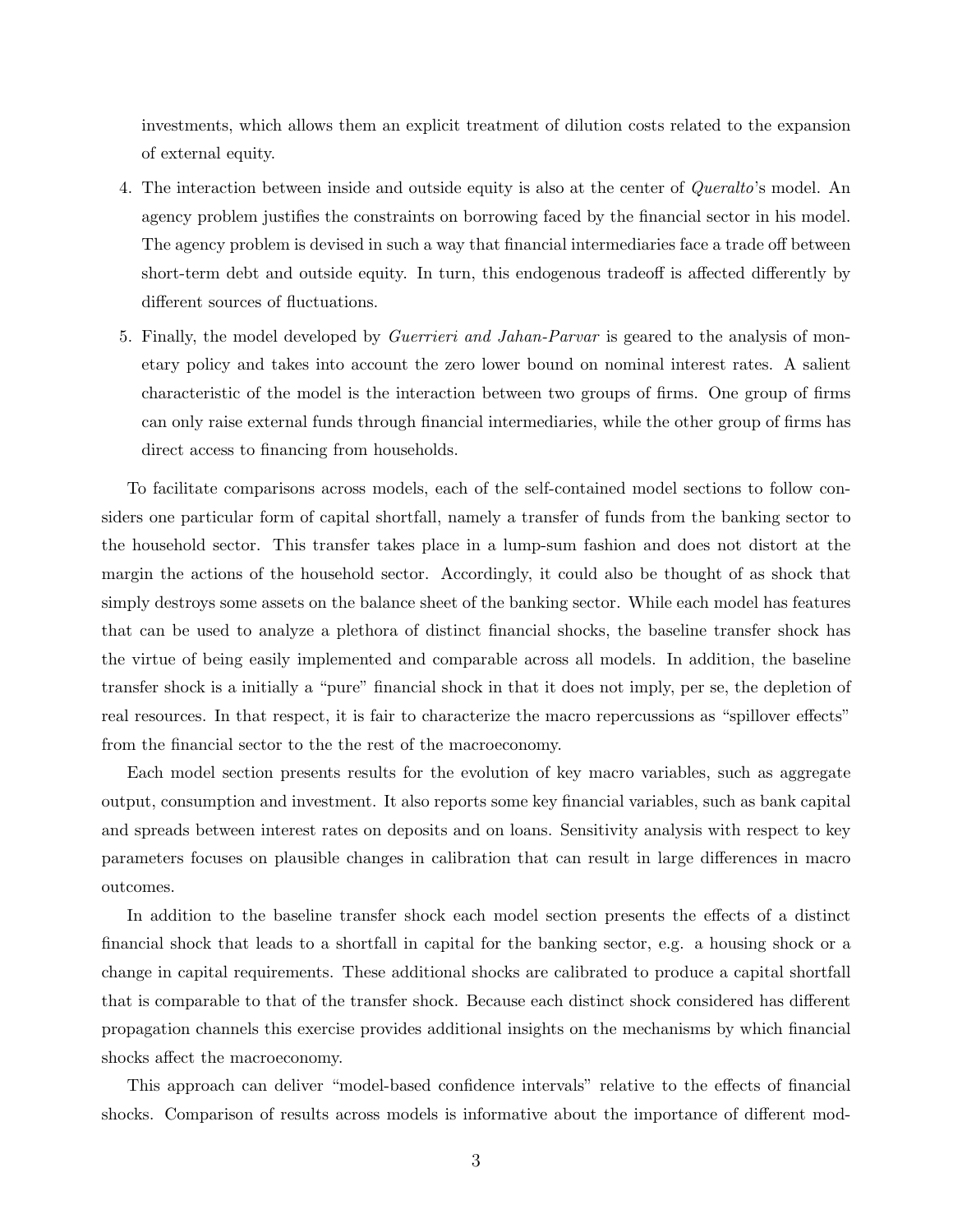eling approaches in influencing the quantitative implications of standardized shocks. Moreover, the sensitivity analysis regarding parameter choices is meant to produce envelop results relative to the possible spillover effects of capital shortfalls. Finally, the comparison of shocks other than the baseline transfer shocks across models reinforces the intuition that the underlying causes of a capital shortfall in the financial sector are important in predicting the subsequent spillover effects to the rest of the economy.

The rest of the paper proceeds as follows. Section [2](#page-3-0) describes the calibration of the baseline transfer shock. Each of the sections from [3](#page-4-0) to [7](#page-22-0) are dedicated to the description of results from individual models. Section [8](#page-26-0) provides a horizontal comparison of the effects of the baseline transfer shocks across models. Section [9](#page-29-0) concludes.

## <span id="page-3-0"></span>**2 Calibration of the Baseline Transfer Shock**

In order to provide informative comparisons across the linear and nonlinear models considered, the calibration of the size for the baseline transfer shock is chosen to be large, but empirically-realistic. We consider a transfer shock in line with the results from the stress tests for the U.S. banking sector mandated by the the Financial Reform Act. These stress tests, whose main goal is to assess the solvency of the banking system in the face of rapidly deteriorating macroeconomic conditions, provide useful information regarding the magnitude of empirically-relevant capital shortfalls. We use the results for the Comprehensive Capital Analysis and Review (CCAR) of 2013. According to these results, under a severely adverse scenario for the U.S. economy, total projected losses of the 18 bank holding companies included in the stress test amounted to a cumulative total of \$462 Billion for the 9 quarters from 2012q4 through 2014q4. For context, these losses are conditional on a scenario designed to be comparable to the Great Recession.<sup>[2](#page-3-1)</sup>.

<span id="page-3-4"></span><span id="page-3-3"></span>These losses amount to about 3% of 2012 GDP. Only the top 18 banks by assets were included in the stress test exercise. To calibrate the baseline transfer shock to capture plausible losses for the entire banking system and not just the largest banks, we scale up the magnitude of the transfer to reflect that the CCAR banks account for about 60% of banking assets (the sum of assets of depository institutions and bank holding companies in the Flow of Funds). Furthermore, a second rescaling is applied to reflect that traditional banks account for about 70% of the asset of the banking sector, defined as traditional banking institutions in addition to bank-like institutions.<sup>[3](#page-3-2)</sup>

<span id="page-3-1"></span>[<sup>2</sup>](#page-3-3) Cumulative losses are disclosed in a press release issued by the Federal Reserve, available at http://www.federalreserve.gov/newsevents/press/bcreg/dfast\_2013\_results\_20130314.pdf

<span id="page-3-2"></span><sup>&</sup>lt;sup>[3](#page-3-4)</sup> The share of assets of traditional banking institutions is derived from the following FF series:  $1-(\text{[FL704090005.Q+})$ FL734090005.Q)/((FL413065005.Q+FL674090005.Q+FL614090005.Q+FL664090005.Q+FL504090005.Q)+(FL704090005.Q+ FL734090005.Q))) 1-((Total Financial Assets of Private Depository Institutions + Total Financial Assets of Holding companies)/((Agency-and GSE-backed mortgage pools; total mortgages; asset + Issuers of asset-backed securities; total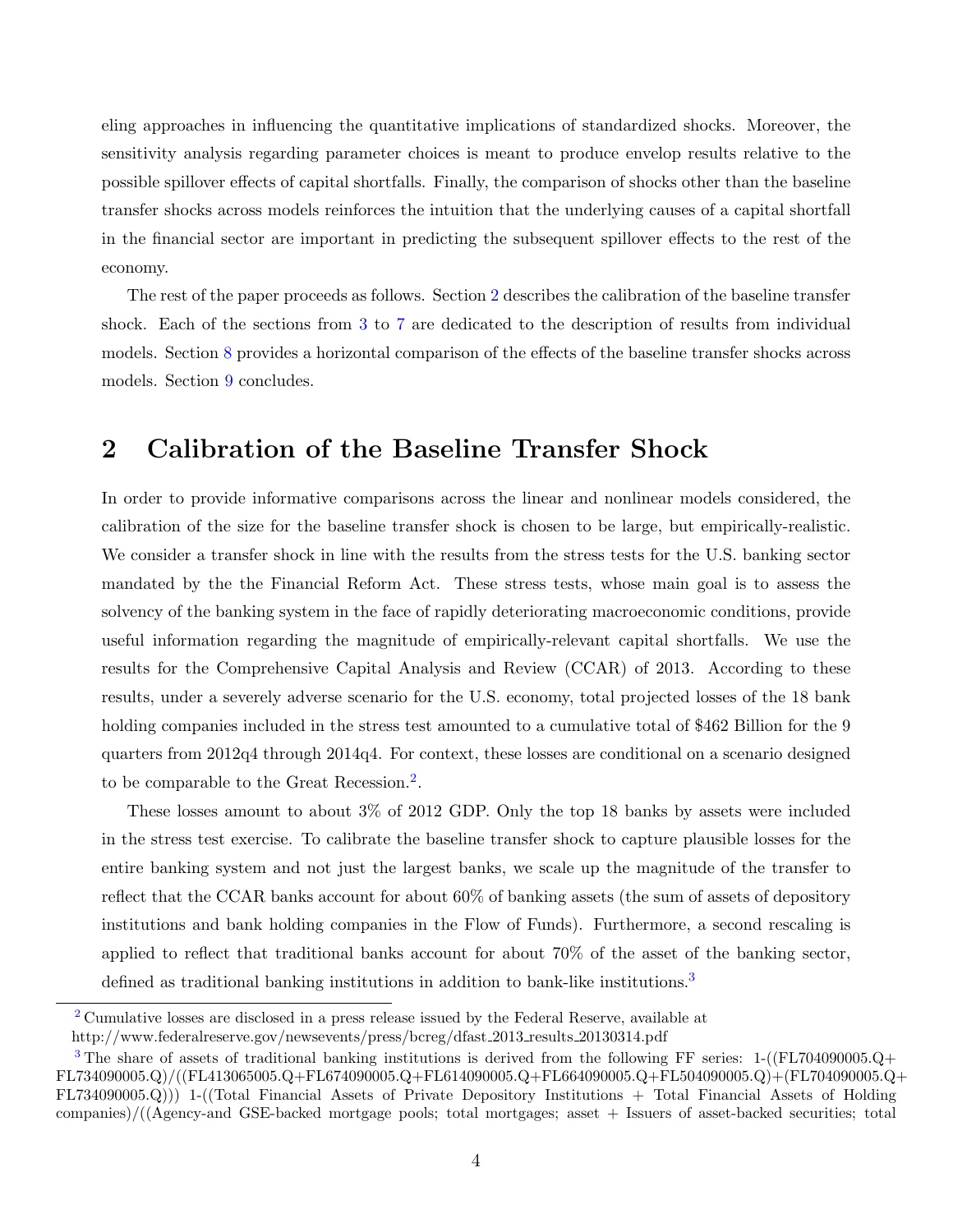<span id="page-4-5"></span>Accordingly, the baseline transfer shock entails a reduction in assets equal to  $7.5\%$  of GDP (=3)  $\%/0.6/0.66)$  cumulatively over the first 9 quarters following the transfer. The shock is phased in using an autoregressive process of order 1 with a persistence equal to 0.9. The desired cumulative transfer over 9 quarters is used to pin down the initial innovation to the shock process.

## <span id="page-4-0"></span>**3 Matteo Iacoviello: An Estimated Model of Banks with Financing Frictions**

The model in [Iacoviello \(2013\)](#page-50-0) is a discrete-time economy. The economy features four agents: patient households (savers), impatient households (borrowers), bankers, and entrepreneurs. In the following, we present the key elements of Iacoviello's model abstracting from a variety of frictions that are introduced by Iacoviello in order to take the model to the data.[4](#page-4-1)

<span id="page-4-4"></span>Each agent has a unit mass.<sup>[5](#page-4-2)</sup> Households work, consume and buy real estate, and make one-period deposits into a bank. The household sector in the aggregate is net saver. Entrepreneurs accumulate real estate, hire households, and borrow from banks. In between the households and the entrepreneurs, bankers intermediate funds. The nature of the banking activity implies that bankers are borrowers when it comes to their relationship with households, and are lenders when it comes to their relationship with the credit-dependent sector – entrepreneurs – of the economy. Iacoviello designs preferences in a way that two frictions coexist and interact in the model's equilibrium: first, bankers' are credit constrained in how much they can borrow from the patient savers; second, entrepreneurs are credit constrained in how much they can borrow from bankers.

Entrepreneurs are subject to a borrowing constraint of the form:

<span id="page-4-3"></span>
$$
L_{E,t} \le m_H \frac{q_{t+1}}{R_{E,t+1}} H_{E,t} - m_N W_{H,t} N_{H,t}
$$

Here, *LE,t* are loans that banks extend to entrepreneurs (yielding a gross return *RE,t*). Entrepreneurs own housing *HE,t* (commercial real estate) which, combined with household labor, is used by final good firms to produce the final output *Y<sup>t</sup>* .

Denoting with  $\lambda_{E,t}$  the Lagrange multiplier on the borrowing constraint, the first order conditions

financial assets  $+$  Finance companies; total financial assets  $+$  Security brokers and dealers; total financial assets  $+$  Funding corporations; total financial assets) + (Total Financial Assets of Private Depository Institutions + Total Financial Assets of Holding companies)))

<span id="page-4-1"></span><sup>&</sup>lt;sup>[4](#page-4-3)</sup> The full model description (including the calibrated parameters for the exercises below) can be found in Tables 1 and 2 and in Appendix B of Iacoviello's paper.

<span id="page-4-2"></span><sup>&</sup>lt;sup>[5](#page-4-4)</sup> Except for the introduction of the banking sector, the model structure closely follows a flexible price version of the basic model in [Iacoviello \(2005\),](#page-50-1) where credit-constrained entrepreneurs borrow from households directly. Here, banks intermediate between households and entrepreneurs.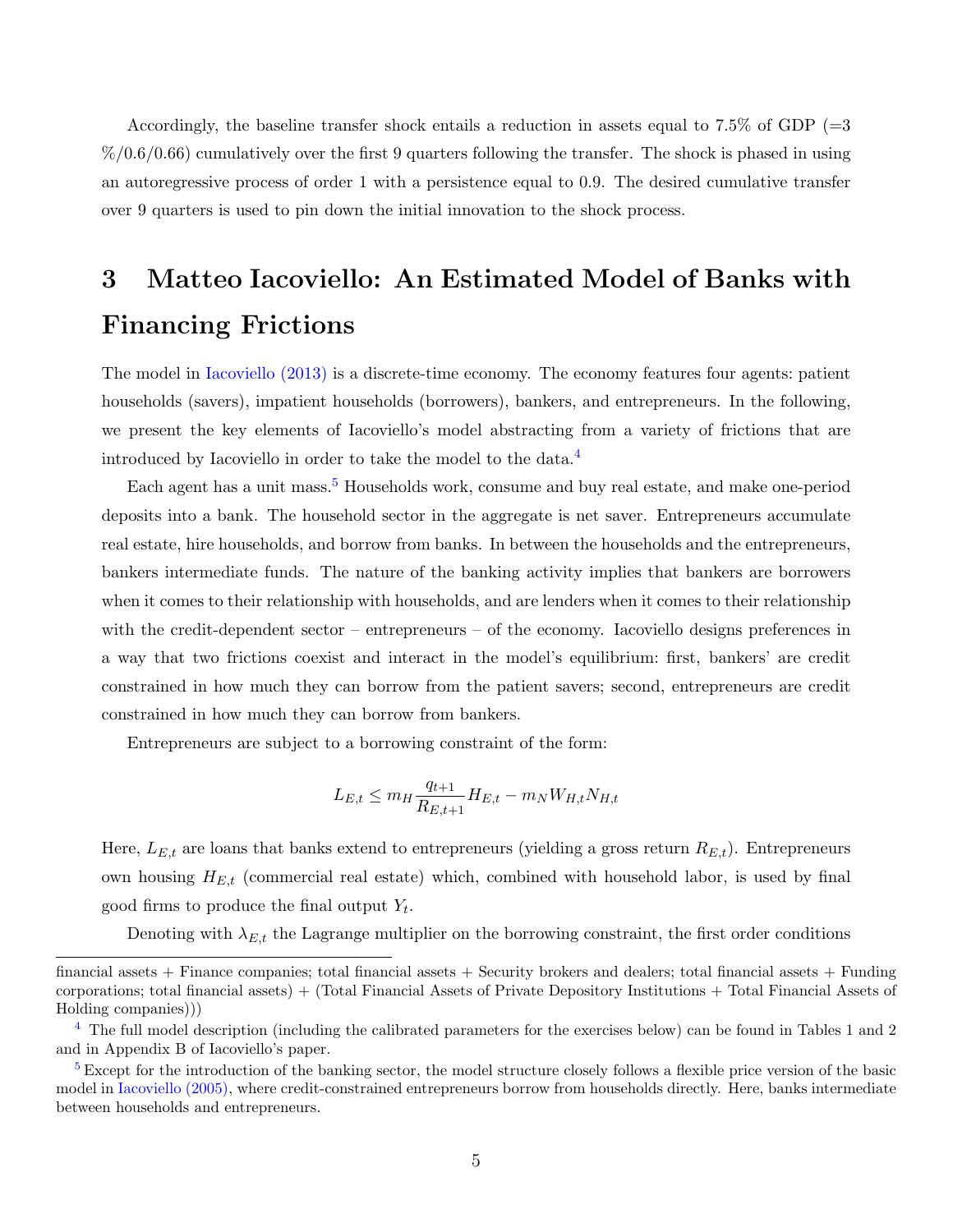for optimization for loans is given:

$$
\left(1 - \lambda_{E,t} + \frac{\partial ac_{LE,t}}{\partial L_{E,t}}\right)u_{CE,t} = \beta_E R_{E,t+1} u_{CE,t+1}
$$

As the first–order condition show, the credit constraint (as proxied by the Lagrange multiplier  $\lambda_{E,t}$ ) introduce a wedge between the cost of factors and their marginal product, thus acting as a tax on the demand for credit and for the factors of production.

The other key agents in the model are bankers. A continuum of unit measure bankers solve the following problem:

$$
\max \sum_{t=0}^{\infty} \beta_B^t \log C_{B,t}
$$

where  $\beta_B < \beta_H$ , and where  $\beta_H$  is the household's discount factor subject to:

$$
C_{B,t} + R_{H,t-1}D_{t-1} + L_{E,t} + ac_{EB,t} = D_t + R_{E,t}L_{E,t-1} - \varepsilon_t
$$

where the *D* are household deposits,  $L<sub>E</sub>$  are loans to entrepreneurs, and  $C<sub>B</sub>$  is banker's private consumption. Note that this formulation is analogous to a formulation where bankers maximize a convex function of dividends (discounted at rate  $\beta_B$ ), once  $C_B$  is reinterpreted as the residual income of the banker after depositors have been repaid and loans have been issued. Iacoviello assumes that the bank is constrained in its ability to issue liabilities by the amount of equity capital (assets less liabilities) in its portfolio. This constraint can be motivated by regulatory concerns or by standard moral hazard problems. Letting  $K_{B,t} = L_{E,t} - \varepsilon_t - D_t$  define bank capital at the end of the period (after loan losses caused by redistribution shocks have been realized), a capital requirement constraint can be reinterpreted as a standard borrowing constraint, such as:

$$
D_t \leq \gamma_E \left( L_{E,t} - \varepsilon_t \right).
$$

Above, the left-hand side denotes banks liabilities  $D_t$ , while the right-hand side denotes which fraction of each of the banks' assets can be used as collateral.

Let  $m_{B,t} \equiv \beta_B E_t \left( \frac{C_{B,t}}{C_{B,t+1}} \right)$  denote the banker's stochastic discount factor, The optimality conditions for deposits and loans are respectively:

$$
1 - \lambda_{B,t} = E_t(m_{B,t}R_{H,t}) \tag{1}
$$

$$
1 - \gamma_E \lambda_{B,t} + \frac{\partial ac_{EB,t}}{\partial L_{E,t}} = E_t \left( m_{B,t} R_{E,t+1} \right) \tag{2}
$$

The interpretation of the two first-order condition is straightforward. It also illustrates why the different classes of assets pay different returns in equilibrium. Consider the ways a bank can increase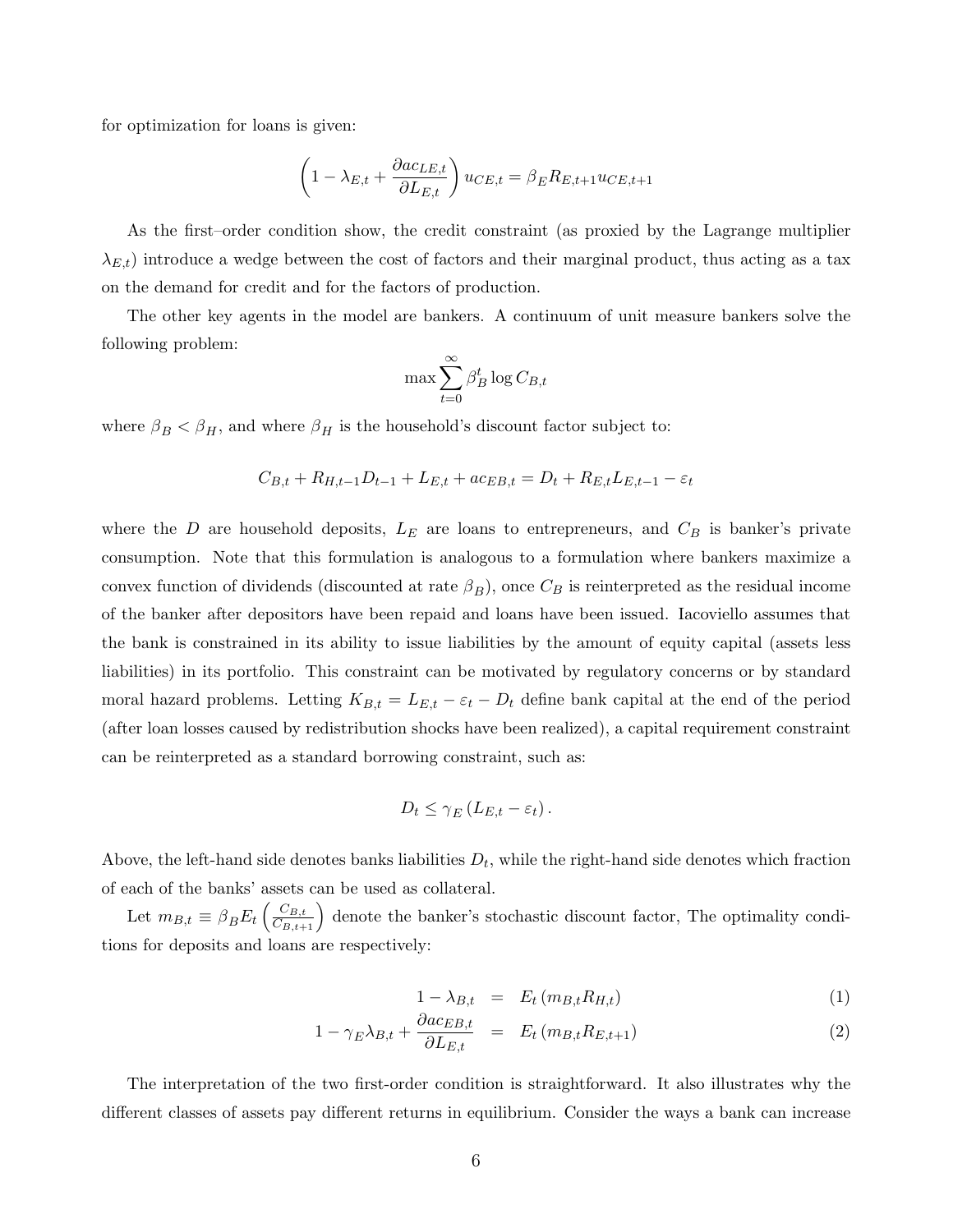its consumption by one extra unit today.

- 1. The banker can borrow from household, increasing deposits  $D_t$  by one unit today: in doing so, the bank reduces its equity by one unit, thus tightening its borrowing constraint one–for–one and reducing the utility value of an extra deposit by  $\lambda_{B,t}$ . Overall, today's payoff from the deposit is  $1 - \lambda_{B,t}$ . The next-period cost is given by the stochastic discount factor times the interest rate  $R_H$ .
- 2. The banker can consume more today by reducing loans by one unit. By lending less, the bank tightens its borrowing constraint, since it reduces its equity. The utility cost of tightening the borrowing constraint through lower loans is equal to  $\gamma_E \lambda_{B,t}$ . Intuitively, the more loans are useful as collateral for the bank activity (the higher  $\gamma_E$  is), the larger the utility cost of not making loans.

For the bank to be indifferent between collecting deposits (borrowing) and making loans (saving), the returns across assets must be equalized. Given that  $R<sub>H</sub>$  is determined from the household problem, the banker will be borrowing constrained, and  $\lambda_B$  will be positive, so long as  $m_{B,t}$  is sufficiently lower than the inverse of  $R_H$ . In turn, if  $\lambda_B$  is positive, the required returns on loans  $R_E$  will be higher, the lower  $\gamma_E$  is. Intuitively, the lower  $\gamma_E$  is, the lower is the liquidity value of loans for bank in relaxing its borrowing constraint, and the higher the compensation required by the bank to be indifferent between lending and borrowing. Moreover, loans will pay a return that is (near the steady state) higher than the cost of deposits, since, so long as  $\gamma_E$  is lower than one, they are less liquid than the deposits.

Both the bankers' credit constraint and the entrepreneurs' credit constraint create a positive wedge between the steady state output in absence of financial frictions and the output when financial frictions are present. The credit constraint on banks limits the amount of savings that banks can transform into loans. Likewise, the credit constraint on entrepreneurs limits the amount of loans that can be invested for production. Both forces lower steady state output. The same forces are also at work for shocks that move the economy away from the steady state, to the extent that these shocks tighten or loosen the severity of the borrowing constraints.

How do financial shocks affect the economy? Consider the effects of a redistribution shock  $\varepsilon_t$ . An interpretation of this shock is that it captures losses for the banking system caused by a wave of defaults. Figure [1](#page-31-0) plots a dynamic simulation for the model economy. The stochastic process for *ε<sup>t</sup>* follows

$$
\varepsilon_t = 0.9\varepsilon_{t-1} + \iota_t \tag{3}
$$

Iacoviello feeds in the model a shock to  $\iota_t$ , equal to 4.9 percent of GDP, which causes cumulated losses for the banking system to rise from zero to 7*.*5 percent of annual GDP after 9 quarters. Note that the losses for the banking system are equal to the gains of household sector. As such, the shock is a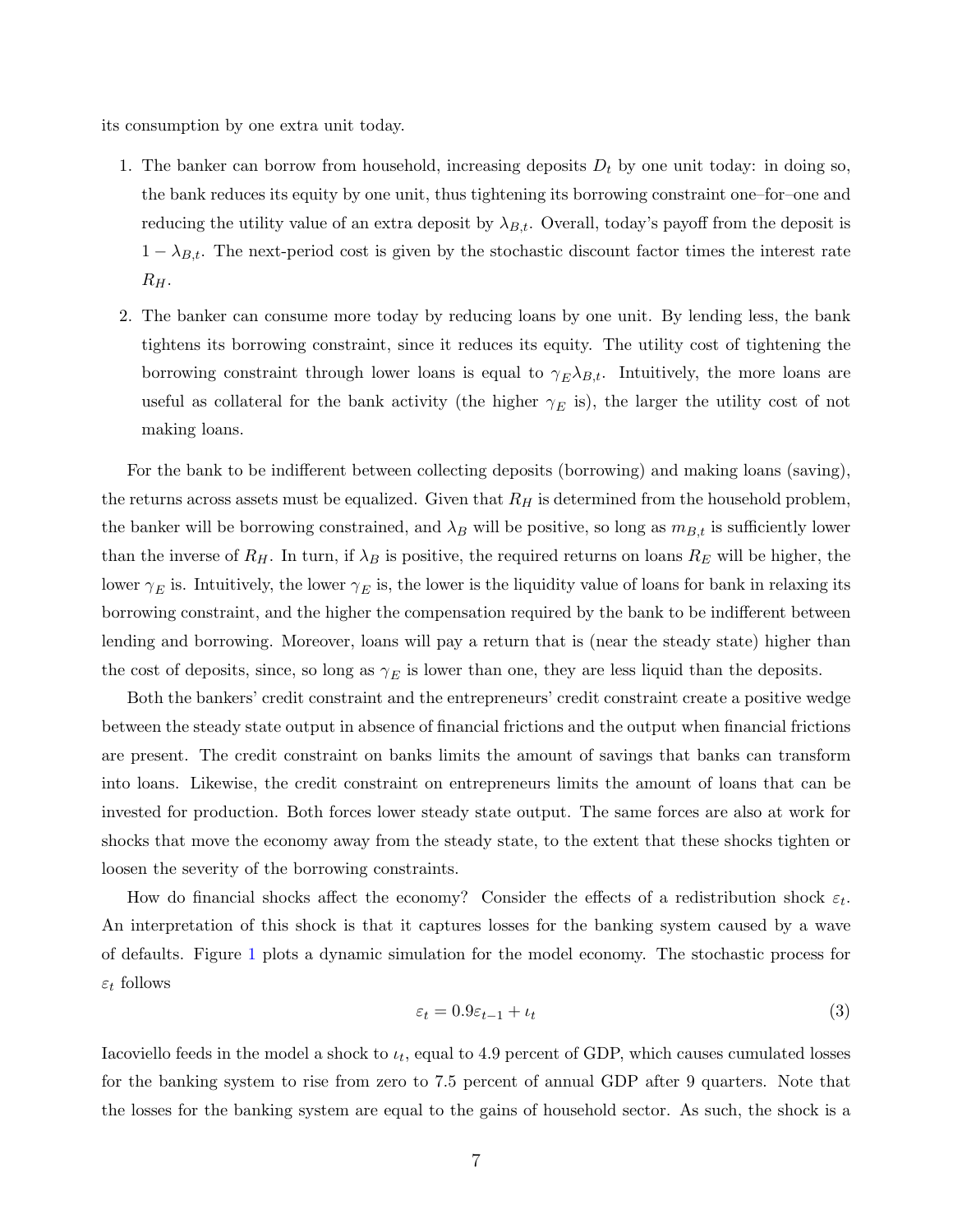pure redistribution shock. From the standpoint of the bank, the loan losses closely mimic the losses of financial system during the Great Recession.

The shock impairs the bank's balance sheet, by reducing the value of the banks' assets (total loans minus loan losses) relative to the liabilities (household deposits): at that point, in absence of any further adjustment to either loans or deposits, the bank would have a capital asset ratio that is below target. The bank could restore its capital-asset ratio either deleveraging (reducing its deposits from households), or reducing consumption in order to restore its equity cushion. If reducing consumption is costly, the bank cuts back on its loans, and begins a vicious, dynamic circle of simultaneous reduction both in loans and deposits, thus propagating the credit crunch. In particular, the decline in loans to the credit-dependent sector of the economy (entrepreneurs) acts a drag on both consumption and productive investment. It drags investment down because credit–constrained entrepreneurs reduce their real estate holdings and labor demand as credit supply is reduced. And it drags consumption down because the decline in labor demand and the reduction in entrepreneurial investment induce a decline in total output. All told, the peak decline in GDP is almost [6](#page-7-0) percent after about one year.<sup>6</sup>

<span id="page-7-1"></span>Figure [2](#page-32-0) presents robustness analysis around the baseline parameterization. In the benchmark case, labor supply elasticity is around 2, and the capital share of credit-constrained entrepreneurs is about one half. A higher labor supply elasticity and capital share of constrained entrepreneurs both work to reinforce, as one would expect, the effects of a shock to bank capital. With a lower labor supply elasticity (about 1) and a 25 percent share of credit-constrained entrepreneurs, the peak decline in output drops from 5 to 3 percent. Conversely, a higher labor supply elasticity (around 5) and a 75 percent share of credit-constrained entrepreneurs produce a larger decline in economic activity, with a peak decline in output of 7 percent at the trough.

Figure [3](#page-33-0) considers the effects of another shock that endogenous leads to a reduction in bank capital, namely a decline in housing prices. Through a decline in lending activity, consumption and investment, the shock to housing prices leads to a reduction in bank capital, even in absence of direct shocks to bank capital (such as those taking place with the transfer shock). When the housing price shock is sized to reduce bank equity by 10 percent (namely, the same percent decline in bank equity following the transfer shock), aggregate output falls by approximately 4 percent, slightly less than in the case of the transfer shock.

<span id="page-7-0"></span> $6$  An additional force that reduces output in the wake of a redistribution shock is a negative wealth effect on labor supply for the households who receive funds from the bank. This effect contributes to less than one quarter of the decline in output.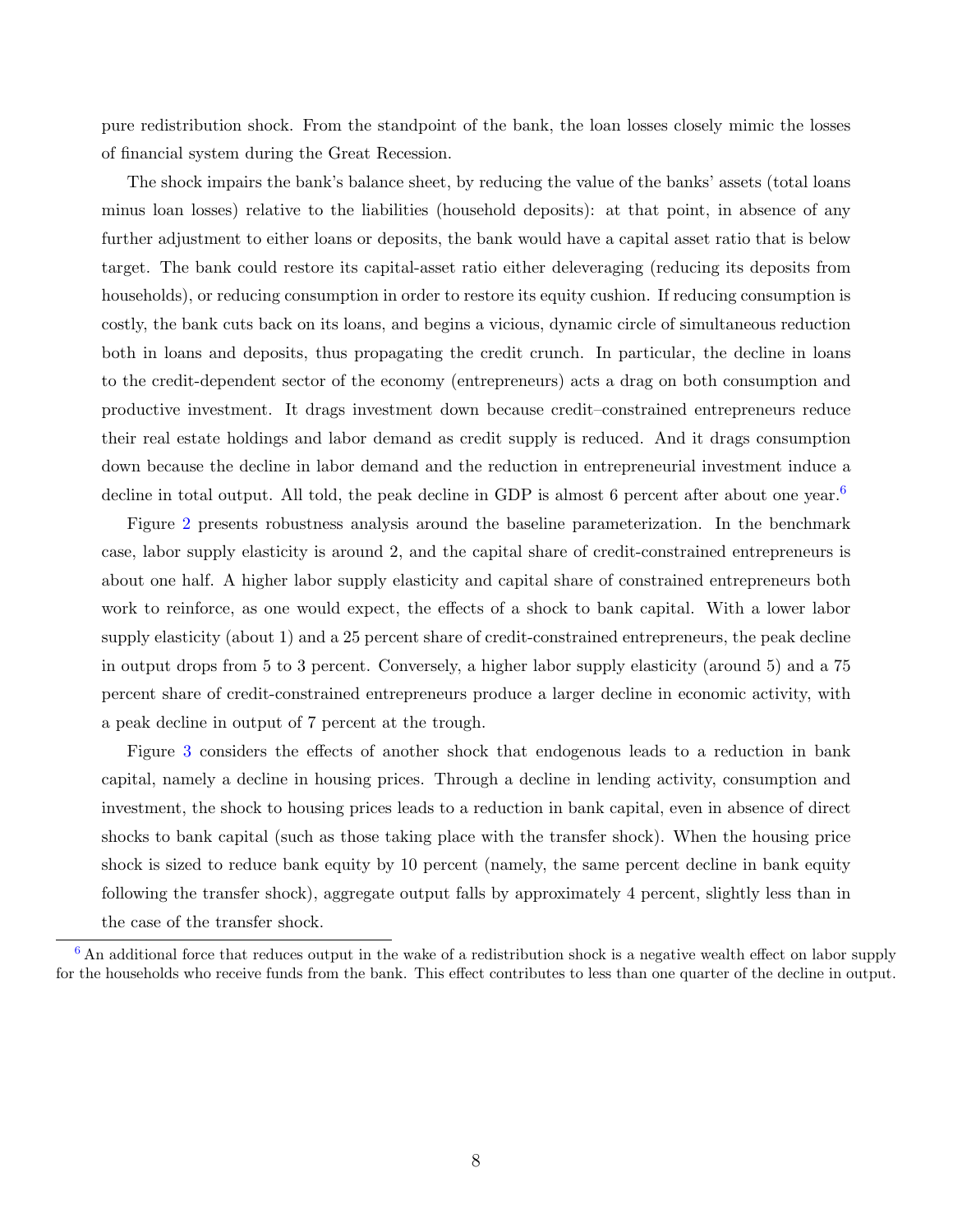# <span id="page-8-4"></span>**4 Francisco Covas and John Driscoll: A Nonlinear Model of Borrowing Constraints**

<span id="page-8-2"></span>The first set of simulations is based on [Covas and Driscoll \(2013\).](#page-49-0) Their paper evaluates the aggregate effects of imposing a liquidity coverage ratio requirement in addition to a risk-based capital requirement on the banking sector. We sketch key features of their model below. The model is based on that of [Aiyagari \(1994\),](#page-49-1) in which a continuum of heterogeneous workers are subject to idiosyncratic labor income risk under the presence of a borrowing constraint. In addition, the model adds heterogeneous entrepreneurs who face investment risk under the presence of a borrowing constraint and heterogeneous bankers which are subject to profitability risk and a capital requirement.[7](#page-8-0) The model with workers and entrepreneurs is very similar to the model specifications used by [Covas \(2006\)](#page-49-2) and [Angeletos \(2007\).](#page-49-3) The banker's problem is similar to the partial equilibrium setup analyzed by De Nicolò, Gamba, and [Lucchetta \(2013\).](#page-49-4) The key frictions in the banking sector are the capital requirement and the inability of bankers to issue outside equity, that is all the increase in equity occurs via retained earnings. The combination of these two frictions and the fact that entrepreneurs are assumed to be bank-dependent create a setting in which the Modigliani-Miller theorem does not work.<sup>[8](#page-8-1)</sup> As a result, an exogenous shock to bankers' equity leads to adjustments in the supply of credit by banks and loan spreads, with corresponding real effects.

<span id="page-8-3"></span>Workers supply one exogenous unit of labor to the entrepreneurs and a corporate sector. They are subject to labor productivity shocks that affect their earnings. They choose consumption, deposits, and asset holdings to maximize utility subject to a borrowing constraint. Entrepreneurs can invest in an individual-specific risky technology and in riskless securities. They supply one exogenous unit of labor to their entrepreneurial businesses and also to the corporate sector. Entrepreneurs choose consumption, investment and loans (from the banking sector) to maximize lifetime utility subject to a borrowing constraint. The reliance on bank loans as a form of finance and the presence of a borrowing constraint violate the Modigliani-Miller theorem for the entrepreneurial sector, in which changes in the quantity and price of bank loans forces entrepreneurs to chance the consumption and investment choices.

Bankers hold loans and riskless securities; the latter, which are assumed to be in positive net supply, may also be used to fund loans, and therefore net securities holdings may be negative. Loans mature at a constant rate and have a constant servicing cost; to capture the illiquidity of loans relative

<span id="page-8-0"></span><sup>&</sup>lt;sup>[7](#page-8-2)</sup> To better preserve comparability with the other models, for the simulations below the liquidity requirement is not included.

<span id="page-8-1"></span><sup>&</sup>lt;sup>[8](#page-8-3)</sup> The assumption of bank-dependence for the entrepreneurial sector is in accordance with the literature on the credit channel of monetary policy, which also assumes that some firms, particularly smaller ones, do not have the same amount of access to other forms of finance.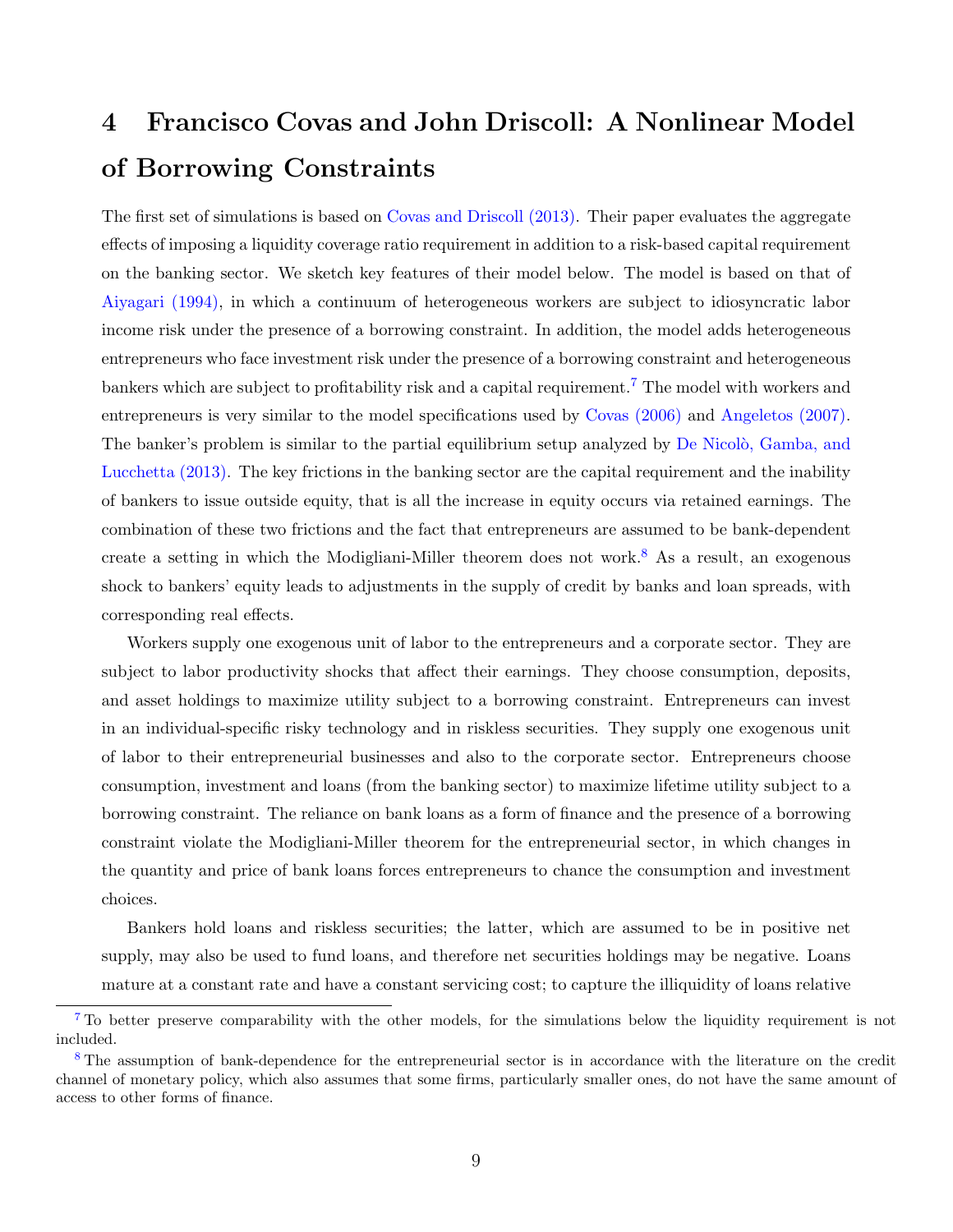<span id="page-9-1"></span>

| Moments                                                 | Data | Model |
|---------------------------------------------------------|------|-------|
| Tier 1 capital ratio                                    | 10.0 | 9.7   |
| Share of constrained banks                              | 0.1  | 0.3   |
| Leverage ratio                                          | 7.0  | 6.3   |
| Adjusted return-on-assets                               | 2.9  | 3.4   |
| Cross-sectional volatility of adjusted return-on-assets | 1.3  | 1.4   |
| % Safe assets held by banks                             | 33.1 | 34.4  |
| Ratio of interest income to noninterest income          | 1.3  | 0.3   |
| Share of noninterest expenses                           | 3.0  | 8.5   |
| Return on securities                                    | 0.5  | 0.5   |
| Loan rate                                               | 4.0  | 4.1   |
| Consumption to output                                   | 0.7  | 0.7   |
| Banking assets to output                                | 0.9  | 1.2   |
| Safe-to-total assets                                    | 0.3  | 0.3   |
| Memo: Deposit rate                                      | 0.1  | 0.1   |
| % Labor in entrepreneurial sector                       |      | 58.5  |
| % Labor in corporate sector                             |      | 41.5  |
| $\%$ Output of entrepreneurial sector                   |      | 63.8  |
| % Output of corporate sector                            |      | 24.7  |
| % Output of banking sector                              |      | 11.5  |

<span id="page-9-0"></span>Table 1: Selected Moments of Covas and Driscoll's Model

NOTE: Moments are based on sample averages using quarterly observations between 1997:Q1 and 2012:Q3, with the exception of the percentage of safe assets held by banks which is only available starting in 2001:Q1, and averages for the ratio of interest income to noninterest income and banking assets to output are calculated only for the period after the fourth quarter of 2008 when investment banks became bank holding companies. The adjusted return on assets is defined as net income excluding income taxes and salaries and employee benefits. The percentage of safe assets held by banks includes all assets with a zero risk weight plus assets with a 20 percent risk weight. The sample includes all bank holding companies and commercial banks that are not part of a BHC, or that are part of a BHC which does not file the Y-9C report. The share of constrained banks is estimated using banks' responses in the Senior Loan Officer Opinion Survey and reported by [Bassett and Covas \(2013\).](#page-49-5) The safe-asset share is obtained from [Gorton, Lewellen, and Metrick \(2012\).](#page-50-2)

to securities, banks pay (asymmetric) adjustment costs to changing the quantity of loans outstanding. In addition, loans and other banking activities generate noninterest income which is a concave function of the size of the loan portfolio and is subject to idiosyncratic profitability shocks. Loans are funded through deposits and equity. Banks face a risk-based capital constraint, in which the amount of equity must be at least equal to a risk-weighted sum of loans and securities (the latter of which has a zero risk weight). Bankers maximize utility subject to the above constraints. In equilibrium, banks will choose to hold a (precautionary) buffer of equity capital above the requirement, however the capital constraint may still bind for some banks. As mentioned earlier, bankers are not allowed to issue outside equity and the increase in capital has to be done via retained earnings.

The model is completed by a corporate sector, which produces output with capital supplied by workers and labor supplied by both workers and entrepreneurs. This sector is included so that the banking sector need not fund the entire economy.

In steady-state equilibrium, the loan, security and deposit markets clear, factor prices equal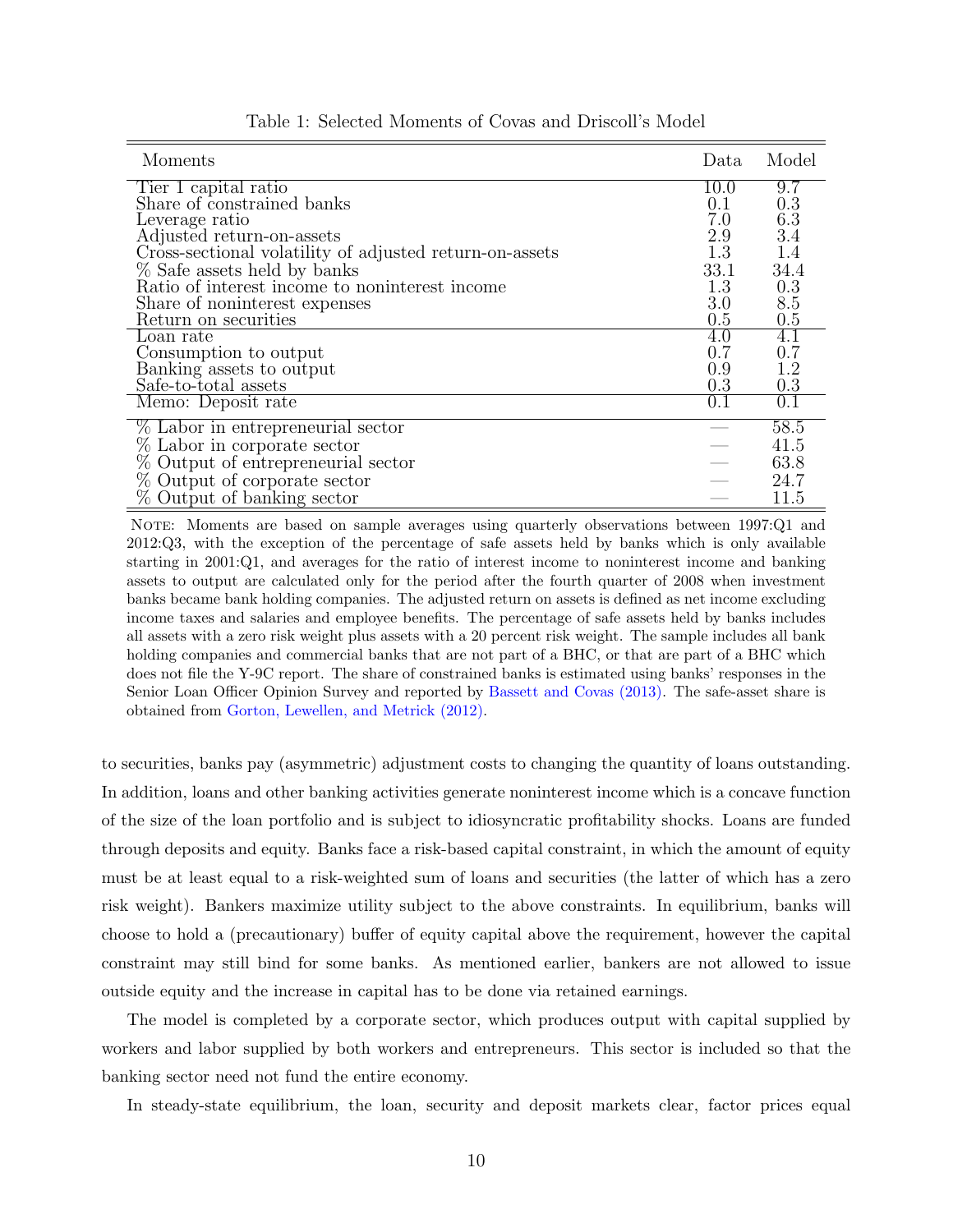| sector        | rear  | rear |
|---------------|-------|------|
| Workers       | U.J   |      |
| Entrepreneurs |       |      |
| Bankers       | $-01$ |      |

<span id="page-10-3"></span><span id="page-10-0"></span>Table 2: Details of the Transfer Shock in Covas and Driscoll's Model

NOTE: Entries in the table denote the size of transfer in each year as a percent of the steady-state level of wealth of each sector.

marginal products, and distributions of agents' characteristics are invariant. The model is calibrated so that parameters from the bankers' problem match certain moments from bank holding company call report data as summarized in Table [1](#page-9-0). A summary of the calibration of the model is provided in the technical appendix. The model is solved numerically by iterating the policy function over time, as in [Coleman \(1990\).](#page-49-6) The steady state solution also solves for the loan rate, the return on securities and the capital-labor ratio of the corporate sector using a quasi-Newton method. Finally, the simulation results presented below are based on transition dynamics which simulate the evolution of the density function for each sector using the optimal policy functions and the time path for the loan rate, the return on securities and the capital-labor ratio of the corporate sector.

### **4.1 Transfer Shock**

The baseline simulation reports the effects of a transfer of wealth from bankers to entrepreneurs and workers equivalent to 7.5 percent of steady state output. Furthermore, we assume that 60 percent of the transfer occurs in the first year, and 40 percent in the second year. The transfer of wealth between the three sectors is assumed to be unexpected in both years. Table [2](#page-10-0) gives the size of the transfer in each year relative to the level of steady-state wealth of each sector.

The large reduction in bankers' wealth drives down bank equity by about 35 percent in the first year and 50 percent in the second year, as seen in Figure [4](#page-34-0). This generates a reduction in the average tier 1 ratio of 300 basis points in the first year and 70 basis point in the second year. Despite the larger decrease in wealth in the second year, the decrease in the tier 1 ratio is lower in the second year because the large majority of banks have a binding tier 1 capital ratio which cannot go below 6 percent. In order to meet the capital requirement, banks slash consumption (i.e., dividends) by 40 percent in the first year and 60 percent in the second year, reduce loan outstandings by about 8 percent in the first year and 23 percent in the second year and increase holdings of securities by 10 and 35 percent in years 1 and 2, respectively.<sup>[9](#page-10-1)</sup> The abrupt reduction in loans hinges partially on the assumption that bankers do not have access to outside equity and in our model all equity capital accumulation is done via retained earnings. The magnitude of the transfer shock would likely be

<span id="page-10-2"></span><span id="page-10-1"></span><sup>&</sup>lt;sup>[9](#page-10-2)</sup> Based on call report data total loans at commercial banks declined by 10 and 6 percent in 2009 and 2010, respectively.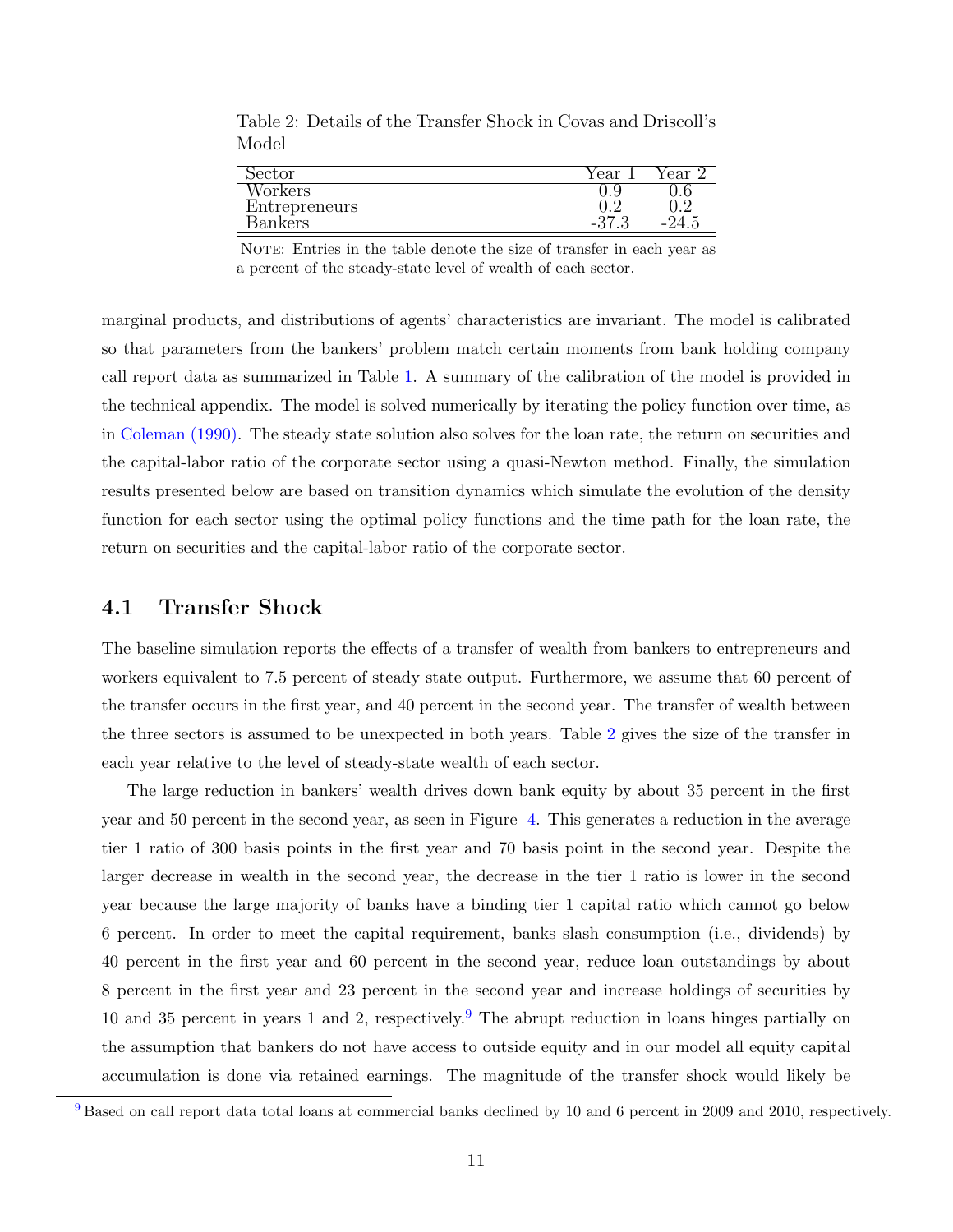dampened if banks had access to outside equity or started the exercise with a larger capital buffer. The reduction in the supply of loans by banks causes the loan rate to increase by about 30 basis points in the first year and 65 basis points in the second year, and similarly, the rate on securities to fall by 40 and 110 basis points, respectively. The change in these two interest rates combined implies that the loan spread would increase by 70 basis points in the first year and 170 basis points in the second year.

The transfer shock initially benefits the entrepreneurs, with both wealth and consumption increasing by small amounts for the first two years. However, the increase in the loan rate reduces investment by entrepreneurs and causes their wealth and consumption to fall in subsequent years. As a result, entrepreneurs' capital and securities holdings fall, as do their labor demand and output. Investment is initially negative, before rising as the economy returns to its steady-state.

Throughout the transition period workers are always better off as they receive the benefit of increased wealth without incurring the direct cost of higher loan rates since they do not borrow from banks. In response to an increase in wealth, workers increase consumption and savings. Some of the increase in savings is done through the accumulation of capital that is rented to the corporate sector, whose output rises as a result.

<span id="page-11-1"></span>In the aggregate, consumption and output both fall by about 3 percent in the second year of the transfer shock, and investment declines by about 1 percent. The decline in investment is less pronounced relative to the decline in output because of the large boom in investment in the corporate sector.<sup>[10](#page-11-0)</sup>

## **4.2 Sensitivity Analysis**

A key feature of the model is the capital requirement for bankers. As shown in Table [1](#page-9-0), the capital requirement constraint binds for less than one-third of banks in the steady state. The capital constraint is the key friction in the banking sector and for that reason we conduct two types of sensitivity analysis. In the first exercise, we reduce the fraction of capital-constrained bankers to about half of the steady state share. We do so by increasing the discount factor of bankers which increases the size of the capital buffer above the minimum capital requirement. In the second exercise, we also increase the amount of equity held by bankers. However, we do so by raising the capital requirement, and so the capital buffer above the minimum remains relatively unchanged. We show in Figure [5](#page-35-0) that these two experiments generate different sets of aggregate responses and we conclude that the key driver of bankers' responses following the transfer shock is the share of capital constrained banks.

<span id="page-11-0"></span> $10$  This result is a bit counterintuitive. The reason is that the transfer shock is very large and bankers cannot absorb more deposits because the capital constraint binds for almost all banks. In equilibrium, workers invest even more in the corporate sector. In the next section, we reduce the share of constrained banks and get the standard result that the response of investment is larger (more negative) than the response of output.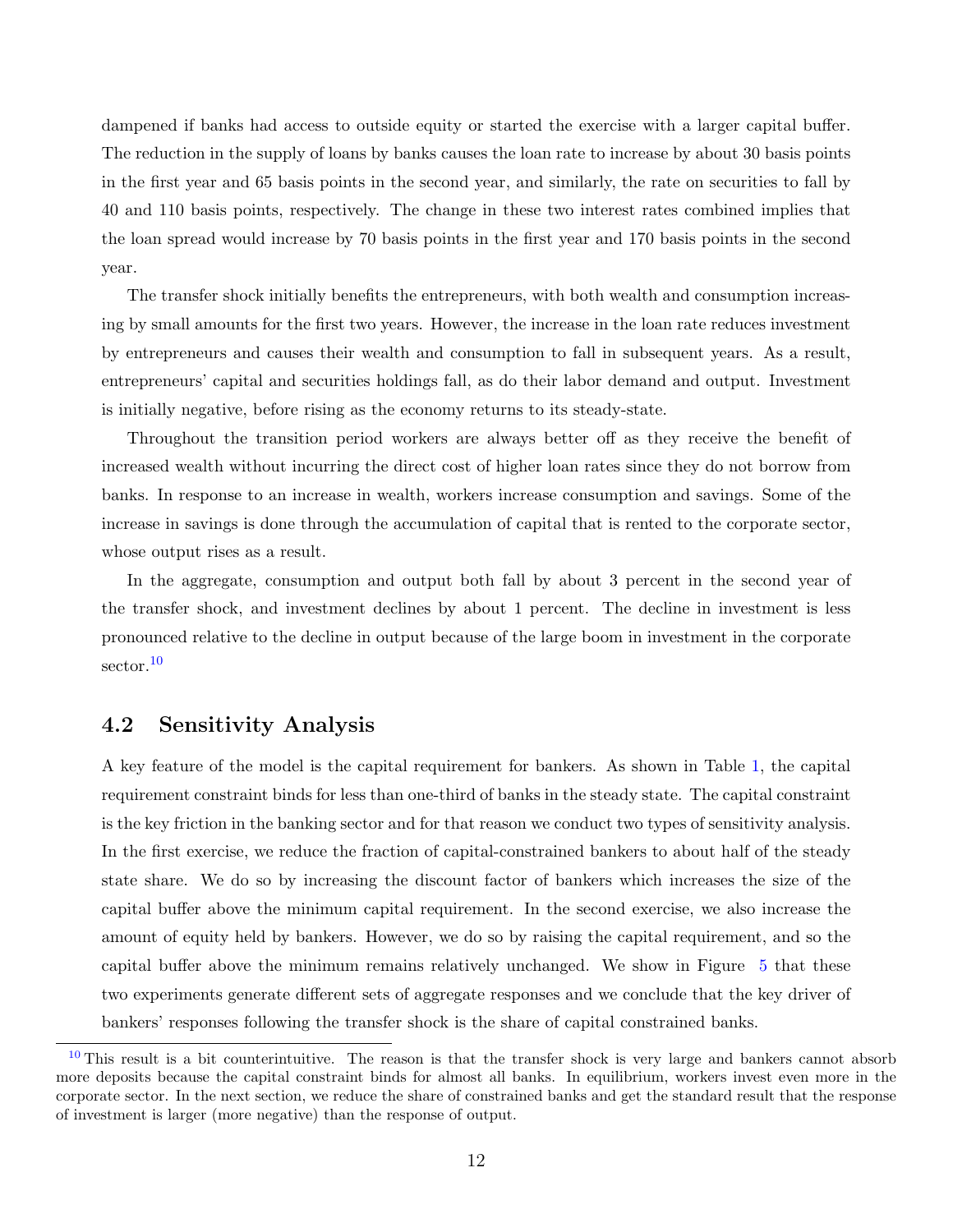Reducing the share of capital-constrained banks reduces the effects of the transfer shock—output and consumption now both decline by about 0.6 percent in the first year and 1 percent in the second year. Since bankers have larger capital buffers when the transfer shock occurs, the responses of bank loans and the corresponding interest rate are considerably less pronounced in this case. In particular, the transfer shock now increases the loan rate only by 20 basis points and the return on securities declines by 10 basis points. As a result, the spillover effects of the shock in the banking sector to the entrepreneurial and worker sectors are considerably smaller.

Finally, increasing the size of the capital requirement and requiring bankers to hold more equity prior to the transfer shock generates very similar responses in aggregate output and consumption relative to the baseline case. This suggests that the key mechanism in this model is driven by likelihood of banks to be capital constrained and not the level of equity held by banks. An important assumption in the model is that banks are not allowed to violate the capital requirement of 10 percent. Taken together, these two experiments suggest that allowing banks to go below the capital requirement at the same time the transfer shock occurs, would yield sizable welfare gains relative to the case in which capital requirements are left unchanged.

## **4.3 Responses to an Alternative Shock Affecting the Balance Sheet of Banks**

A final alternative looks at the effect of another shock: a reduction in bank revenues. In particular, we model the decrease in bank revenues by assuming a persistence shock to the noninterest component of bank revenues. Bankers are assumed to have perfect foresight of the shock. The shock is calibrated so that the change in wealth of bankers is roughly the same as the change of wealth induced by the transfer shock in the baseline calibration.

As seen in Figure [6,](#page-36-0) the effect of the revenue shock reduces aggregate output by about 5 percent in the first year and 4.5 percent in the second year, which is considerably more than the response found above for the case of the transfer shock. This is not surprising since in this exercise bankers' wealth is no longer transferred to the entrepreneurial and workers' sectors. As a result, the reduction in output driven by the entrepreneurial sector is not partially offset by the increase in output in the corporate sector. Finally, consumption falls by substantially less–bottoming out at about a 3 percent reduction since bankers have perfect foresight of the shock and are able to smooth consumption more effectively.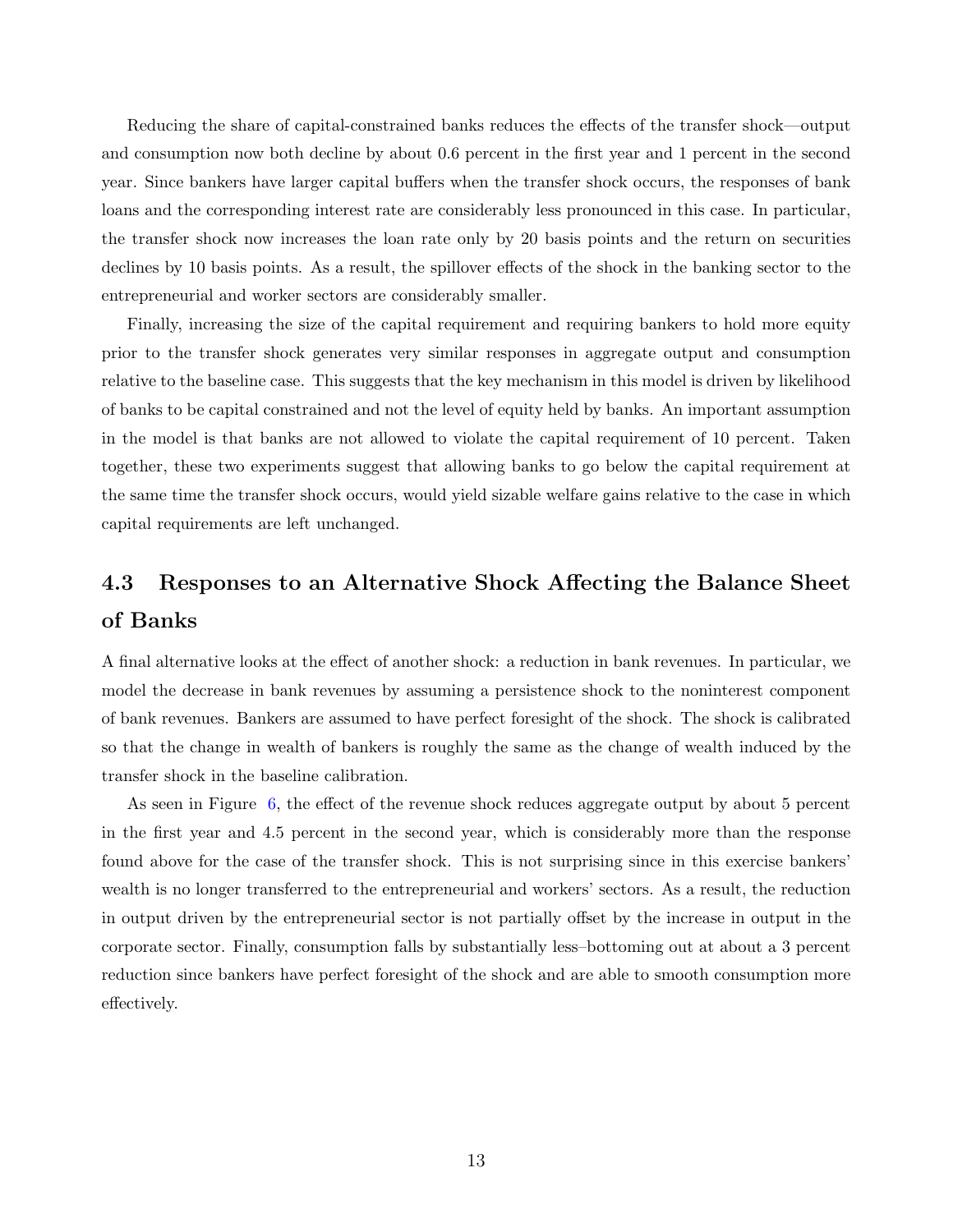# <span id="page-13-3"></span>**5 Michael Kiley and Jae Sim: Intermediary Leverage, Macroeconomic Dynamics and Macroprudential Policy**

Kiley and Sim (2013, KS below) studies the nexus between macroprudential policy and monetary policy. To that end, KS develops a macroeconomic model in which the financial intermediaries mix debt and equity capital to finance their investments subject to financial frictions that make intermediary choice of capital structure deviate from Miller-Modigliani theorem within an otherwise standard dynamic general equilibrium model of the type used in monetary policy analysis such as found in [Smets and Wouters \(2007\)](#page-50-3). Thus, the capital structure of intermediaries in KS is optimized to balance the benefits of leverage and the costs of bankruptcy under costly recapitalization option rather than imposed by a regulatory fiat, a feature that helps understand the role of unregulated financial sector in the propagation of macroeconomic shocks.

The model economy consists of (i) a representative household, (ii) a representative firm producing intermediate goods, (iii) a continuum of monopolistically competitive retailers, (iv) a representative firm producing investment goods, and (v) a continuum of financial intermediaries. A key assumption that makes the model's asset pricing implication in sharp contrast with that of frictionless neoclassical models is that the representative household lack the knowledge needed to manage financial investments, and thus turns to the financial intermediaries that have special knowledge in selecting and managing financial projects, but face financial friction in funding their operations. This delegation of investment function from a financially unconstrained agent to a constrained agent with limits of arbitrage makes the model's propagation mechanism of financial disturbances drastically different from that of frictionless business cycle models through the dynamics of pecuniary externality.<sup>[11](#page-13-0)</sup>

The important role of liquidity condition of financial intemediaries in asset price dynamics can be seen in the following asset pricing equation of KS:

<span id="page-13-2"></span><span id="page-13-1"></span>
$$
1 = \mathbb{E}_t \left\{ M_{t,t+1}^B \cdot \frac{1}{m_t} \left[ \frac{\mathcal{R}_{t+1}^A}{\Pi_{t+1}} - (1 - m_t) \frac{R_{t+1}^B}{\Pi_{t+1}} \right] \right\}
$$
(4)

where  $M_{t,t+1}^B$  is the intermediary pricing kernel,  $m_t$  is the capital ratio optimally chosen by the intermediaries,  $\mathcal{R}_{t+1}^A/\Pi_{t+1}$  and  $R_{t+1}^B/\Pi_{t+1}$  are intermediaries' real return on assets and borrowing rates. ([4\)](#page-13-1) summarizes all the important deviations of the model from standard asset pricing models: (i) [\(4](#page-13-1)) is a levered asset pricing formula, and the *net* asset returns is scaled up by a factor 1*/m<sup>t</sup>* ; (ii) the intermediary pricing kernel is a filtered version of the household's stochastic discounting factor, where

<span id="page-13-0"></span> $11$  A similar assumption also plays an important role in the majority of the recently developed macroeconomic models featuring intermediary funding constraints such as [He and Krishnamurthy \(2012\),](#page-50-4) [Brunnermeier and Sannikov \(2013\)](#page-49-7), [Gertler](#page-49-8) [and Karadi \(2011\)](#page-49-8), [Gertler and Kiyotaki \(2010\)](#page-49-9) and **?**.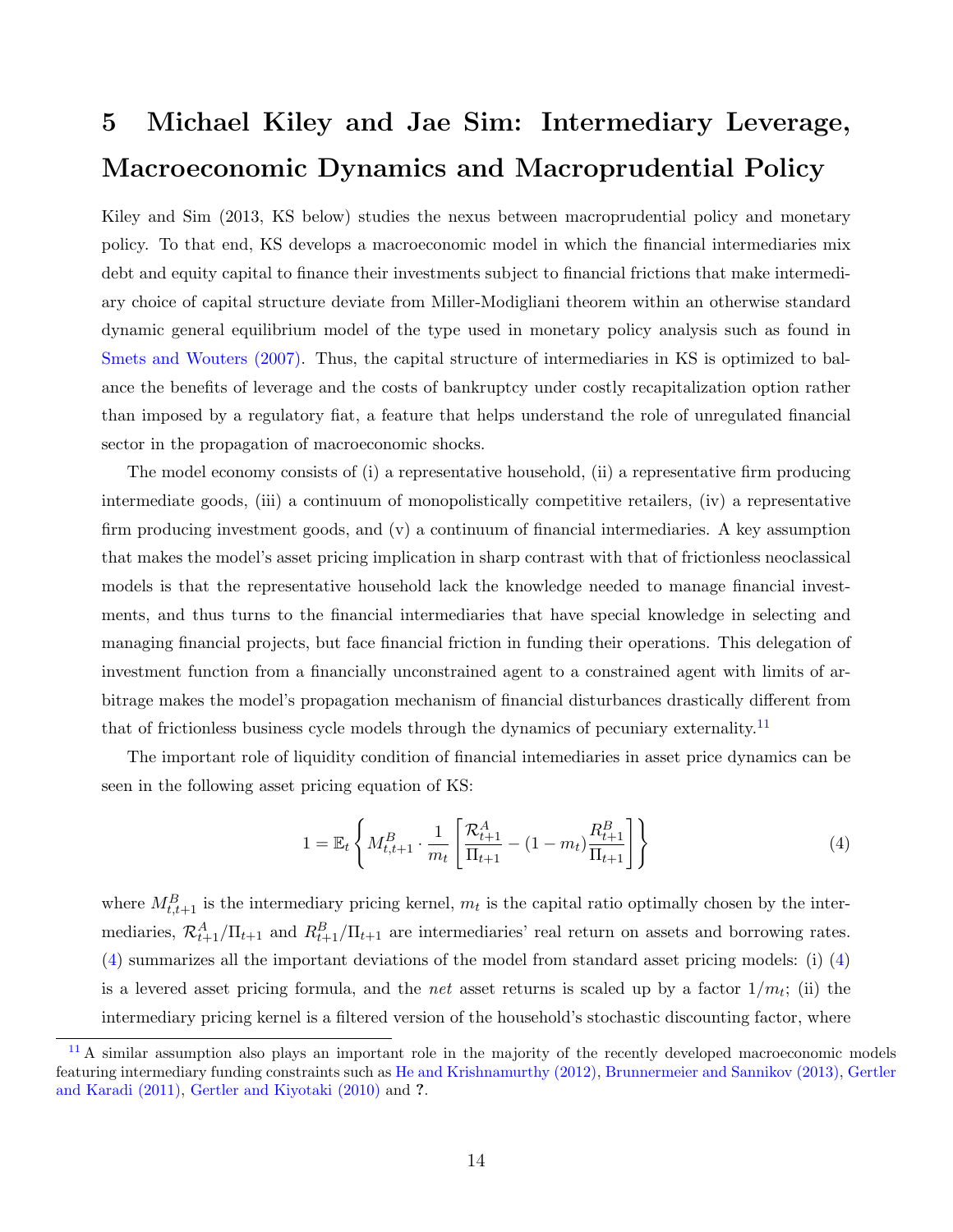<span id="page-14-6"></span><span id="page-14-3"></span>the filter is due to the liquidity condition of the intermediaries measured by the ratio of shadow value of internal funds today vs tomorrow, i.e.,  $M_{t,t+1}^B = \mathbb{E}_{t+1}[\lambda_{t+1}|\Omega_{t+1}]/\mathbb{E}_t[\lambda_t|\Omega_t] \cdot M_{t,t+1}$  where  $\mathbb{E}_t[\lambda_t|\Omega_t]$ measures the *ex ante* shadow value of internal funds based on all the available macroeconomic information  $(\Omega_t)$ ; (iii) the return on asset deviates from the frictionless counterpart because, first, raising outside capital is costly due to dilution effects<sup>[12](#page-14-0)</sup>, and thus lowers the effective return on equity, second, the limited liability of financial intermediaries create a strictly positive value of default option, which then interacts with risk-taking of intermediaries.<sup>[13](#page-14-1)</sup>

### <span id="page-14-4"></span>**5.1 Calibration**

For the calibration of parameters regarding preferences and technology, conventional values are used. The constant relative risk aversion, habit formation and the elasticity of labor supply are set equal to 3, 0.8. and 3, respectively, to be consistent with the micro-level evidence. The capital share of production function is set equal to 0.4. The quadratic adjustment cost of investment is chosen as 2. KS does not posit a utilization cost of capital and takes a constant depreciation rate of 0.025. The quadratic cost of price adjustment is set equal to 120. This choice is equivalent to a quarter fraction of firms resetting prices at any point in time given the steady state mark up of 1.11. Inflation indexation and wage rigidity are not considered for the transparency of the results. The monetary policy reaction function parameters are chosen as 1.5, 0.125 and 0.8 for inflation gap, production based output gap and monetary policy inertia, respectively.

There are parameters associated with long run capital structure, dilution cost of equity issuance, corporate income tax shield, bankruptcy cost of failed institution and idiosyncratic volatility. The dilution cost is set equal to 0.15 in the steady state, which is in the middle of the range reported in corporate finance literature. The tax differential between corporate and personal income tax rates are set as 0.20. Given all other parameters, the idiosyncratic volatility is chosen to match 0.40 capital ratio, to make the comparison with other papers in this literature straightforward. The bankruptcy cost is then specified as 3 percent of the size of the balance sheet to match the steady state, short-term funding spreads.<sup>[14](#page-14-2)</sup>

<span id="page-14-5"></span><span id="page-14-0"></span><sup>&</sup>lt;sup>[12](#page-14-3)</sup> Dilution costs arise when firms announce new offering of seasoned equities and the announcement leads to a drop in the market value of existing shares. The dominant interpretation of the phenomenon in the literature is provided by [Myers and](#page-50-5) [Majluf \(1984\),](#page-50-5) who show that asymmetric infromation in capital market may lead uninformed investors to discount the value of new shares to avoid *lemons*, which then causes the market value of existing shares to drop by arbitrage.

<span id="page-14-1"></span> $13$  In contrast to the majority of this literature, defaults of financial institutions are equilibrium outcomes. In this aspect, the model is akin to [Brunnermeier and Sannikov \(2013\).](#page-49-7)

<span id="page-14-2"></span><sup>&</sup>lt;sup>[14](#page-14-5)</sup> All parameter values are broadly consistent with the original choices made in KS. However some minor variations are made in this assessment of balance sheet transfer shock to facilitate comparisons with others.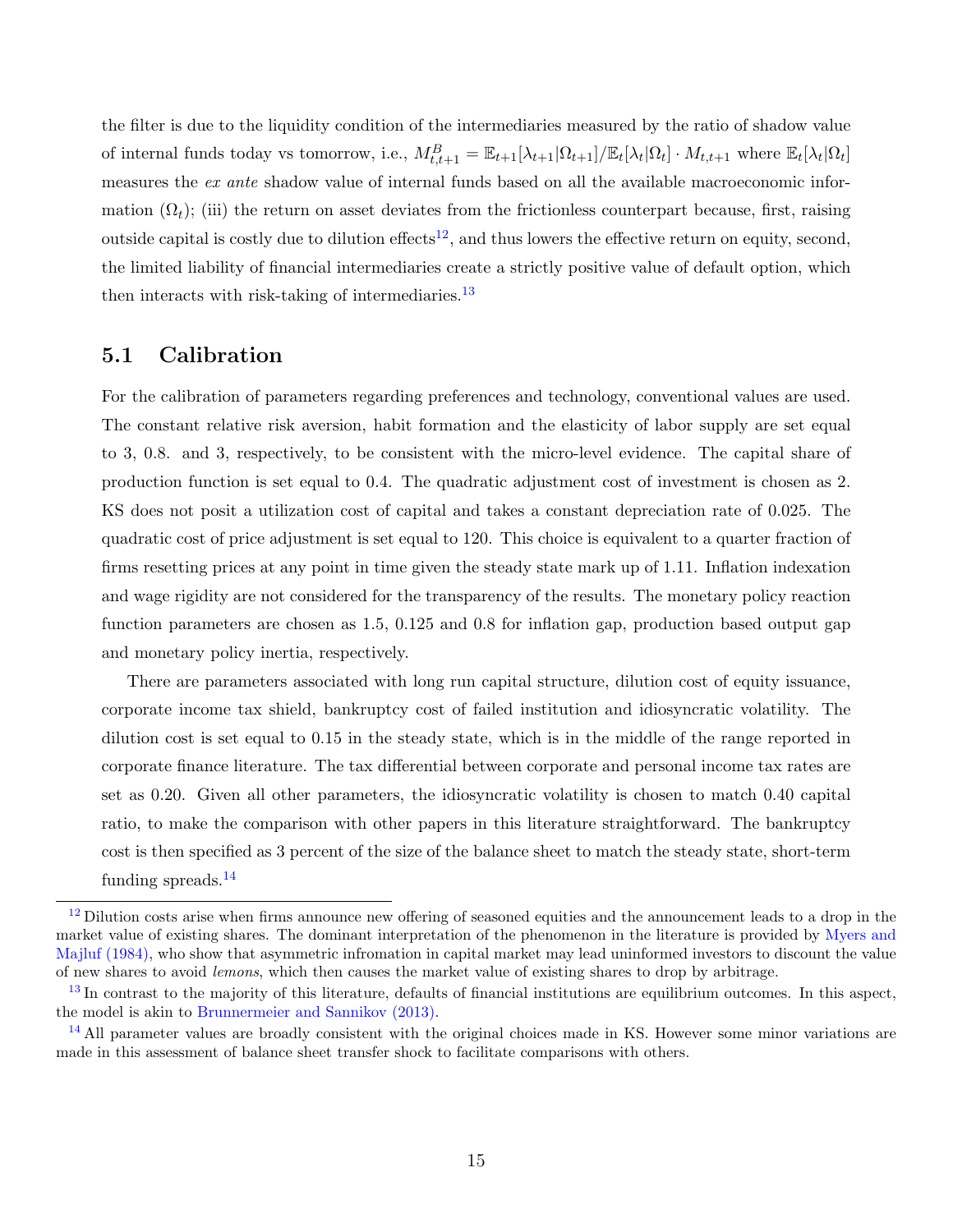## **5.2 Impact of Balance-Sheet Shock: Baseline Results and Robustness**

To illustrate the importance of intermediary liquidity condition on macroeconomic outcome, we consider a financial shock that transfers a certain amount of resources from financial intermediaries to the representative household in a lump sum fashion. The shock, regardless of its realism, helps highlight the role of financial market friction in the model since it does not directly affect the marginal productivity of physical capital in the economy, and thus would have no impact on the allocation of real resources in a frictionless economy because, first, the investment decisions of the financial intermediaries are not affected by their liquidity condition, and second, the loss in the wealth of households due to the decline in the value of equities of financial institutions are exactly offset by the positive wealth transfer to households. The size of the shock is designed to generate a cumulative wealth transfer of 7.5 percent of a normal level of GDP nine quarters after the shock is introduced. To that end, we set the persistence the shock 0.9.

Figure [7](#page-37-0) shows the impact of the shock on the real economy and financial markets. By construction, the shock does not have any impact if the financial friction in the model is taken out. However, as shown in the figure, the shock leads to a massive contraction in the real economy: maximum contraction on output, consumption, and investment amount to 2.5%, 0.6%, and 11%, respectively.

The reason for this strong reaction of the real economy can be found in the response of financial markets also shown in Figure [7.](#page-37-0) On the impact, the default rate of intermediaries shoots up 0.5 percentage point. This is due to both the direct hit to the internal funding condition by the transfer shock and the indirect result of the endogenous decline in the asset prices. While the financial intermediaries try to raise outside capital as shown by the stiff increase in equity issuance, as much as 20 percent relative to its normal level, doing so in the KS model is costly due to a dilution cost. Finally, the increase cost of capital is passed through to the lending spreads, resulting in a large reduction in overall credit and a sizable contraction in economic activity.

The results shown in Figure [7](#page-37-0) are sensitive to calibration choices. Among others, the relative risk aversion turns out to be very important in assessing the overall impact of the balance sheet transfer shock, as shown in Figure [8.](#page-38-0) On impact, household consumption increases moderately as a decline in household wealth, stemming from the reduced value of intermediary shares, is not perfectly offset by the transfer shock under the financial friction. This initial increase in consumption plays an important role in determining the overall size of the impact, as consumption accounts for about 80 percent of total spending in the model. Having a lower degree of relative risk aversion makes the initial hump of household consumption bigger, reducing the size of overall impact on the economy. For instance, setting the parameter equal to 1 (log utility) reduces the maximum impact on the output to 2 percent,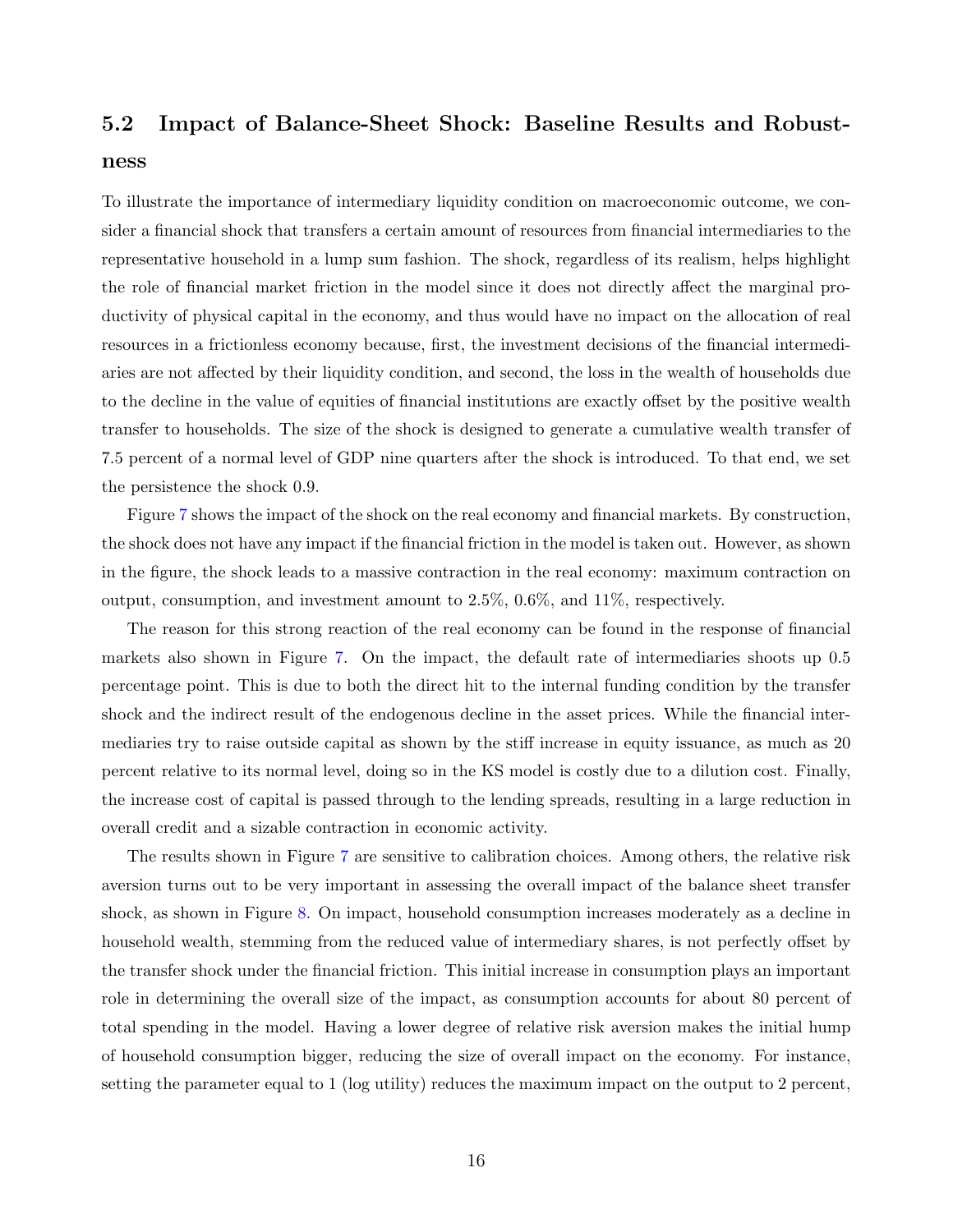<span id="page-16-1"></span>about 50 bps lower than what is shown in the figure.<sup>[15](#page-16-0)</sup>

#### **5.3 Alternative Financial Shock: Dilution Cost Shock**

KS uses the balance sheet shock only as an illustration device. A financial shock that plays a more important role is a shock to the cost of raising outside equity, what we call a dilution cost shock. This shock has more desirable features in generating an economic crisis induced by stressed financial system. Financial stresses are usually associated with greater uncertainty, which can aggravate the asymmetric information in financial markets, and lead to a greater lemon premium that elevates the cost of equity capital for financial intermediaries.

Figure [9](#page-39-0) reports the impact of a dilution shock on the real economy and financial markets when calibrated to match the initial capital shortfall induced by the transfer shock. For a straightforward comparison, the persistence of the shock is set the same as in the transfer shock. As shown in the figure, the shock elevates dilution costs by a little less than 5 percentage point. The contour of the dynamic responses of real variables is broadly similar to those in the case of transfer shock.

While the peak impacts on output, consumption and investment are about half the size of the peak impacts of the transfer shock, the shock and the propagation mechanisms appear empiricallyrelevant. In contrast to the case of the transfer shock, equity issuance shows a hump-shaped response. Facing a greater cost of rasing outside equity, the intermediaries can only gradually recapitalize in response to the shortfall in capital, which is, unlike in the case of transfer shock, entirely due to the endogenous fall in asset prices resulting from preemptive downsizing of intermediary balance sheets. As a consequence, the capital shortfall persists, and the resulting defaults and elevated funding costs persist as well, prolonging the downturn in a way consistent with recent experience.

## **6 Albert Queralto: Banks and Outside Equity**

## **6.1 Model**

The model presented here builds on the recent papers that introduce financial intermediation in a business cycle framework, for example [Gertler and Karadi \(2011\)](#page-49-8) and [Gertler and Kiyotaki \(2010\).](#page-49-9) These papers extend the basic financial accelerator mechanism developed by [Bernanke and Gertler](#page-49-10)

<span id="page-16-0"></span><sup>&</sup>lt;sup>[15](#page-49-10)</sup> The degree of nominal rigidity, and hence the flatness of Phillips curve is also important. For instance, halving the price adjustment cost to let the impact of the shock absorbed by greater adjustment in prices reduces the maximum response of output by 30 bps. However, even with completely frictionless price setting, the maximum impact is reduced only by 60 bps. Finally, the size of investment adjustment friction also matters. While a greater adjustment friction in this sector increases the asset price volatility in general, it leads to a smoother response in aggregate investment and output. As a result, for instance, doubling the size of this friction can reduce the maximum impact on the output by 60 bps.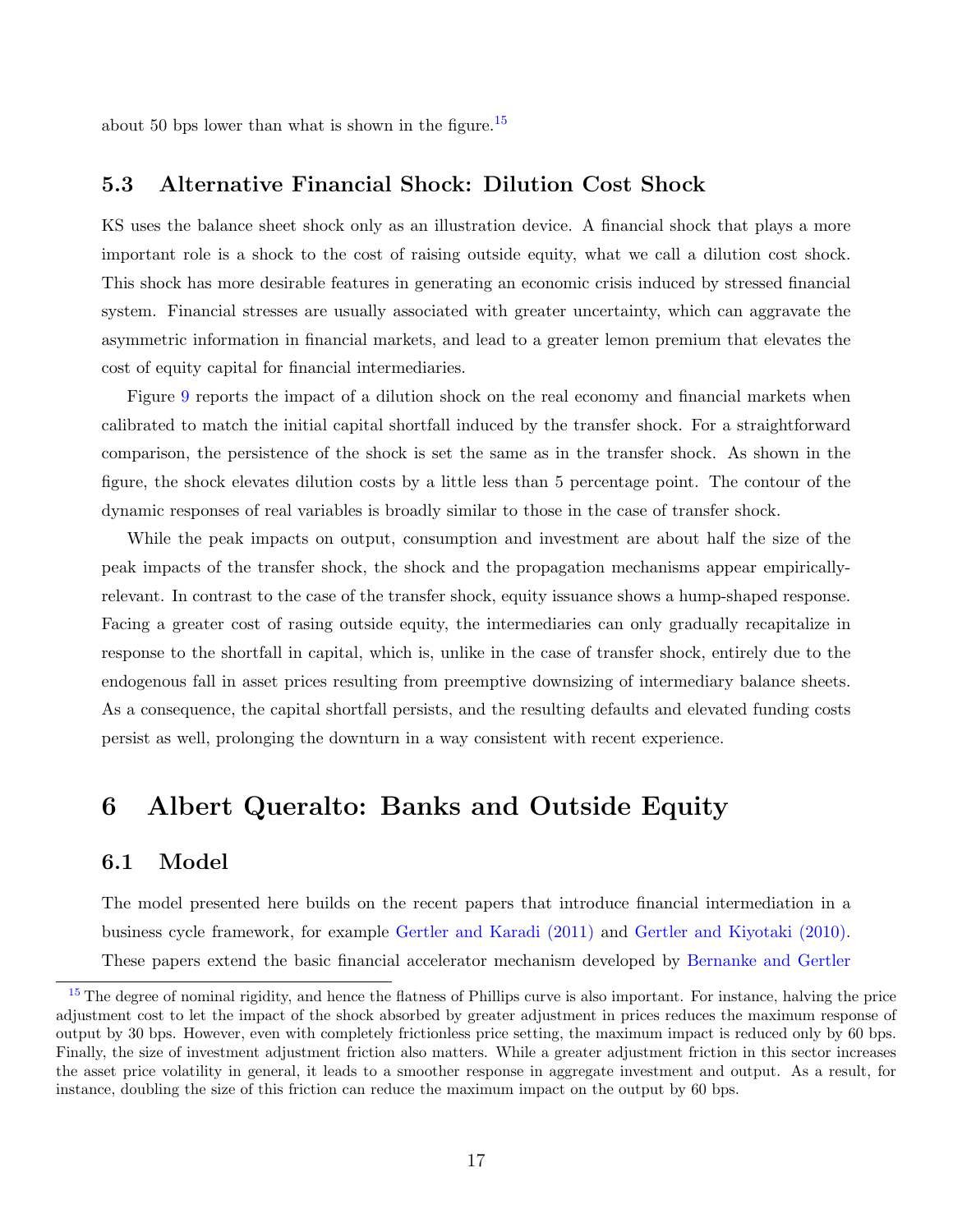<span id="page-17-3"></span>(1989) and [Kiyotaki and Moore \(1997\)](#page-50-6) to financial intermediaries (banks) in order to capture a disruption of intermediation. In this class of models, banks borrow short-term noncontingent debt from depositors and use these funds (together with their own internal funds) to make loans to non-financial firms. As in the earlier literature on the financial accelerator, financial market frictions are endogenized by introducing an agency problem that potentially constrains banks' ability to obtain funds from depositors. When the constraint binds, banks' balance sheets limit their ability to obtain deposits. In this instance, the constraint effectively introduces a wedge between loan and deposit rates, which rises as banks' balance sheets deteriorate. This raises the cost of credit that non-financial borrowers face. In this way, when banks are highly leveraged, adverse returns to their balance sheet may lead to sharp increases in credit spreads and declines in investment and economic activity.

Key to motivating a crisis within these frameworks is the heavy reliance of banks on short term debt. This feature makes these institutions highly exposed to the risk of adverse returns to their balance sheet in way that is consistent with recent experience. Within these frameworks and most others in this class, however, by assumption the only way banks can obtain external funds is by issuing short term debt. Thus, in their present form, these models are not equipped to address how the financial system found itself so vulnerable in the first place.

<span id="page-17-1"></span>In the model analyzed here,  $\frac{16}{6}$  $\frac{16}{6}$  $\frac{16}{6}$  banks are allowed to issue outside equity as well as short term debt. This makes bank risk exposure an endogenous choice, as outside equity allows banks to share risk with equity holders. The goal is to have a model that can not only capture a crisis when financial institutions are highly vulnerable to risk, but also account for why these institutions adopt such a risky balance sheet structure in the first place. Accordingly, the model extends the agency problem between banks and savers to allow intermediaries a meaningful trade-off between short term debt and equity. Ultimately, a bank's decision over its balance sheet will depend on its perceptions of risk. Thus, the model allows a quantitative analysis of the interplay between risk perceptions by banks, the liability structure that they choose, and the vulnerability of the economy to a crisis.

The production side of the model is analogous to a standard frictionless Real Business Cycle (RBC) economy. The production function, capital accumulation and resource constraint are as follows:

$$
Y_t = A K_t^{\alpha} L_t^{1-\alpha} \tag{5}
$$

<span id="page-17-2"></span>
$$
K_{t+1} = \psi_{t+1} \left[ (1 - \delta) K_t + I_t \right] \tag{6}
$$

<span id="page-17-0"></span><sup>&</sup>lt;sup>[16](#page-17-1)</sup> The structure of the model closely follows [Gertler, Kiyotaki, and Queralto \(2012\).](#page-49-11) See their paper for a complete description.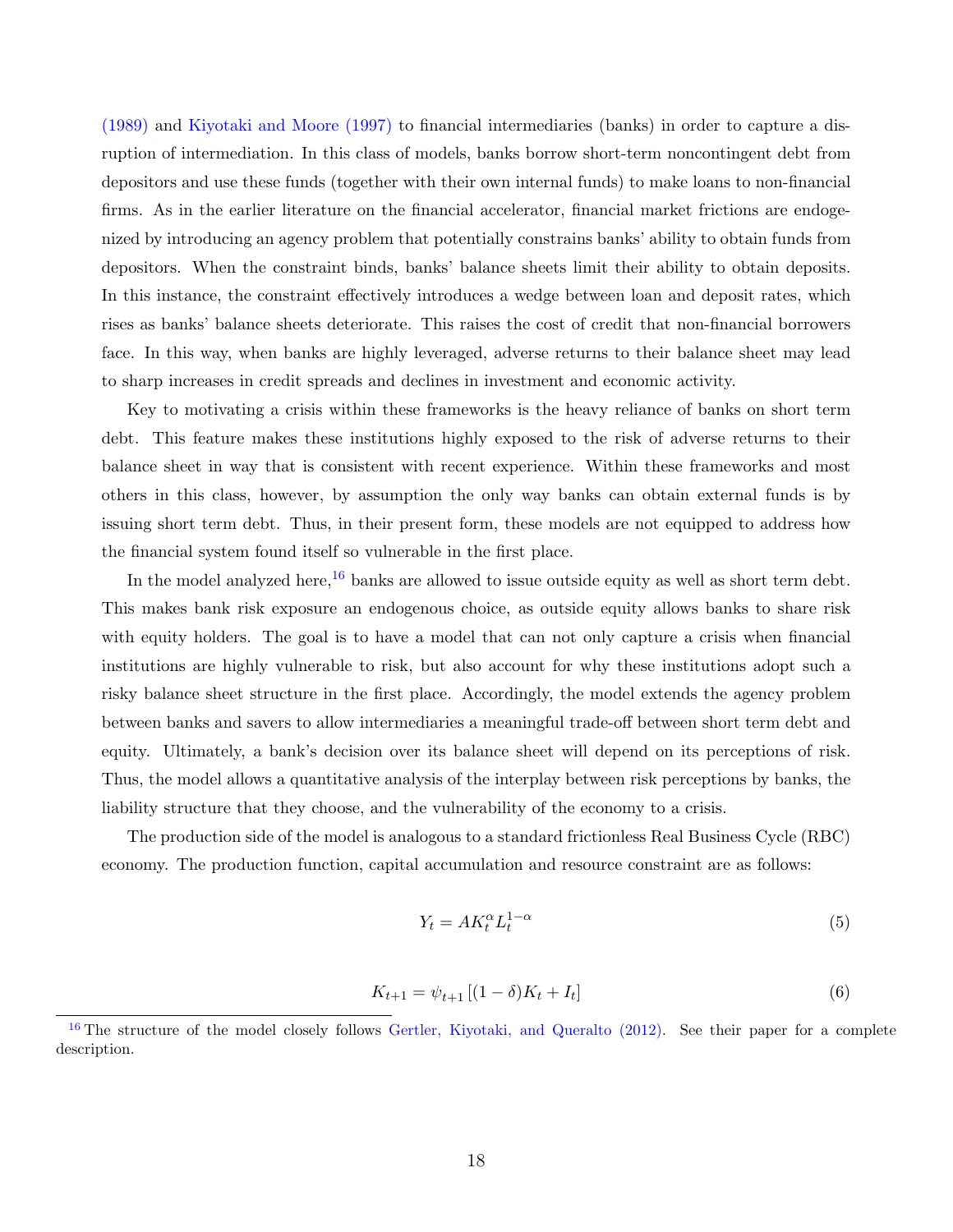<span id="page-18-2"></span>
$$
Y_t = C_t + \left[1 + f\left(\frac{I_t}{I_{t-1}}\right)\right] I_t \tag{7}
$$

<span id="page-18-4"></span>In [\(6\)](#page-17-2),  $\psi_{t+1}$  is a capital quality shock, which serves as a trigger of movements in the quality of banks' assets. It can be thought of as capturing a form of economic obsolescence.<sup>[17](#page-18-0)</sup>

The preference structure follows [Miao and Wang \(2010\),](#page-50-7) in turn based on [Greenwood, Hercowitz,](#page-50-8) [and Huffman \(1988\)](#page-50-8) (GHH, 1988):

$$
\mathbb{E}_t \sum_{\tau=t}^{\infty} \beta^{\tau-t} \frac{1}{1-\gamma} \left( C_{\tau} - hC_{\tau-1} - \frac{\chi}{1+\varphi} L_{\tau}^{1+\varphi} \right)^{1-\gamma} \tag{8}
$$

The preference specification allows for (internal) habit formation and, as in GHH, abstracts from wealth effects on labor supply. The household's problem is as follows:

$$
\max \qquad \mathbb{E}_t \sum_{\tau=t}^{\infty} \beta^{\tau-t} \frac{1}{1-\gamma} \left( C_{\tau} - hC_{\tau-1} - \frac{\chi}{1+\varphi} L_{\tau}^{1+\varphi} \right)^{1-\gamma}
$$

subject to

<span id="page-18-3"></span>
$$
C_t + D_{h,t} + q_t e_t = W_t L_t + \Pi_t - T_t + R_t D_{h,t-1} + [Z_t + (1 - \delta) q_t] \psi_t e_{t-1}
$$

Note that the household has access to non-contingent riskless short term debt (deposits), denoted  $D_{h,t}$ , and bank (outside) equity,  $e_t$ <sup>[18](#page-18-1)</sup>. The price of a unit of outside equity is  $q_t$ , and  $Z_t$  denotes the flow returns at *t* generated by one unit of the bank's assets. The units of outside equity are normalized so that each unit is a claim to the future returns of one unit of the asset held by the bank.

Each bank raises funds by issuing deposits  $d_t$  and outside equity to purchase producers' equity,  $s_t$ .

$$
Q_t s_t = n_t + q_t e_t + d_t \tag{9}
$$

The evolution of a bank's net worth (or inside equity),  $n_t$ , is as follows:

$$
n_t = [Z_t + (1 - \delta)Q_t] \psi_t s_{t-1} - [Z_t + (1 - \delta)q_t] \psi_t e_{t-1} - R_t d_{t-1} - \xi_t
$$
\n(10)

Above,  $\xi_t$  is a capital transfer which subtracts from the bank's resources at the beginning of the period. It is assumed to be taken from the bankers and given to the households, and therefore only has effects insofar as net worth constrains banks' ability to obtain funds. Accordingly, in the RBC

<span id="page-18-0"></span> $17$  See the appendix of [Gertler, Kiyotaki, and Queralto \(2012\)](#page-49-11) for a microfoundation of the capital quality shock along these lines. The appendix is available as supplementary material at Elsevier's website: http://www.journals.elsevier.com/journalof-monetary-economics/.

<span id="page-18-1"></span><sup>&</sup>lt;sup>[18](#page-18-3)</sup> Outside equity refers to equity issued by banks and held by households, while inside equity (or net worth) refers to the accumulated retained earnings of a banker who manages an intermediary and is involved in the operation.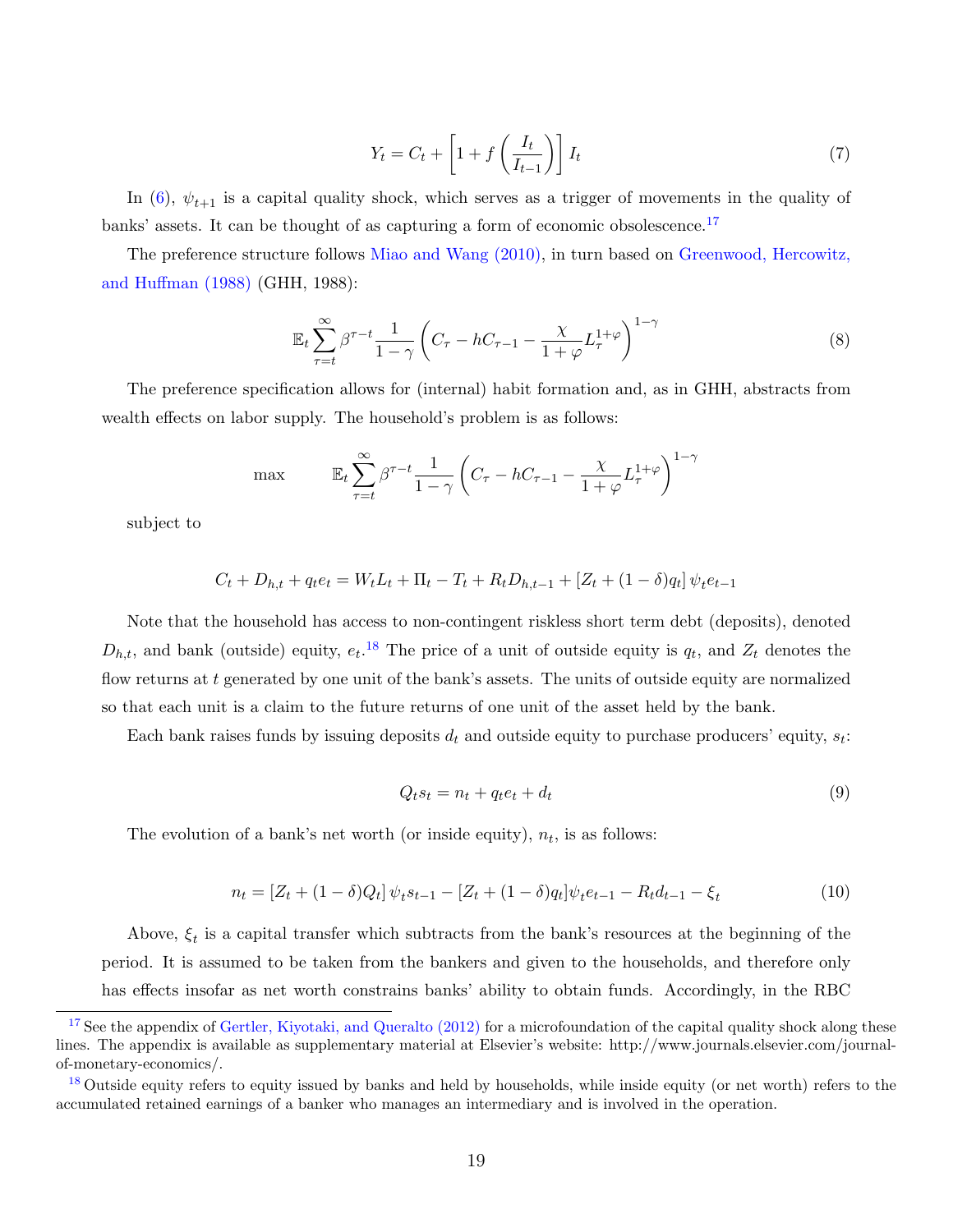<span id="page-19-2"></span>version of the model, the effects of the transfer are nil, as it is just a redistribution of wealth within the representative household.

The value of the bank at the end of period *t* is

$$
V_t = V(s_t, x_t, n_t) = \mathbb{E}_t \sum_{\tau=t+1}^{\infty} (1 - \sigma) \sigma^{\tau - t} \Lambda_{t, \tau} n_{\tau}
$$
\n(11)

where  $x_t = \frac{q_t e_t}{Q_t s_t}$  $\frac{q_t e_t}{Q_t s_t}$ , and  $\sigma$  is the banker's survival probability. After obtaining funds, the banker may default on its debt and divert a fraction  $\Theta(x_t)$  of assets. The incentive constraint for the bank not to steal is

$$
V(s_t, x_t, n_t) \ge \Theta(x_t) Q_t s_t \tag{12}
$$

The divertable fraction is a convex function of  $x_t$ :

<span id="page-19-1"></span>
$$
\Theta(x_t) = \theta \left( 1 + \epsilon x_t + \frac{\kappa}{2} x_t^2 \right) \tag{13}
$$

We assume that the amount divertable is increasing in the extent of outside equity finance  $x_t$ , and therefore the bank's constraint is tighter the larger is  $x_t$ <sup>[19](#page-19-0)</sup>. This represents a cost of outside equity which the bank trades off against its hedging benefit.

### **6.2 Calibration and Model Solution**

Table reports the baseline parameter values. The preference and technology parameters are set to reasonably conventional values. The banking sector parameter are chosen to match salient features of the U.S. financial intermediation sector.

In the model, bank balance sheet structure depends on risk perceptions. It is thus important to take account of risk in the computation of the model. Similar to [Coeurdacier, Rey, and Winant \(2011\),](#page-49-12) a "risk-adjusted" steady state is constructed, where given agents perceptions of second moments, variables remain unchanged if the realization of the (mean-zero) exogenous disturbance is zero. The risk-adjusted steady state differs from the non-stochastic state only by terms that are second order. These second order terms, which depend on variances and covariances of the endogenous variables, pin down banks' balance sheet. Model dynamics are then analyzed by computing a first order log-linear approximation around the risk-adjusted steady state.

To calculate the relevant second moments we use an iterative procedure. We first log-linearize the model around the non-stochastic steady state. We then use the second moments calculated from this

<span id="page-19-0"></span><sup>&</sup>lt;sup>[19](#page-19-1)</sup> The idea is that short term deposits give banks less discretion over payouts than equity, and therefore offer more discipline over bank managers than does outside equity. This idea is due to [Calomiris and Kahn \(1991\).](#page-49-13)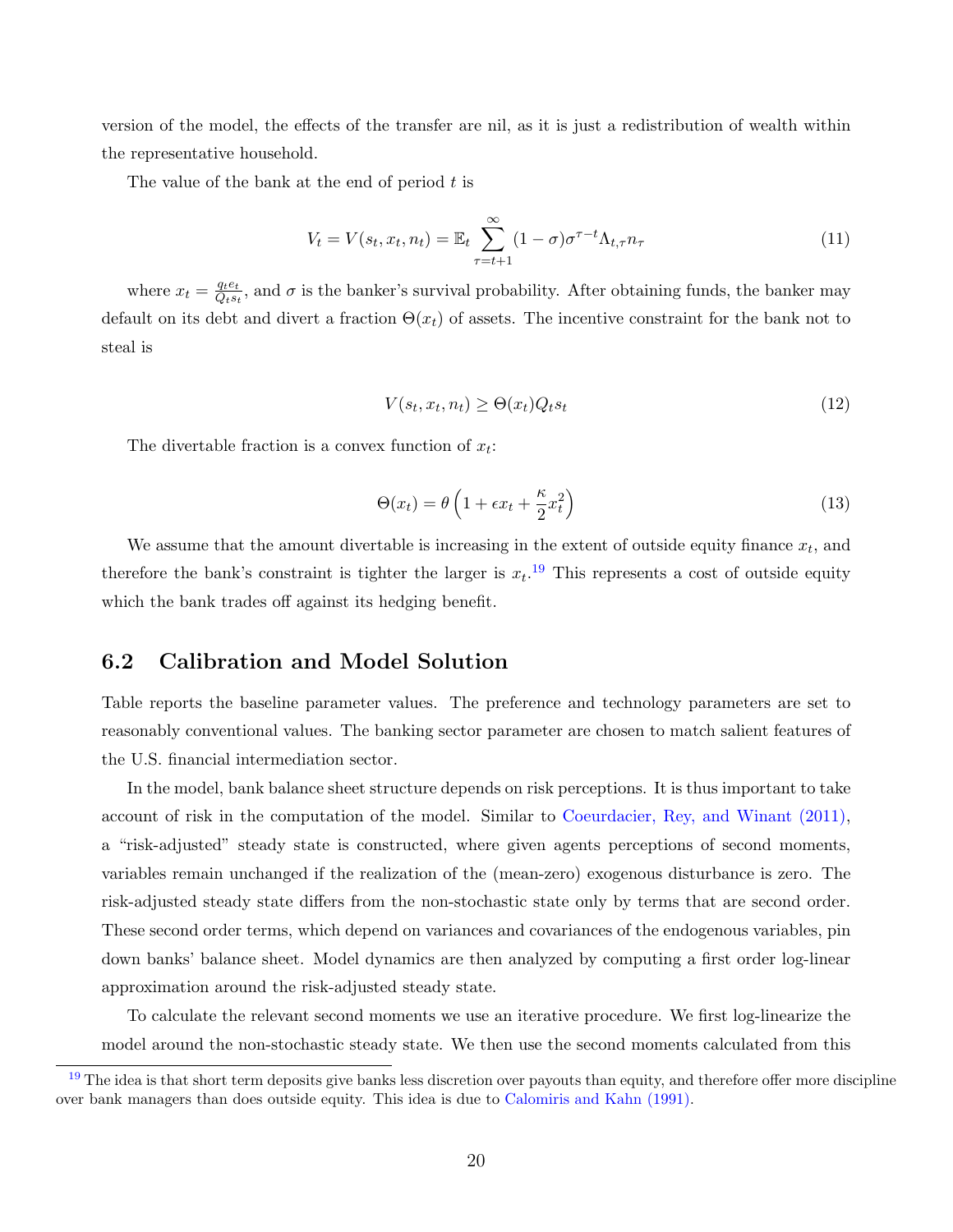<span id="page-20-4"></span>

| $\gamma$   | $\mathcal{D}_{\mathcal{L}}$ | Risk aversion                                            |
|------------|-----------------------------|----------------------------------------------------------|
| β          | 0.99                        | Discount factor                                          |
| $\alpha$   | 0.33                        | Capital share                                            |
| $\delta$   | 0.025                       | Depreciation rate                                        |
| $\chi$     | 0.25                        | Utility weight of labor                                  |
| $\varphi$  | 1/3                         | Inverse Frisch elasticity of labor supply                |
| If''/f'    | 1                           | Inverse elasticity of investment to the price of capital |
| $\hbar$    | 0.75                        | Habit parameter                                          |
| $\sigma$   | 0.9685                      | Survival rate of bankers                                 |
| ξ          | 0.0289                      | Transfer to entering bankers                             |
|            |                             | Asset diversion parameters:                              |
| $\theta$   | 0.264                       |                                                          |
| $\epsilon$ | $-1.21$                     |                                                          |
| $\kappa$   | 13.41                       |                                                          |

#### Table 3: Calibrated Parameters in Queralto's Model

<span id="page-20-2"></span>exercise to compute the risk-adjusted steady state. We repeat the exercise, this time calculating the moments from the risk-adjusted steady state. We keep iterating until the moments generated by the first order dynamics around the risk-adjusted steady state are consistent with the moments used to construct it.<sup>[20](#page-20-0)</sup>

## **6.3 Transfer Shock**

The following subsections describe results from model simulations. We first analyze the effects of a transfer shock when the amount of exogenous risk is set at an intermediate level. We then provide robustness analysis by altering the level of exogenous risk and the elasticity of labor supply.

Figure [10](#page-40-0) plots a dynamic simulation of the model economy following a transfer shock. Here the amount of exogenous volatility is calibrated as the average between a low risk economy (meant to reproduce the Great Moderation period) and a high risk economy (which captures the period of volatility in the two decades prior to the Great Moderation). The idea is that the aftermath of the Global Financial Crisis is characterized by heightened uncertainty relative to the Great Moderation, but risk is still not as high as in the high volatility period of the 1960s and 70s.

<span id="page-20-3"></span>The transfer shock is assumed to persist as a first-order autoregressive process with a coefficient of 0.9.[21](#page-20-1) The size of the impulse is calibrated so that the cumulative transfer is *<sup>−</sup>*7*.*5% of annual steady state GDP after two years (i.e. by the ninth quarter). Results are reported in Figure [10](#page-40-0).

<span id="page-20-1"></span><span id="page-20-0"></span> $20$  See the appendix of [Gertler, Kiyotaki, and Queralto \(2012\)](#page-49-11) for details.

 $^{21}$  $^{21}$  $^{21}$  In particular, each bank's transfer is assumed to be proportional to their net worth, where the fraction of capital that they lose follows an exogenous  $AR(1)$  process.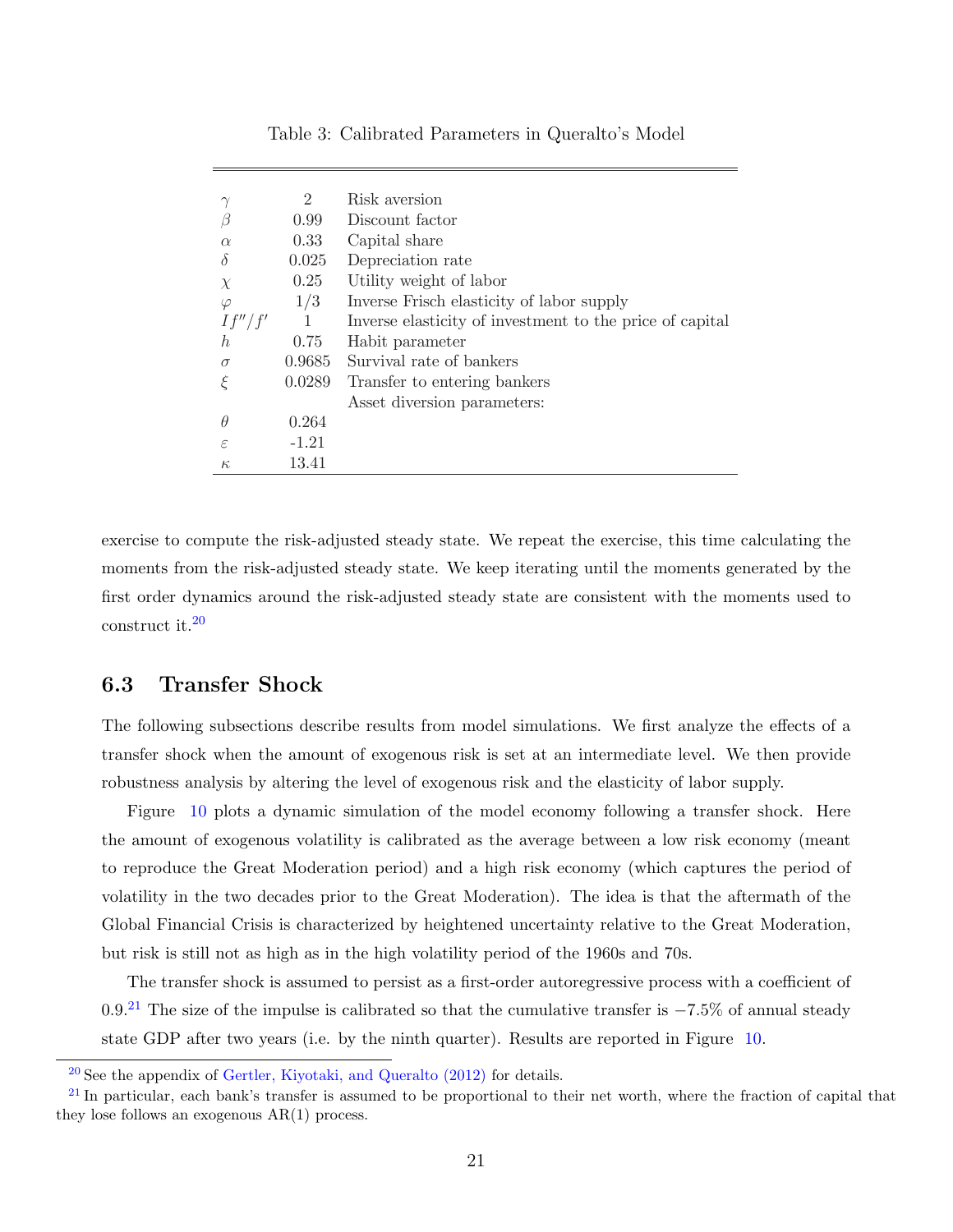The loss in capital in the intermediation sector worsens the agency problem between banks and their creditors, leading the credit spread to rise by more than 100 basis points. With their balance sheets impaired, banks' ability to lend is diminished, and aggregate investment and asset prices drop as a result. Along the way, the financial accelerator mechanism operates, as drops in bank net worth and in the asset price *Q<sup>t</sup>* reinforce each other. All told, output falls by about one percentage point, and investment drops by more than 3 percentage points.

### **6.4 Robustness Analysis**

Several authors have suggested that the low volatility during the Great Moderation period may have induced a sense of complacency about risk in financial markets, which ultimately contributed to the vulnerability of the system once the crisis hit. To illustrate this possibility, Figure [11](#page-41-0) performs robustness analysis by modifying the level of exogenous risk. The low risk economy features standard deviations of the shock processes so that the standard deviation of annual output growth corresponds roughly to that in the Great Moderation period, while the high risk economy features a level of risk corresponding to the period of volatility in the two decades prior. We also perform comparative statics relative to the labor supply elasticity, by raising it to 4.5 from its benchmark value of 3, and also by lowering it to 1.5.

When risk is high, the effects of the shock are weaker, and with low risk the effects are stronger. The reason is straightforward: the anticipation of high risk induces banks to substitute outside equity for short term debt, as higher risk increases the hedging value of outside equity. When the shock hits, outside equity acts as a buffer in two ways. First, it moderates the drop in inside equity induced by the decline in assets values. Second, as the effects of the shock unfold after the initiating disturbance, banks are able to relax their borrowing constraint a bit by substituting short term debt for outside equity (recall that short term debt permits creditors greater discipline over bankers).

In the case with high risk and low labor supply elasticity, the peak decline in output drops from 1 to about 1/2 percentage points. This is due to the greater extent of hedging and to the lower labor supply elasticity in roughly equal parts. Conversely, with low risk and high labor supply elasticity, the drop in output is almost 1.5 percent. A final point to note is that while varying the labor supply elasticity exerts a large influence in the macroeconomic spillover effects (via movements in employment), the calibration of this parameter has only a small bearing on financial outcomes: for the financial variables (investment, asset price, spread and net worth) the comparative statics illustrated in Figure [11](#page-41-0) are almost entirely driven by the differing degree of hedging in the financial sector that is driven by different levels of exogenous volatility.

Figure [12](#page-42-0) compares the effects of the transfer shock (in the low risk economy) with those of a decline in capital quality, where the magnitude of the latter is calibrated to induce the same average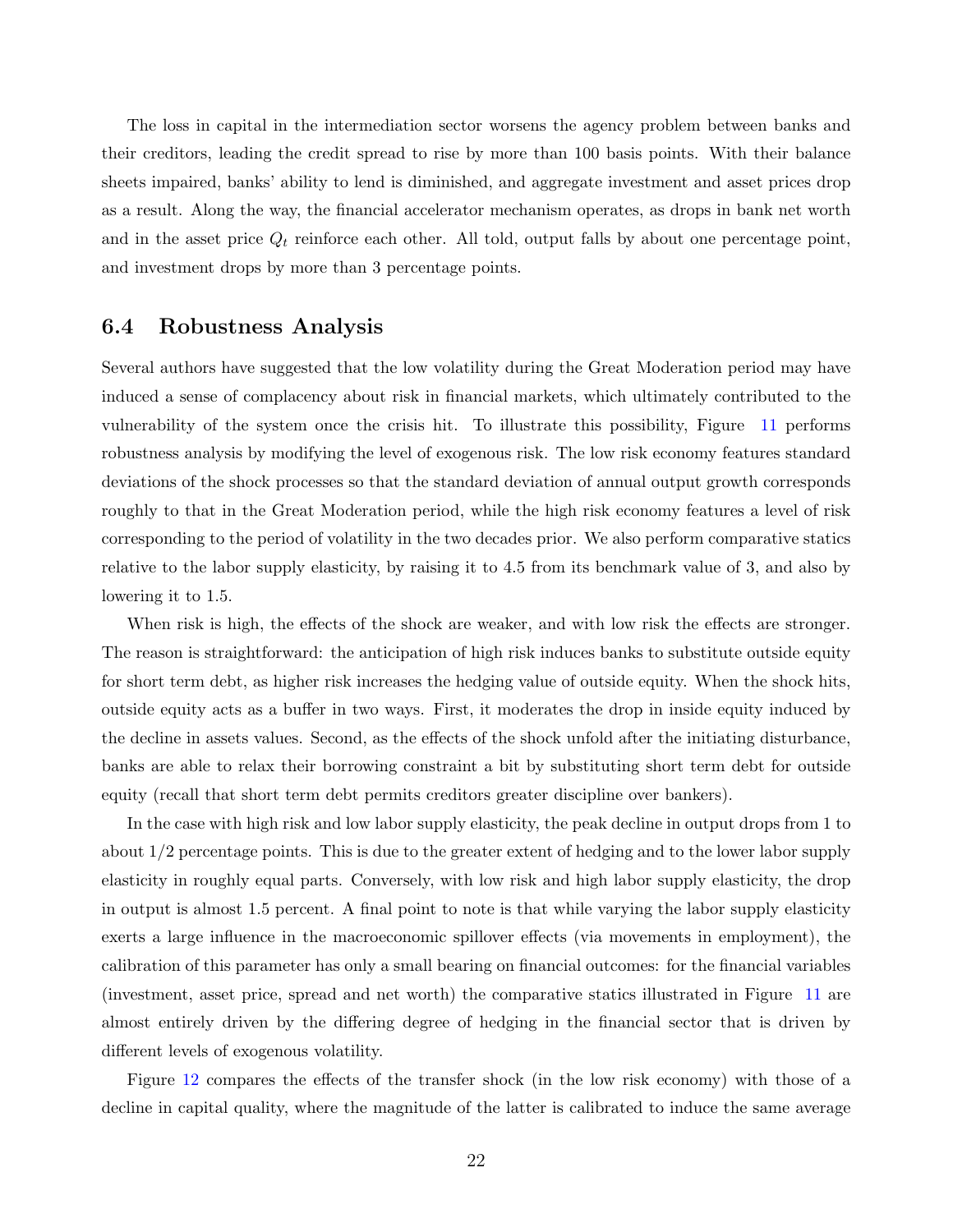<span id="page-22-1"></span>decline in bank net worth as the transfer shock over the five years following the shock. The effects of the capital quality shock are considerably larger, leading output to drop more than 2 percent at the trough. The reason is that the decline in capital quality effectively leads to a reduction in the amount of physical capital in the economy, and therefore has adverse effects even in an economy with no financial frictions, as indicated by the dotted line. On the other hand, the degree of financial sector spillovers (i.e. the contraction over and above what would happen in a frictionless economy) is comparable across the two shocks (recall that the transfer shock is only a redistribution of resources within the representative household, and therefore has no effects in a frictionless economy).

## <span id="page-22-0"></span>**7 Luca Guerrieri and Mohammad Jahan-Parvar: Capital Shortfalls in a Two-Sector Production Economy**

We consider the effects of sectoral and aggregate financial shocks in a two sector model. Firms in one sector have access to equity markets, while firms in the other sector can only finance capital purchases through credit extended by financial intermediaries (hereafter, banks, for short). The interactions of these two types of firms can buffet the macro effects of shocks that reduce the equity position of banks. The demand for capital by equity-financed firms acts to curb equilibrium movements in the price of capital which otherwise amplifies the macro response to variation in credit from the banking sector. However, aggregate valuation shocks that affect both equity markets and banks continue to have sizable macro repercussions. Apart from sensitivity analysis relative to the size of the creditdependent sector, we highlight the implication of the zero lower bound on policy interest rates for the transmission of the baseline transfer shock.

The model is an extension of [Gertler and Karadi \(2011\),](#page-49-8) hereafter abbreviated as "GK." The extension is that not all firms are dependent on bank credit. Firms in the equity-financed sector are able to write a financing contract directly with households. A special case of our model with all firms financed by household equity reproduces the one-sector model considered by [Boldrin, Christiano,](#page-49-14) [and Fisher \(2001\).](#page-49-14) In our model, final goods are a Cobb-Douglas composite of goods produced by firms that are credit-dependent and by firms that are equity-financed. A retail sector purchases the intermediate goods and repackages them for consumers in a way that supports the inclusion of nominal rigidities. Monetary policy is determined by an interest rate reaction function that responds to current inflation and allows for interest rate smoothing. We allow for production subsidies that, in the absence of financial frictions, reproduce the efficient allocations in steady state. In the description that follows we focus on the credit-related friction and leave the full description of the model for an appendix.

The key financial friction for bank dependent firms follows [Gertler and Karadi \(2011\)](#page-49-8). Banks lend funds obtained from households to non-financial firms. Let  $N_t(j)$  be the amount of wealth – or net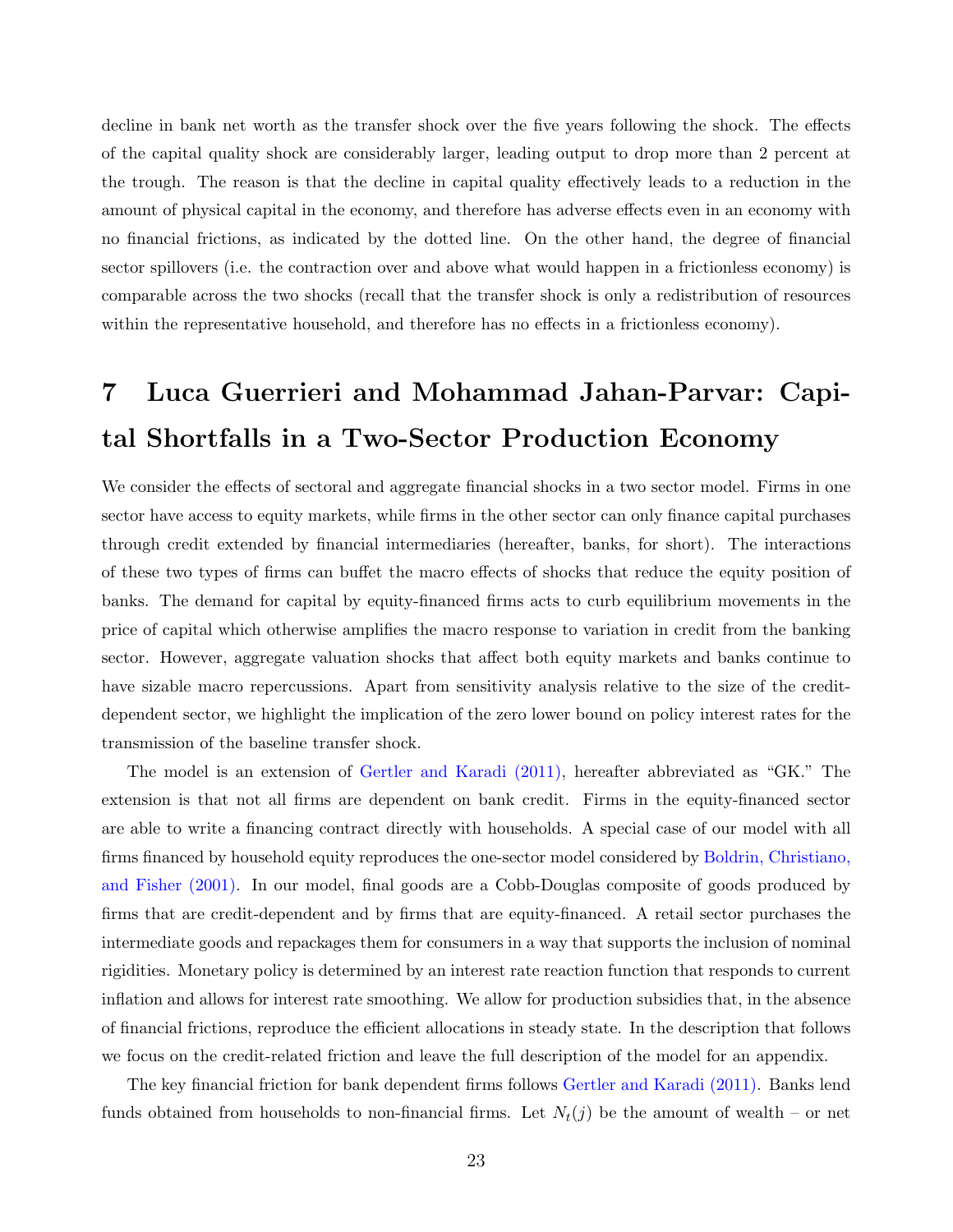worth – that a banker *j* has at the end of period *t*.

$$
Q_t S_t^b(j) = N_t(j) + D_t(j).
$$
\n(14)

Deposits  $D_t(j)$  pay a return  $(1 + R_t)$  at time  $t + 1$ . Thus  $D_t(j)$  may be thought of as the debt of bank *j*, and  $N_t(j)$  as its capital. Credit extended to firms  $S_t^b(j)$  earns the stochastic return  $(1 + R_{t+1}^{bs})$  at time *t* + 1.Over time, the capital of banks evolves as the difference between earnings on assets and interest payments on deposits:

$$
N_{t+1}(j) = (1 + R_{t+1}^{bs})Q_t S_t(j) - (1 + R_t)D_t(j).
$$
\n(15)

Because banks may be financially constrained, they have an incentive to retain earnings, but bank capital does not expand indefinitely because bankers cease operations with i.i.d. probability  $1 - \theta$ each period. Upon exiting a banker becomes a worker and all retained earnings are transferred back to his original household. Each period a fraction  $1 - \theta$  of all workers is selected to join the existing bankers and receives a startup transfer, so that the fraction of household members acting as workers and bankers is constant over time.

The objective of bank *j* is to maximize expected terminal wealth, given by:

$$
\max_{S_{t+i}^b(j)} V_t(j) = E_t \sum_{i=0}^{\infty} (1 - \theta) \theta^i \psi_{t,t+1+i} \left[ \left( R_{t+1+i}^{bs} - R_{t+i} \right) Q_{t+i} S_{t+i}^b(j) + (1 + R_{t+i}) N_{t+i}(j) \right], \tag{16}
$$

where  $\psi_{t,t+1+i}$  is the stochastic discount factor of households.

An agency problem limits the ability of banks to attract deposits. At the beginning of each period, a banker can choose to transfer a fraction  $\lambda$  of assets (in period t those assets equal  $Q_t S_t(j)$ ) back to his household. If the banker makes the transfer, depositors will force the bank into bankruptcy and recover the remaining fraction  $1 - \lambda$  of assets. Thus, households are willing to make deposits only if the incentive-compatibility constraint is satisfied:

$$
V_t(j) \ge \lambda Q_t S_t(j). \tag{17}
$$

When solving the model with a standard first-order perturbation solution, we assume that this constraint binds always with equality.

The setup of GK is nested and is reproduced when the share of equity-financed firms in production is zero. We depart from GK along a few dimensions. Notably, in our model capacity utilization is constant; monetary policy responds only to inflation and to a lag of the monetary policy rate, and does not attempt to stabilize output around its steady state value; we consider a Frisch elasticity of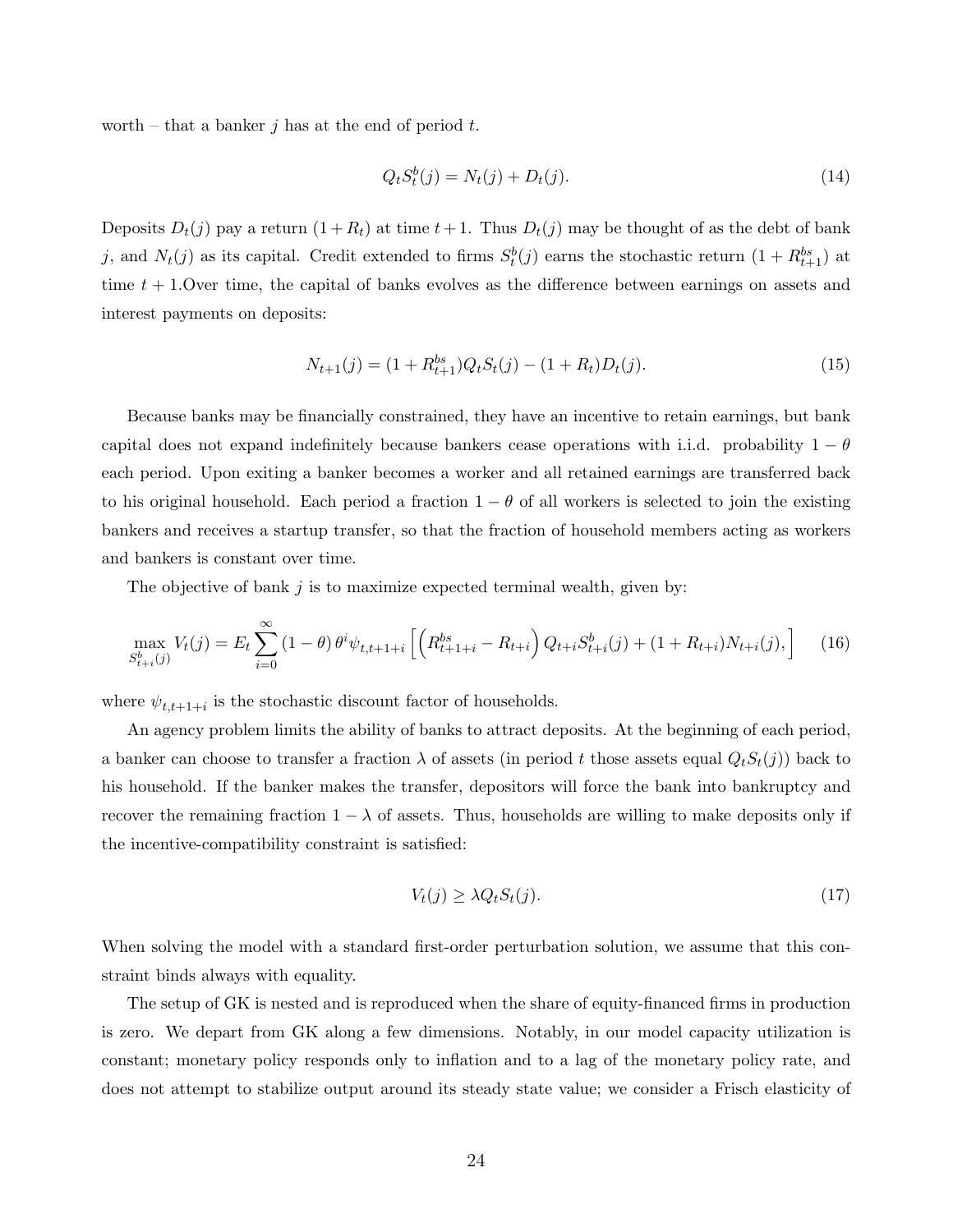<span id="page-24-3"></span>labor supply equal to 1, at the upper range of micro estimates, but well below the elasticity in GK. In the two-sector model, the equity- and credit-dependent firms produce intermediate goods that are necessary to produce an undifferentiated final good using a Cobb-Douglas production function. The sectoral shares are set to 0.5. A retail sector produces differentiated goods that are subject to nominal rigidities.[22](#page-24-0)

#### <span id="page-24-2"></span><span id="page-24-1"></span>**7.1 Baseline Shock and Comparisons with One-Sector Model**

Figure [13](#page-43-0) shows the effects of the baseline transfer shock from banks to households in our two-sector model. The macro effects of the shock are modest. The drop in aggregate output grows in magnitude over two years to a peak of 0.45% of its steady state value. The modest size of the spillover effects of the shock is related to the fact that the reduction in the demand for capital by credit-dependent firms is compensated by an increase in demand from the equity-financed firms.

As shown in Figure [14](#page-44-0) the macro spillover effects of the baseline transfer shock are greatly amplified in a one-sector model in which all firms are credit-dependent. The main reason for this amplification is that lack of access to alternative funding leads to a large reaction in the equilibrium price of capital. In turn, in the one-sector model, the drop in the price of capital boosts the magnitude of the drop in bank capital and leads to a further curtailing of credit supply. By contrast, in a two sector model, the price of capital barely responds to a transfer shock. Higher demand for capital from equity-financed firms acts to reduce downward pressures on the equilibrium price of capital. This stability in the price of capital has one principal implication – it reduces the endogenous response of bank equity to the exogenous transfer shock.

### **7.2 Sensitivity Analysis: The Response to an Economy-Wide Shock**

The benchmark model introduced in Section [7.1](#page-24-1) focuses on a sector-specific shock whose aggregate effects are buffeted by the reaction of the other sector. In this section, we consider the implications of an economy-wide shock. We follow [Albuquerque, Eichenbaum, and Rebelo \(2012\)](#page-49-15) and assume that the economy faces a valuation shock. Accordingly, the discount factor of households drops and the risk-free interest rate increases. To make results comparable to the benchmark model, we match the average *endogenous* shortfall in bank capital from the baseline transfer shock (taking into account the equilibrium response of capital prices) over the first 9 quarters.

Figure [15](#page-45-0) reports the comparison of the impact of a valuation shock with that of a transfer shock in the baseline two-sector model. In this case, the macro effects of a financial shock are much closer

<span id="page-24-0"></span><sup>&</sup>lt;sup>[22](#page-24-2)</sup> Notice that when either  $\lambda = 0$ , or when all firms are equity financed, a monetary policy rule that stabilizes inflation would reproduce the allocations chosen by the benevolent planner.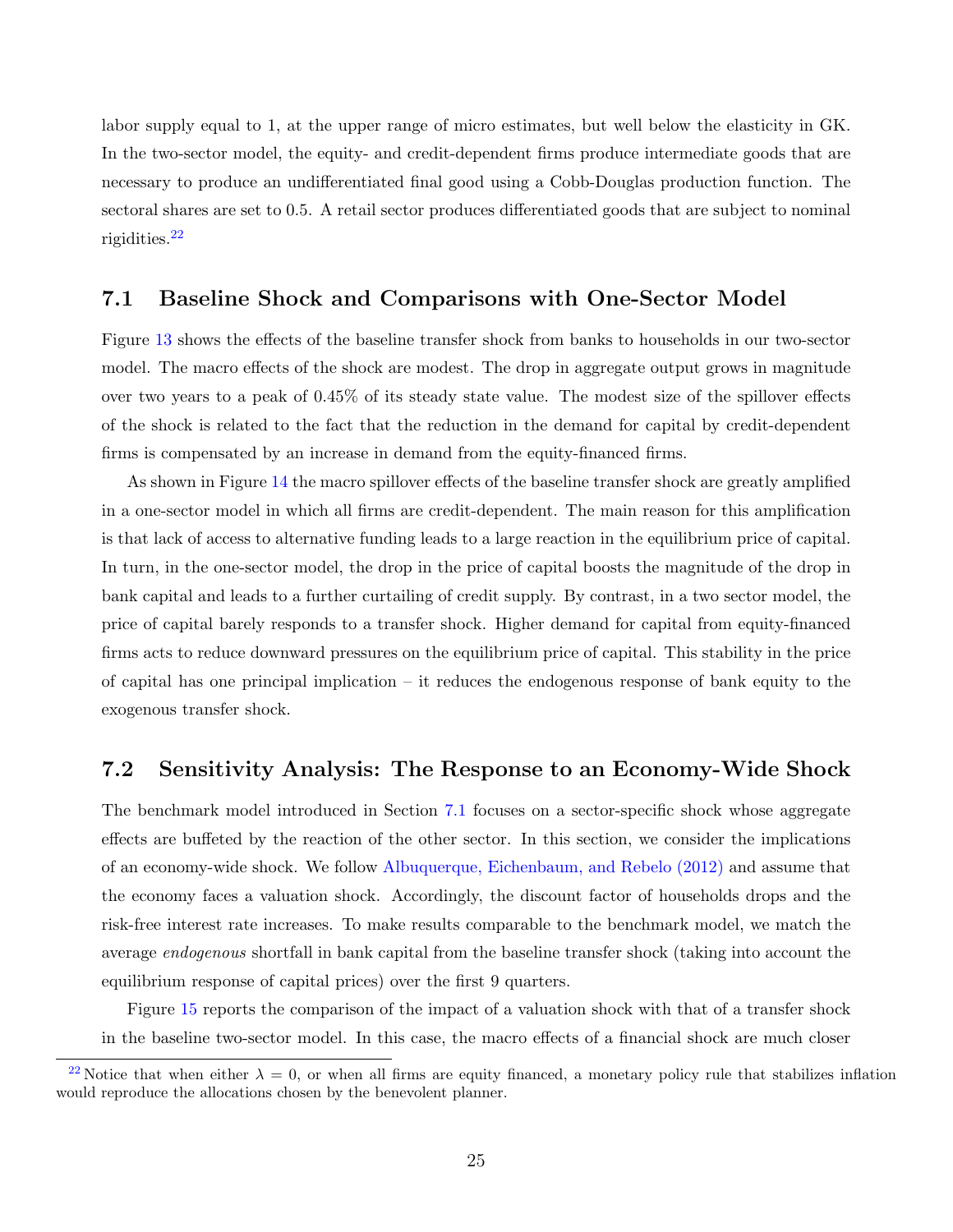to those that obtain in the special case of one-sector model in which all firms are credit-dependent. Similar to GK and in contrast to the benchmark model, an economy-wide shock can cause a significant drop in output and investment. Since households own all the assets in the economy, a shock that lowers the discount factor implies less appetite for risk and a reduction in the the funds available to both equity-financed firms and banks. The aggregate nature of the valuation shock dampens the role played by the equity-financed firms in counterbalancing the shocks to banks in the benchmark model. Accordingly, the equilibrium loan rate rises to compensate the shortage of available funds, resulting in a large drop in investment. Similar to GK, the macro spillovers of the financial shocks are amplified by a fall in the price of capital.

The benchmark model implies that the presence of additional financial assets issued by firms that are capable of direct intermediation with the households can mitigate the impact of a financial shock to banks. However, shocks that affect in concert both equity- and credit-financed firms still lead to sizable macro spillover effects comparable to those that obtain in a one-sector model with all firms credit-dependent. The analysis also highlights that shocks that have comparable impacts on the equity position of banks can have dramatically different macro spillover effects.

## **7.3 The Response to the Baseline Transfer Shock at the Zero Lower Bound**

We revisit this amplification for the baseline transfer shock in our two-sector model against a deep recession that brings the economy to the zero lower bound. In the model, the deposit contract between banks has and households is tantamount to an indexed bond with maturity equal to 1 quarter. In normal times, the real return on deposits hews closely to the nominal deposit rate and to the monetary policy rate. However, at the zero lower bound there can be a decoupling between the real return on deposits and nominal short-term interest rate.

The stylized shock that leads the economy to the zero lower bound is a shock to preferences. The utility function of the representative household is modified as follows:

$$
U_t = E_t \sum_{i=0}^{\infty} \beta^i \left[ \log(C_{t+i} - \gamma C_{t+i-1} + \epsilon_{ct}) - \frac{\chi}{1+\varepsilon} L_{t+i}^{1+\varepsilon} \right]
$$
(18)

where, again,  $C_t$  denotes consumption of final goods, and  $L_t$  denotes hours worked. The term  $\epsilon_{ct}$  is a shock to consumption preferences. The shock itself is assumed to follow an autoregressive process of order 1, with a persistence coefficient equal to 0.7. The shock is sized so that households expect the policy interest rate to remain at the zero lower bound for 6 quarters in the absence of additional shocks. For the purpose of this section, the model is solved using a piecewise linear solution technique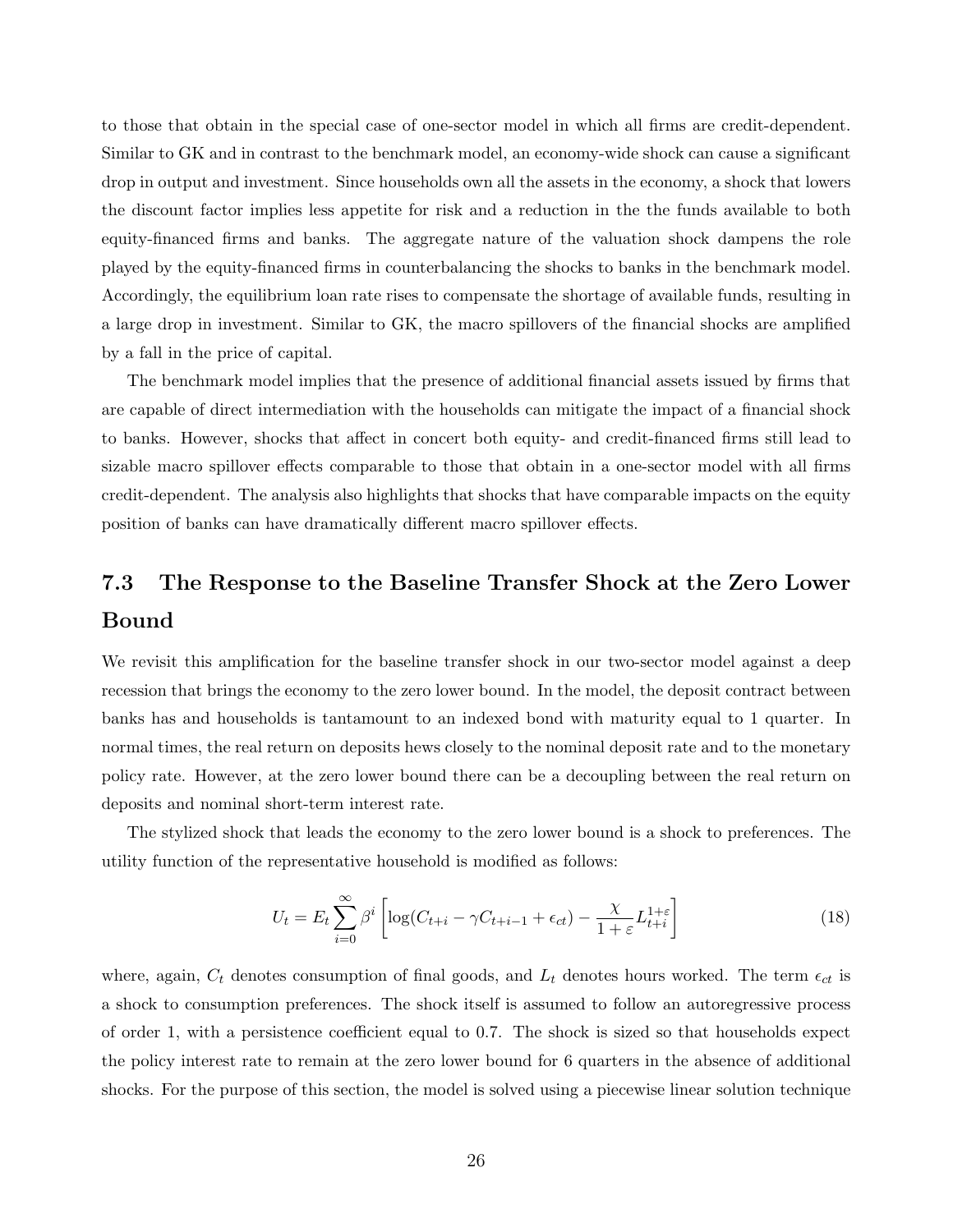<span id="page-26-1"></span>as developed by [Guerrieri and Iacoviello \(2013\)](#page-50-9). As shown in [Bodenstein, Erceg, and Guerrieri \(2009\)](#page-49-16) the particular mix of shocks that lead to recession and the attainment of the zero lower bound have a role in determining the marginal effects of additional shocks that is well summarized by the expected duration of the zero lower bound.

Figure [16](#page-46-0) shows the effect of the transfer shock from banks to households under two configurations. In one case the transfer shock occurs against the background of a deep recession and the responses are shown in deviation from the outlook for the economy that agents expected prior to the realization of the transfer shock. In the other case, the responses are shown in deviation from their steady state values (interpreted as "normal times" given the linear approximation used to solve the model).

In our setup, banks cannot attract deposits at negative nominal rates. In that case, in the face of deflationary shocks, such as the transfer shock considered, the real return on deposits *rise* instead of falling. The unexpected rise in real deposit rate, equal in size but opposite in sign to the response of inflation in deviation from baseline, amplifies the drop in bank equity relative to normal times. In turn, the further drop in bank equity amplifies the rationing of credit and the contraction of investment and output relative to normal times, away from the zero lower bound.

It is well understood that the amplification of the responses of the economy to contractionary shocks in a liquidity trap is driven by the evolution of inflation expectations. In our model, the deflationary effects of the shock are kept to a relatively modest size – inflation drops  $\frac{1}{4}$  percentage point at its nadir – principally by monetary policy. The policy rule is anticipated to respond aggressively to stabilize inflation away from the zero lower bound. The credible response of monetary policy away from the zero lower bound provides forward guidance. By contrast, with a less aggressive monetary policy rule, inflation is more volatile and the zero lower bound would amplify the effects of contractionary shocks in a more pronounced fashion. Similarly, the expected duration of the zero lower bound is a key determinant of the non-linear amplification effects at the zero lower bound. For an extended discussion of these issues see [Bodenstein, Erceg, and Guerrieri \(2009\)](#page-49-16) and [Bodenstein, Guerrieri, and](#page-49-17) [Gust \(2013\)](#page-49-17).

## <span id="page-26-0"></span>**8 Horizontal Comparison of Results**

Table 4 summarizes the choices available to financial intermediaries that are salient in the reaction to a capital shortfall. The summary hews closely to the action set available to banks in reaction to changes in capital requirements, as summarized in an interim report of the BIS Macroeconomic Assessment Group [BCBS \(2010\)](#page-49-18). In addition to issuing new equity and to increasing retained earnings, the BIS report highlights that banks may in fact attempt to increase risk-weighted assets by shifting balance sheet composition towards less risky assets in ways not captured by any of the models presented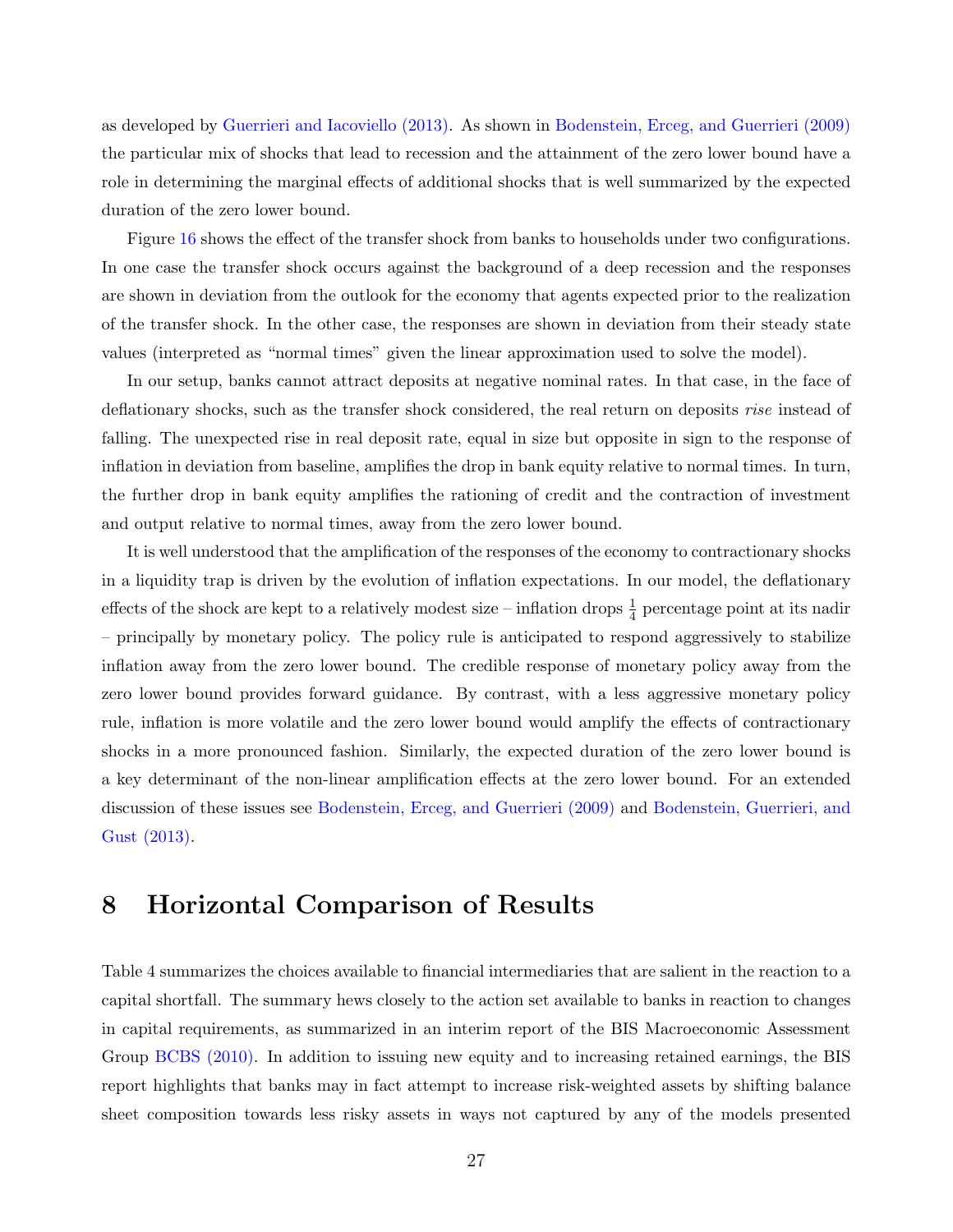|                                                  | Iacoviello | Covas<br>Driscoll      | Kiley<br>Sim                    | Queralto     | Guerrieri<br>Jahan-Parvar |
|--------------------------------------------------|------------|------------------------|---------------------------------|--------------|---------------------------|
| Choices available to banks                       |            |                        |                                 |              |                           |
| Issue new equity                                 | no         | no                     | yes                             | yes          | $\mathbf{n}$              |
| Reduce dividend payments                         | yes        | yes                    | yes                             | no           | $\mathbf{n}$              |
| Increase operating efficiency                    | no         | no                     | no                              | $\mathbf{n}$ | $\mathbf{n}$              |
| Raise interest spread                            | yes        | yes                    | yes                             | yes          | yes                       |
| Increase non-interest income                     | no         | $\mathbf{n}\mathbf{o}$ | no                              | no           | no                        |
| Services offered by banks<br>Liquidity provision | yes        | yes                    | yes                             | yes          | yes                       |
| Liquidity transformation                         | no         | no                     | no                              | no           | no                        |
| Other Features of the model                      |            |                        |                                 |              |                           |
| Multiple sources of funding( $*$ )               | yes        | yes                    | no                              | no           | yes                       |
| Nominal rigidities                               | no         | $\mathbf{n}$           | yes                             | $\mathbf{n}$ | yes                       |
| Solution Method                                  | lst order  | nonlinear              | $1^{st}$ -2 <sup>nd</sup> order | 1st order    | piecewise lin.            |

Table 4: Model Characteristics

( *∗* ) "Multiple sources of funding" refers to the presence of sources of funding other than bank credit.

here. Another feature not captured by any of the models presented is the possibility that banks could speed up the recapitalization process by increasing fees or, more generally, other sources of noninterest income. The table highlights that the models presented do in fact expand a core framework in complementary directions. However, one source of homogeneity across models is that the financial sector is engaged in liquidity provision, and not in liquidity transformation, which could contribute to understating the macroeconomic repercussions of financial shocks.

<span id="page-27-1"></span>Figure [17](#page-47-0) provides a horizontal comparison of the effects of the baseline transfer shock across models. As shown in the top left portion of the chart, taking into account differences between yearly and quarterly frequency of the different models, the size of the transfer shock is standardized. Despite the standardization of the cumulative transfer, the hit to bank equity across models differs greatly. In the general equilibrium approach common to all the models, the exogenous shortfall has drastically varied implications for bank net equity. Apart from additional model-specific mechanisms, bank net equity does not simply reflect the size of the exogenous transfer shock because the general equilibrium nature of the models imply important movements in asset prices, which feed back into the determination of the hit to bank net equity. At one end of the extreme, the multi-sector model of Guerrieri and Jahan-Parvar implies only a modest drop in bank net equity which mounts as the transfer shock builds in size. Demand from firms not reliant on bank credit keeps asset prices afloat.<sup>[23](#page-27-0)</sup> At the other end of the spectrum, in the model by Covas and Driscoll, the anticipated drop in credit resulting from the mounting transfer shock leads to a sizable fall in bank equity since their nonlinear modelling

<span id="page-27-0"></span><sup>&</sup>lt;sup>[23](#page-27-1)</sup> As shown above, even in the model of Guerrieri and Jahan-Parvar, an economy- wide shock would lead to large reductions in asset prices more closely comparable to those obtained in the other models presented.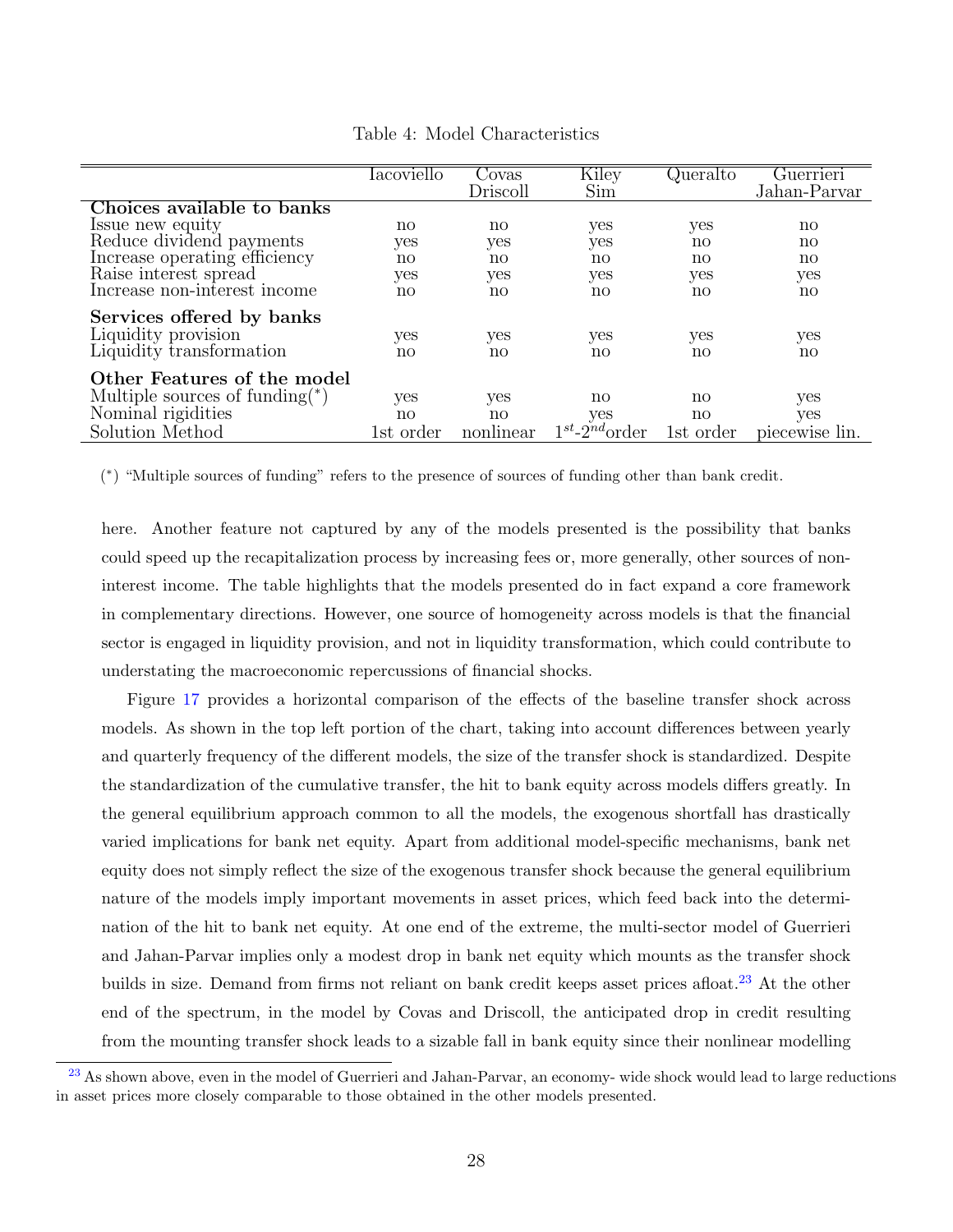approach does not assume capital constraints that bind all the time. Accordingly banks can lower their equilibrium capital ratios offset the effect of the capital shortfall shock.

Across all models, the drop in net equity leads to a contraction in the supply of credit and an increase in the spread between interest rates on lending and on deposits. Despite differences in magnitudes, the persistence of the movements is elevated across all models and reflects the persistence of the drop in net equity. In this respect, the model of Kiley and Sim is an outlier in our group. In that model, access to outside equity allows for a quicker recapitalization of the financial sector that reduces the persistence of the drop in net equity and of the change in spreads between lending and deposit rates. While firms in the model of Queralto also have access to outside equity that could potentially curb the persistence of the response of bank equity in a similar fashion, in that model outside equity is intertwined with the specification of the principal-agent problem at the core of the model in such a way that financial intermediaries prefer to avoid recapitalizing more quickly and rely more prominently on the accumulation of internal equity through retained earnings. Because these modelling differences ride through general equilibrium channels, a limited information approach to the estimation of the cost of issuance of outside equity would be ill-suited to discriminating between these different results.

Notably, some of the differences in the response of net equity in the model by Covas and Driscoll are made more apparent by a different calibration approach that focuses on matching details of the commercial banking sector, rather than a stylized overall financial sector in the other models, and results in a magnification in the drop of bank capital in percent terms.

The disparities in the behavior of bank equity account to a large extent for the different spillover effects to the rest of the macroeconomy, as made apparent by the right column of Figure [17](#page-47-0). Focusing again on outliers, the drop in investment ranges between about 2 and 14 percent. A variety of modelling choices accounts for these disparities. The responses in the model of Guerrieri and Jahan-Parvar and in the model of Covas and Driscoll are compressed due to the interaction among sectors – the sector-specific transfer shock is compensated by increased lending from complementary sources. Such mechanism, by contrast, is muted in the Iacoviello and Kiley and Sim's models. In Iacoviello's model, even if 50 percent of capital is produced by unconstrained firms, the complementarities across constrained and unconstrained firms are such that unconstrained firms cannot undo the drop in labor and capital demand that follow a credit crunch. Similar mechanisms also apply to Kiley and Sim's model.

The consumption side reflects an even broader range of outcomes. In fact in some models, the baseline financial shock *boosts* aggregate consumption – the transfer shock considered is a windfall for the household sector. In other models, such as that of Covas and Driscoll and that of Iacoviello, the windfall is offset by the fact that the banking sector cuts dividends sharply in order to boost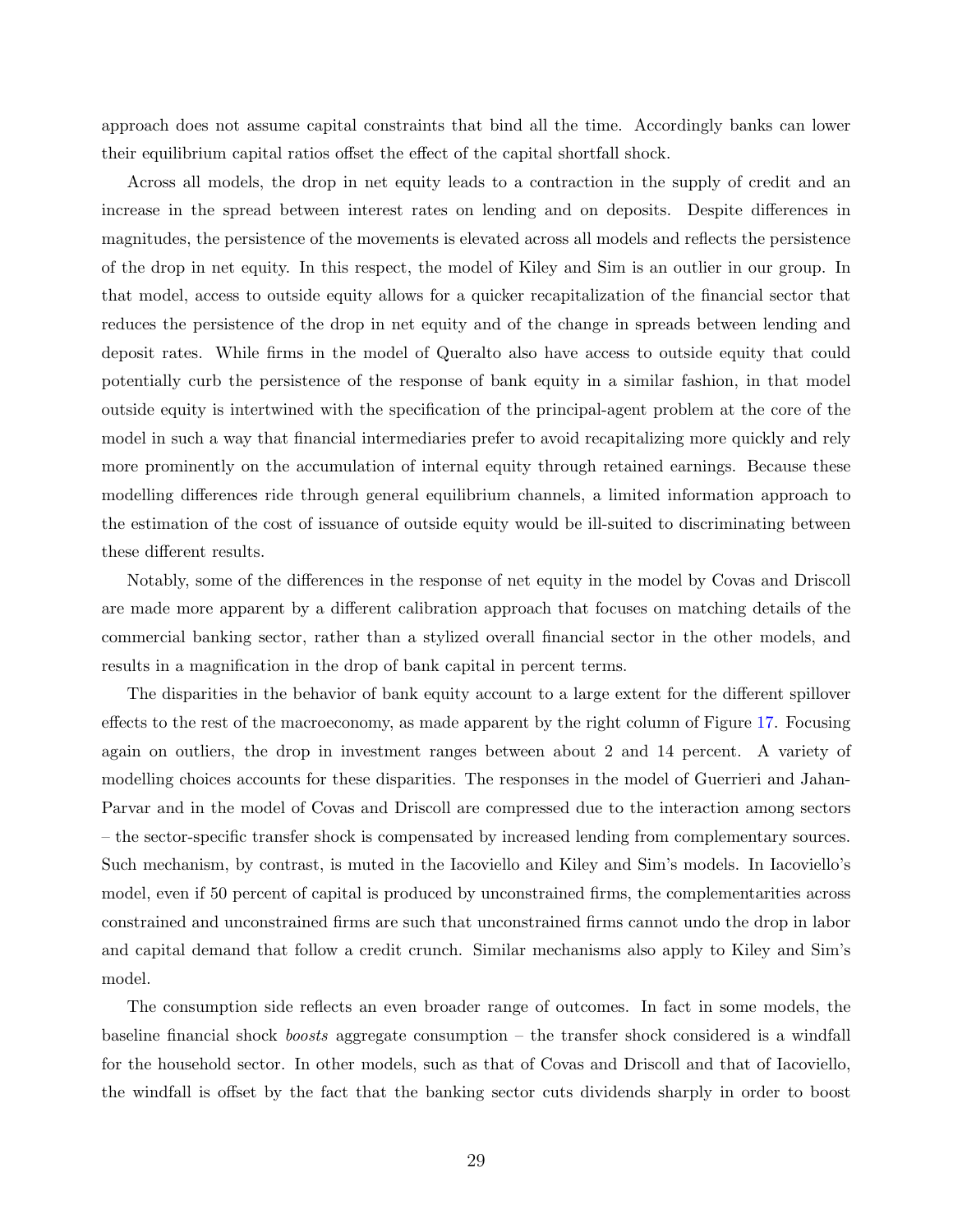<span id="page-29-1"></span>the recapitalization process by retaining earnings. The models of Queralto and of Guerrieri and Jahan-Parvar do not embed this mechanism as dividends are not explicitly modeled.

Finally all models predict a contraction in output, but the magnitudes differ greatly, ranging from a 5 percent contraction of the model of Iacoviello to a contraction below 0.5 percent in the model by Guerrieri and Jahan-Parvar. Apart from the interaction across sectors, sensitivity analysis to parametric assumptions brings out the importance of the interaction between financial frictions and the labor market to gauge the effects on aggregate output. With capital predetermined in all models and with the transfer shock not able to affect real assets on impact, the immediate fall in output has to ride through a contraction in hours worked. In this respect, apart from extant differences in modeling approaches, different calibration choices regarding the Frisch elasticity of labor supply across the models play an important role in determining disparities in results.

The range of outcomes for GDP spans a wide range of outcomes. Each model emphasizes particular transmission channels and leaves others out, thus it is perhaps no surprise that the response of aggregate output varies greatly across models. In order to check if any of the models presented are outliers relative to simple empirical evidence, we considered a variety of vector auto-regressions. Capital shortfalls can stem from sources ranging from changes in the valuation of available-for-sale assets on the portfolio of banks to reductions in income. The simple empirical evidence presented below focuses on increases in charge-offs on loans and leases.

We run a simple bivariate VAR of GDP growth and charge-off rates on loans and leases for the period 1985:Q1-2013:Q1 using four lags. Using a simple recursive identification scheme, we identify two shocks: a macro shock, an innovation to GDP that contemporaneously affects loan charge-offs; and a loan charge-off shock (a banking shock), which does not affect GDP contemporaneously. We then rescale the loan charge-off shock so that, when expressed as a fraction of GDP, total loan chargeoffs rise after 9 quarters so as to imply a shortfall sized at 7.5 percent of GDP, just like in our model comparison exercise. The VAR results are shown in Figure [18](#page-48-0). The shock to loan charge-offs, shown in the bottom row, produces a mean contraction for GDP in the neighborhood of 2 percent after 2 years. The 90 percent confidence interval for the GDP response encompasses all the model results presented in Figure [17.](#page-47-0) These findings mirror a similar range of uncertainty in outcomes from simple empirical frameworks presented in [BCBS \(2010\).](#page-49-18)

## <span id="page-29-0"></span>**9 Conclusions**

Even models that have a common methodological core but have been developed to emphasize a complementary set of linkages between the financial sector and the macroeconomy produce a wide array of quantitative predictions relative to the macroeconomic effects of a shortfall in capital. All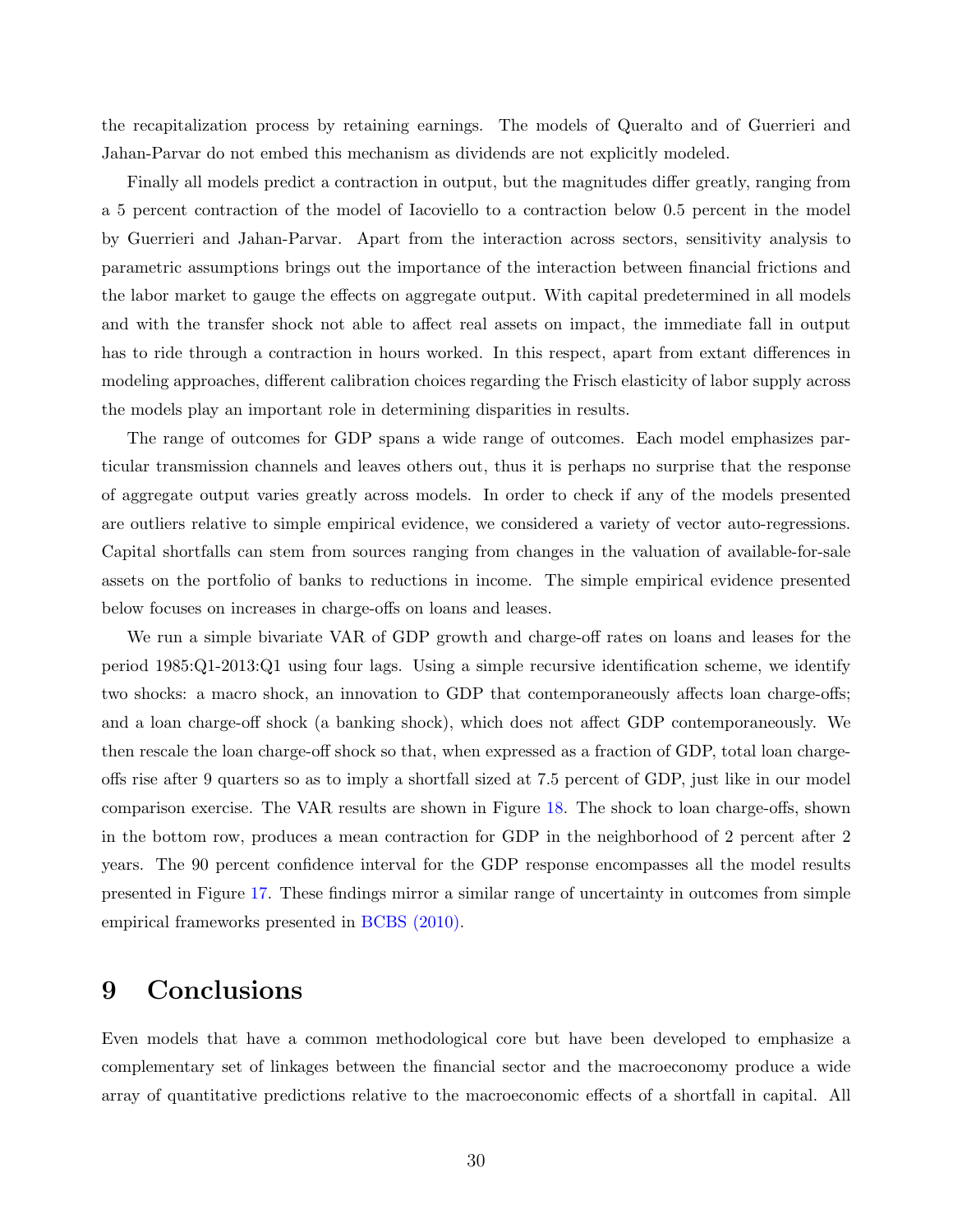the models presented, imply that the baseline shock that produces a capital shortfall similar in size to that gauged under the U.S. stress test program, albeit rescaled to apply to a broad intermediary financial sector rather than the largest banks, would lead to a contraction in output. However, the size of this contraction varies greatly across models.

A few general conclusions emerge:

- 1. General equilibrium channels can exert a large influence on the spillover effects of capital shortfalls through the response of asset prices such as the price of capital and interest rate spreads.
- 2. The interaction between alternative sectors that can provide financing is an important determinant of the availability of credit and of the size of the macroeconomic consequences of shortfalls in capital. In turn, important implications of this interaction ride through asset prices.
- 3. The modeling of alternative sources of financing can lead to large differences in results. The interaction among alternative financing sources can generate subtle differences across models. For instance, recapitalization associated with outside equity can be influenced by readily measurable costs, such as costs of issuance, as well as by more subtle structural features of the economy, such as the effect of outside equity on incentives of banks.
- 4. If the financial shock does not imply the destruction of physical resources, as for our baseline transfer shock, the macroeconomic spillover has to work through a contraction in hours worked on impact. Accordingly, refinements of the linkages between financial frictions and frictions in the labor market would bolster our understanding of the macro effects of financial shocks.
- 5. Finally, sensitivity analysis shows that the sources of shocks to financial positions can have a large influence on their macroeconomic effects.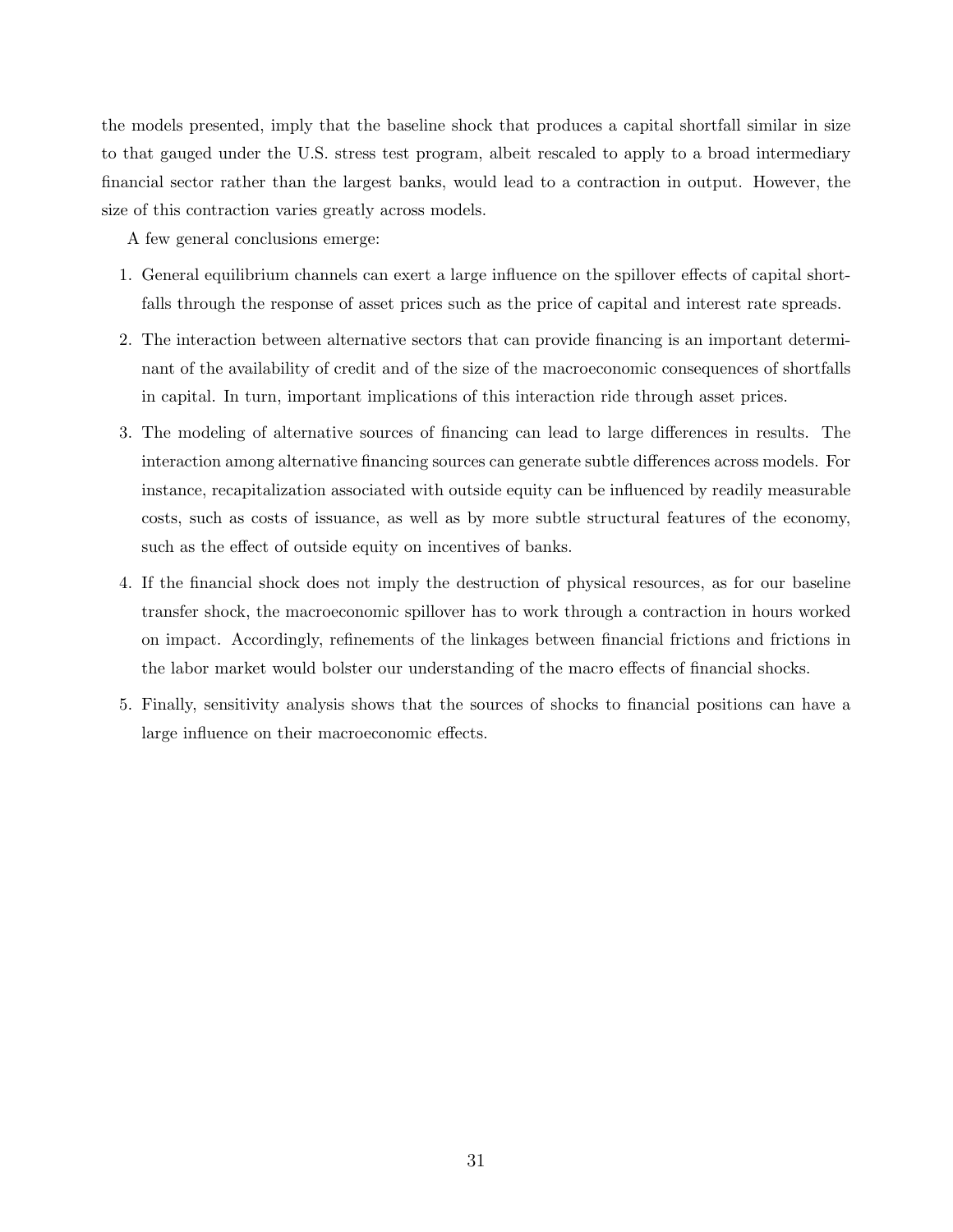

<span id="page-31-0"></span>Figure 1: A Transfer Shock in Iacoviello's model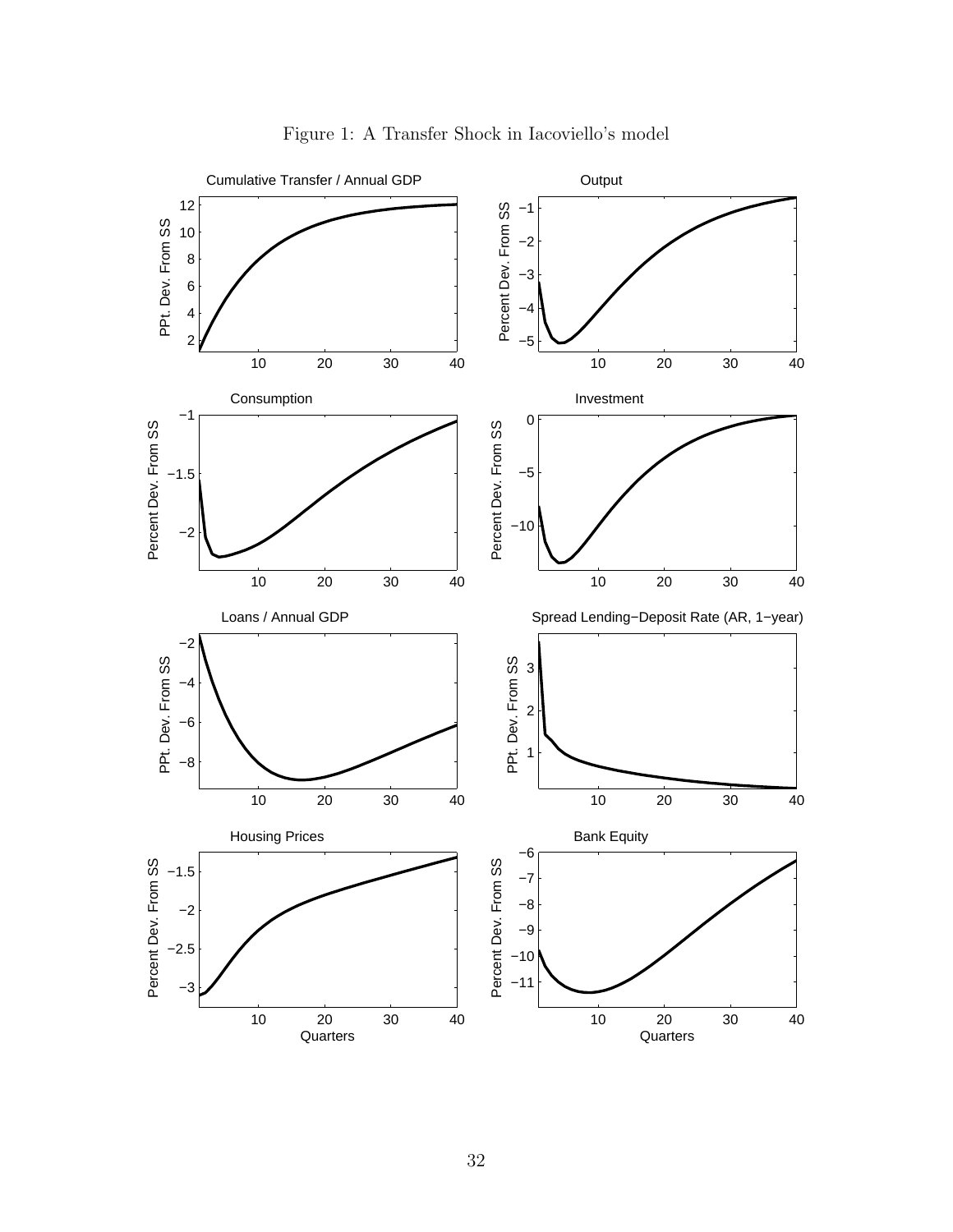

<span id="page-32-0"></span>Figure 2: A Transfer Shock in Iacoviello's model: Robustness Analysis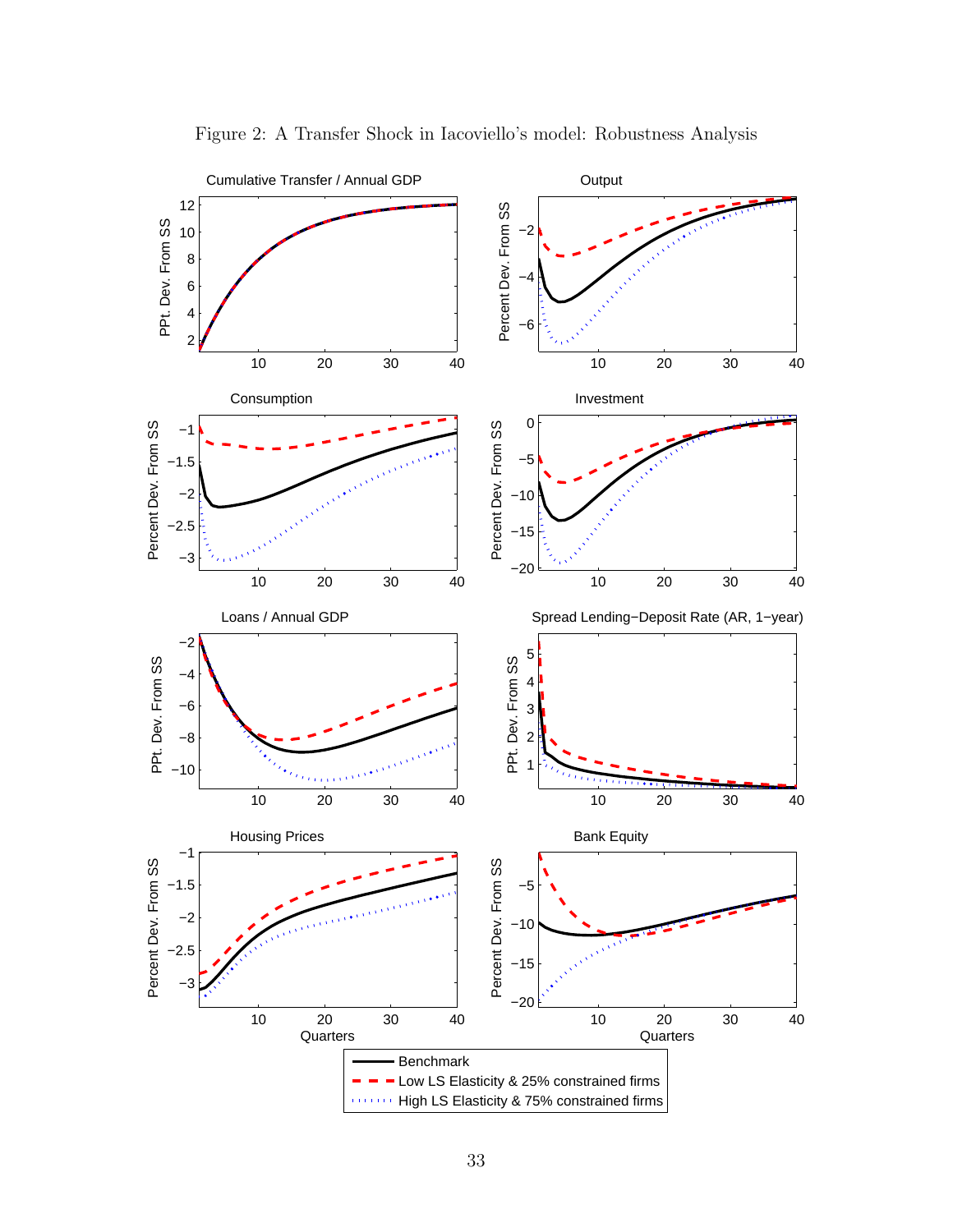

<span id="page-33-0"></span>Figure 3: A Transfer Shock vis-a-vis A Housing Price Shock in Iacoviello's model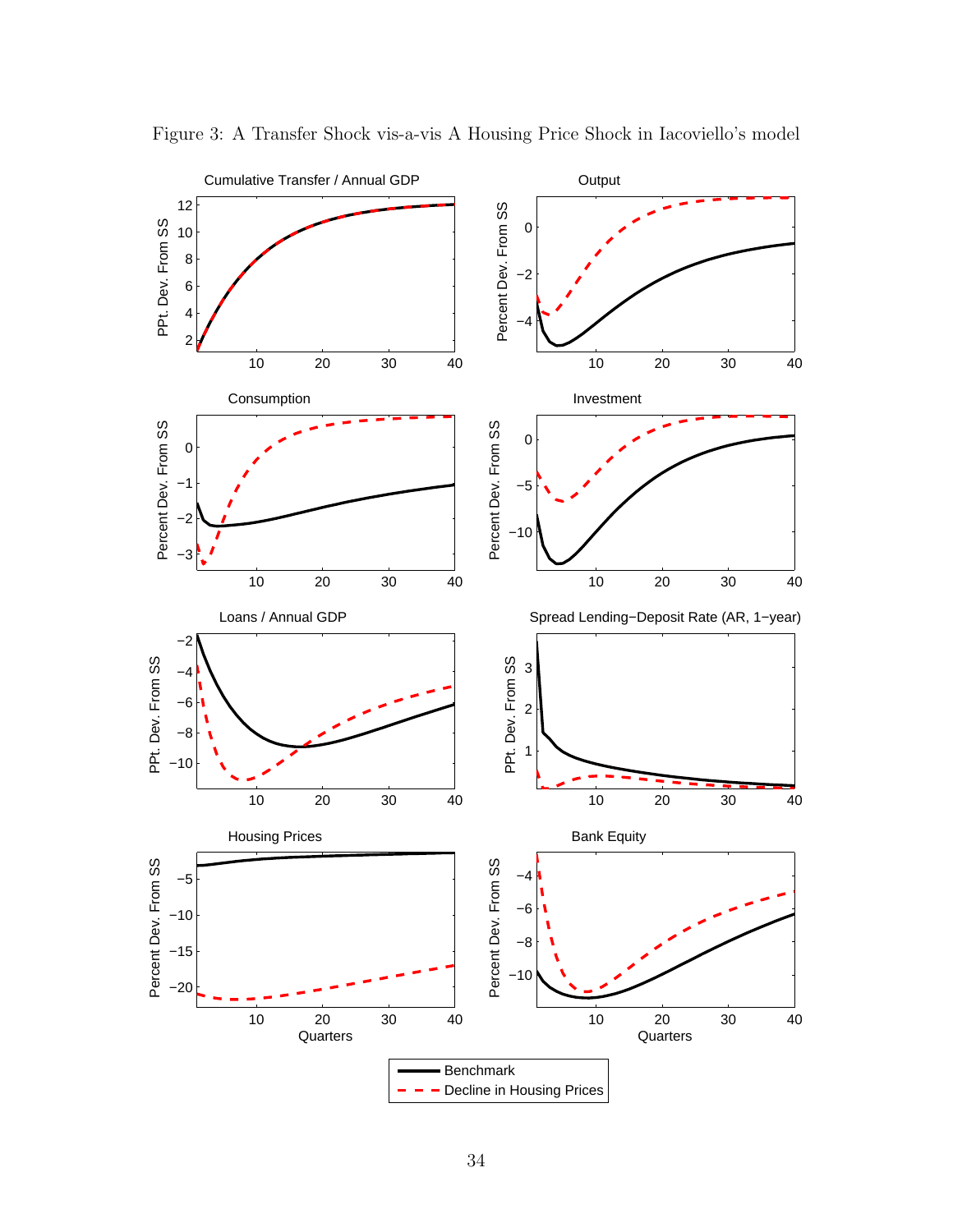

<span id="page-34-0"></span>Figure 4: A Transfer Shock in the Covas/Driscoll Model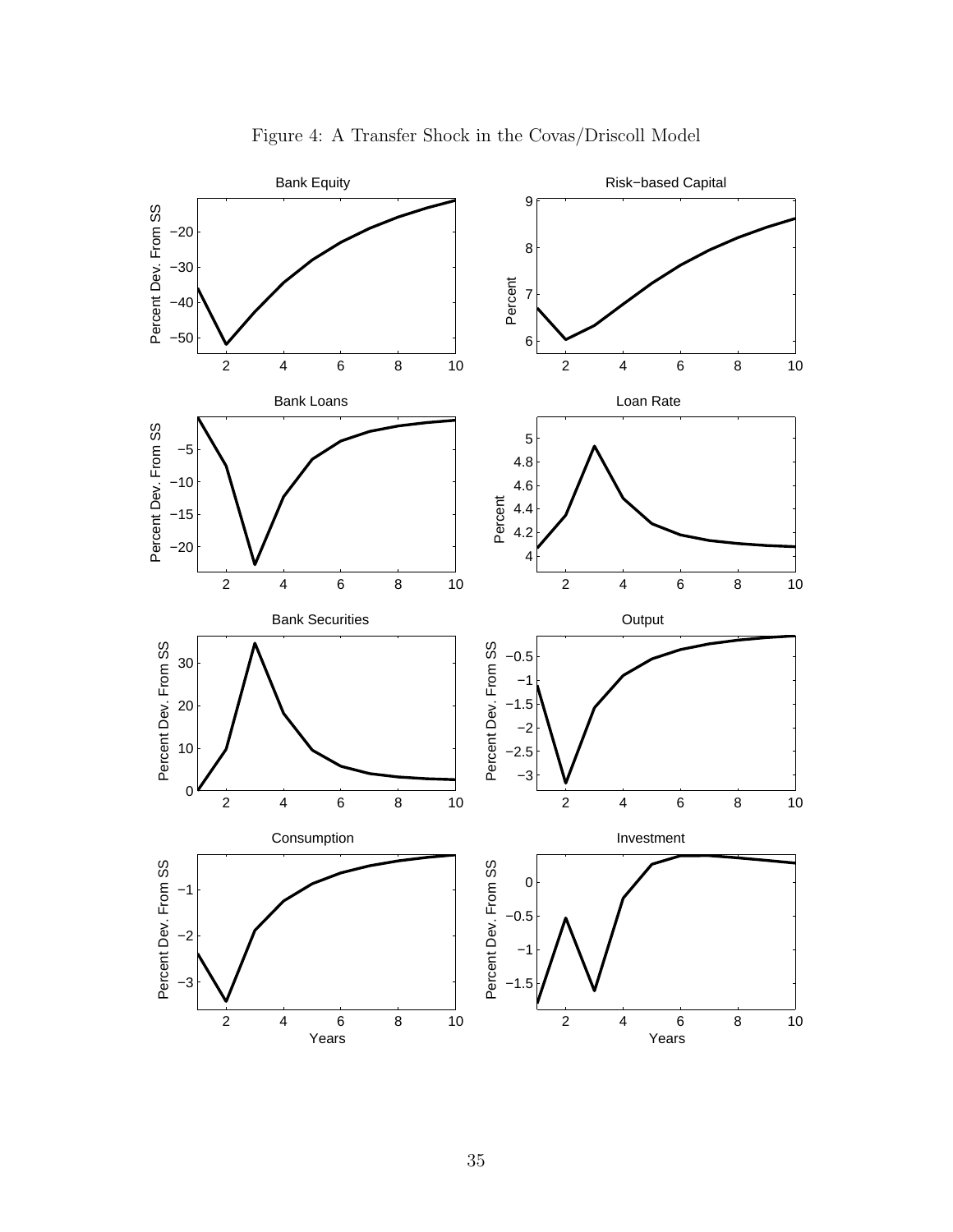

<span id="page-35-0"></span>Figure 5: A Transfer Shock in the Covas/Driscoll Model: Robustness Analysis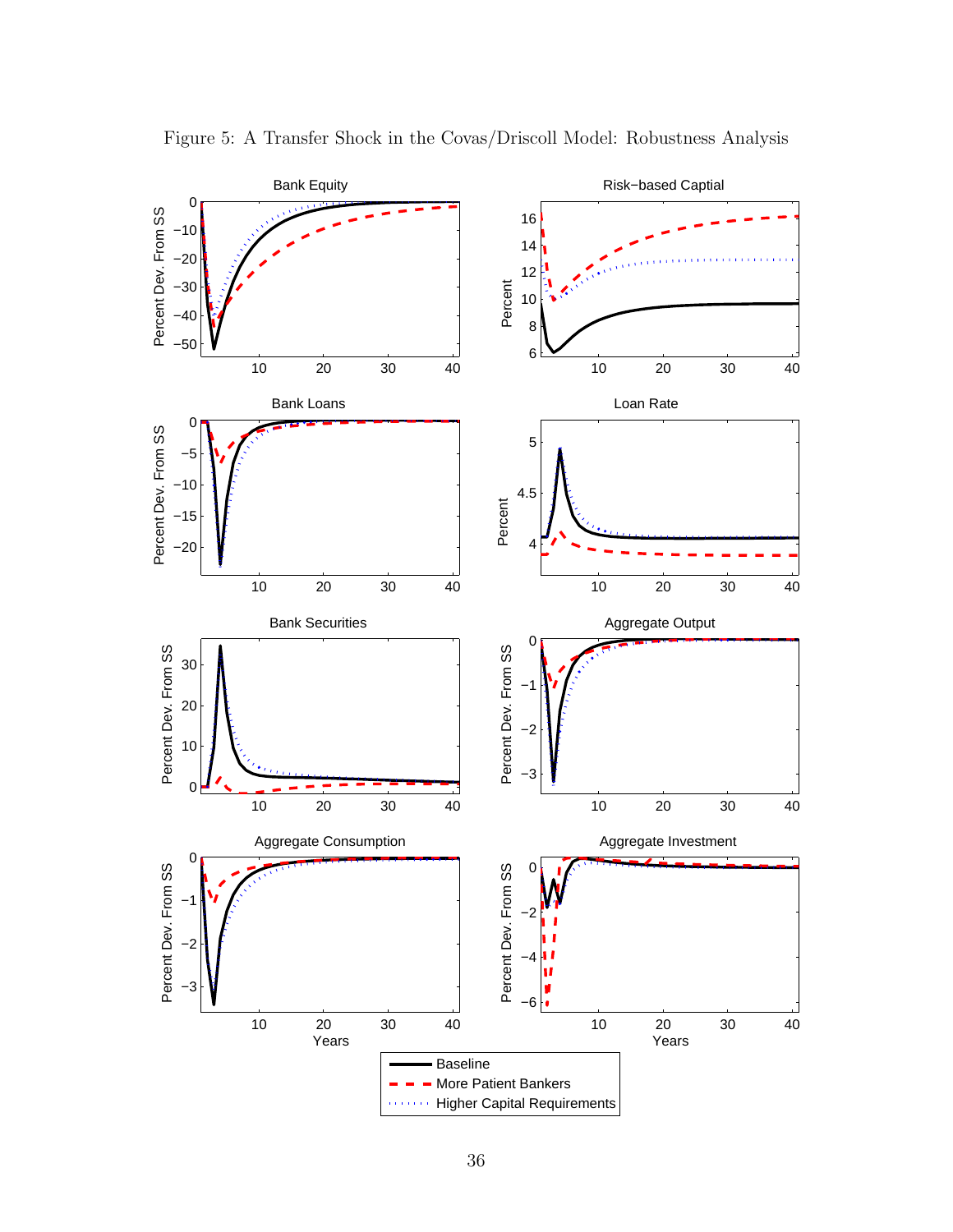

<span id="page-36-0"></span>Figure 6: A Transfer Shock vs. Bank Revenue Shock in the Covas/Driscoll Model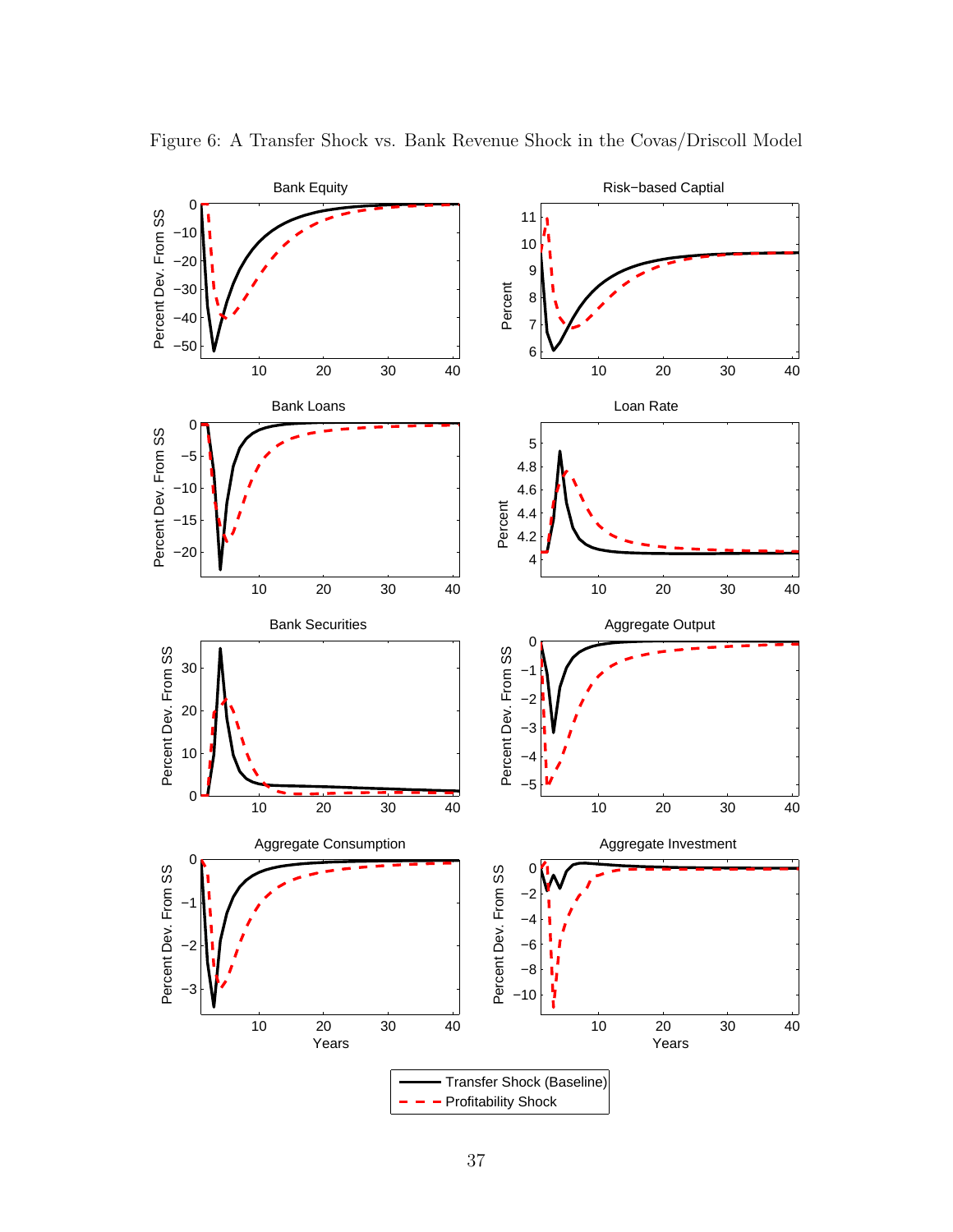

<span id="page-37-0"></span>Figure 7: Effects of a Transfer Shock in the Kiley/Sim Model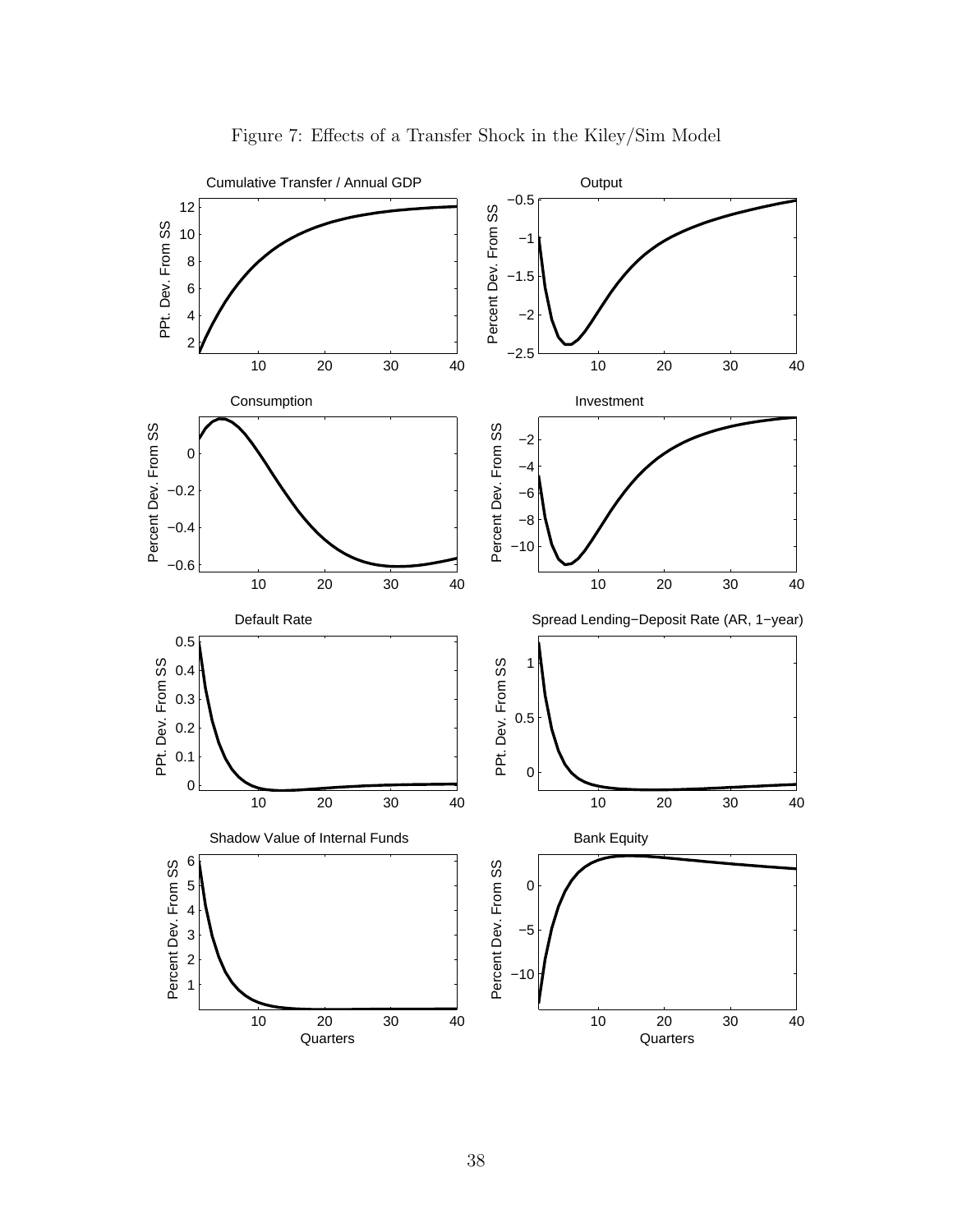

<span id="page-38-0"></span>Figure 8: Effects of a Transfer Shock in the Kiley/Sim Model: Sensitivity Analysis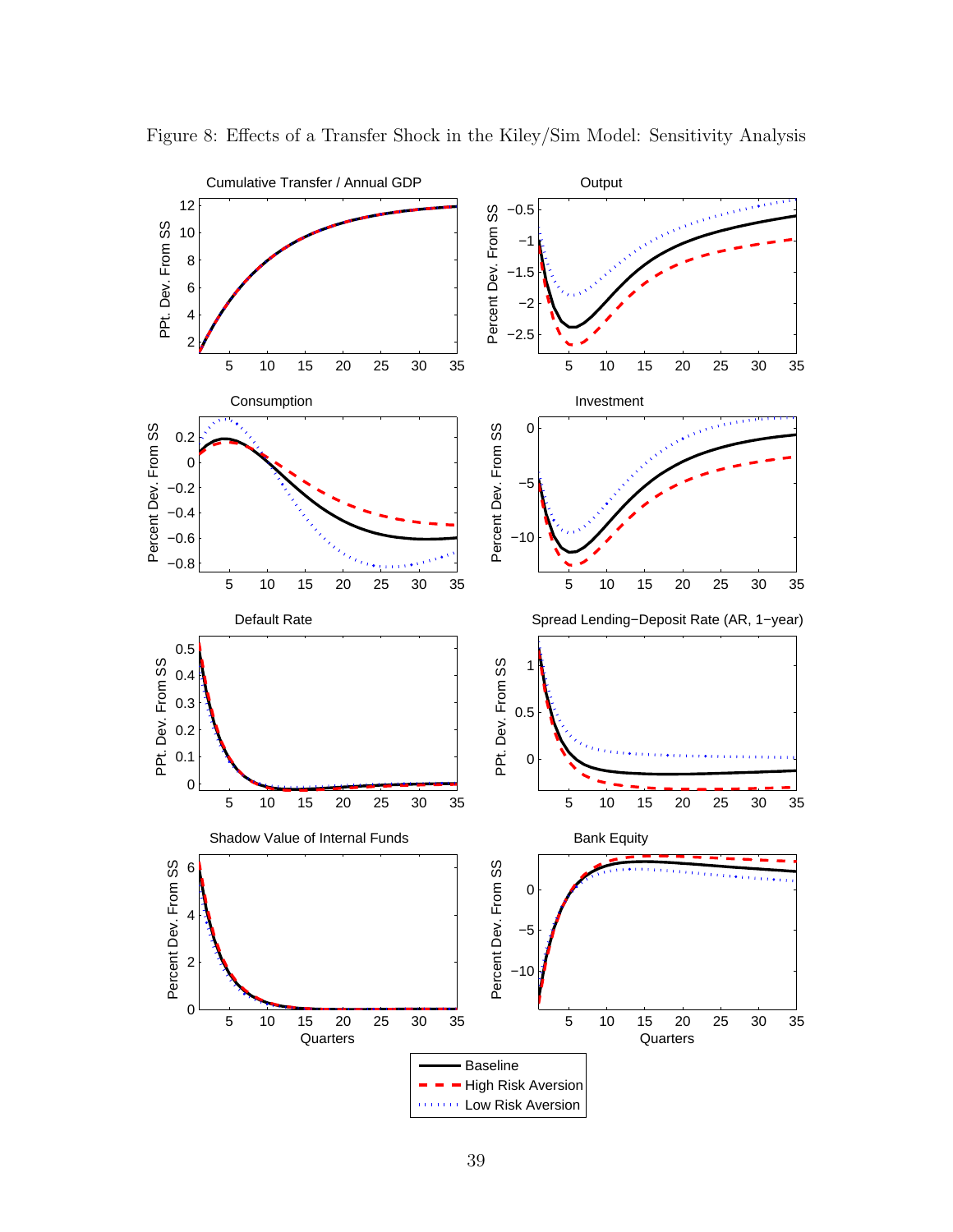

<span id="page-39-0"></span>Figure 9: Effects of A Dilution Cost Shock vs. a Transfer Shock in the Kiley/Sim Model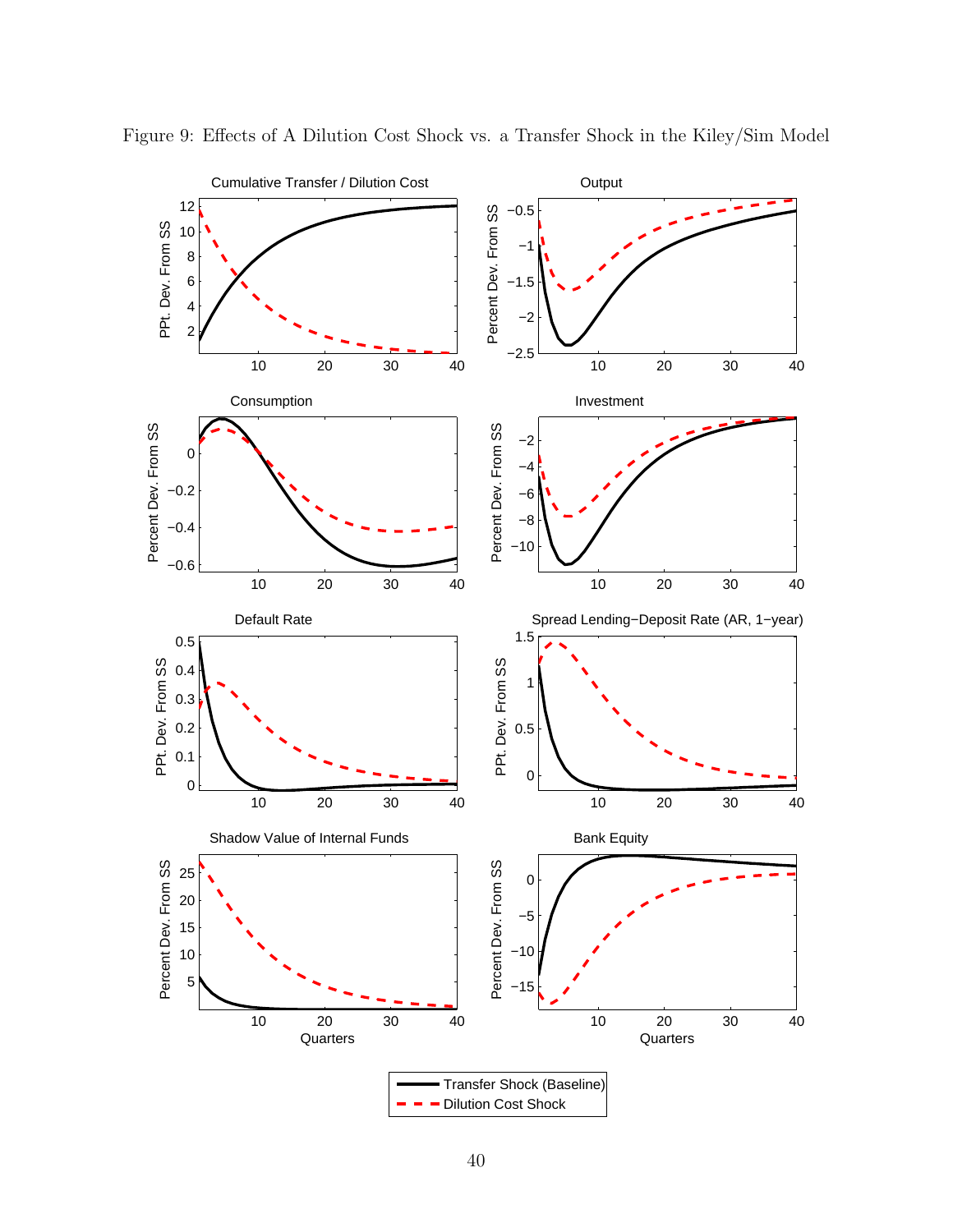

<span id="page-40-0"></span>Figure 10: Effects of a Transfer Shock in the Queralto Model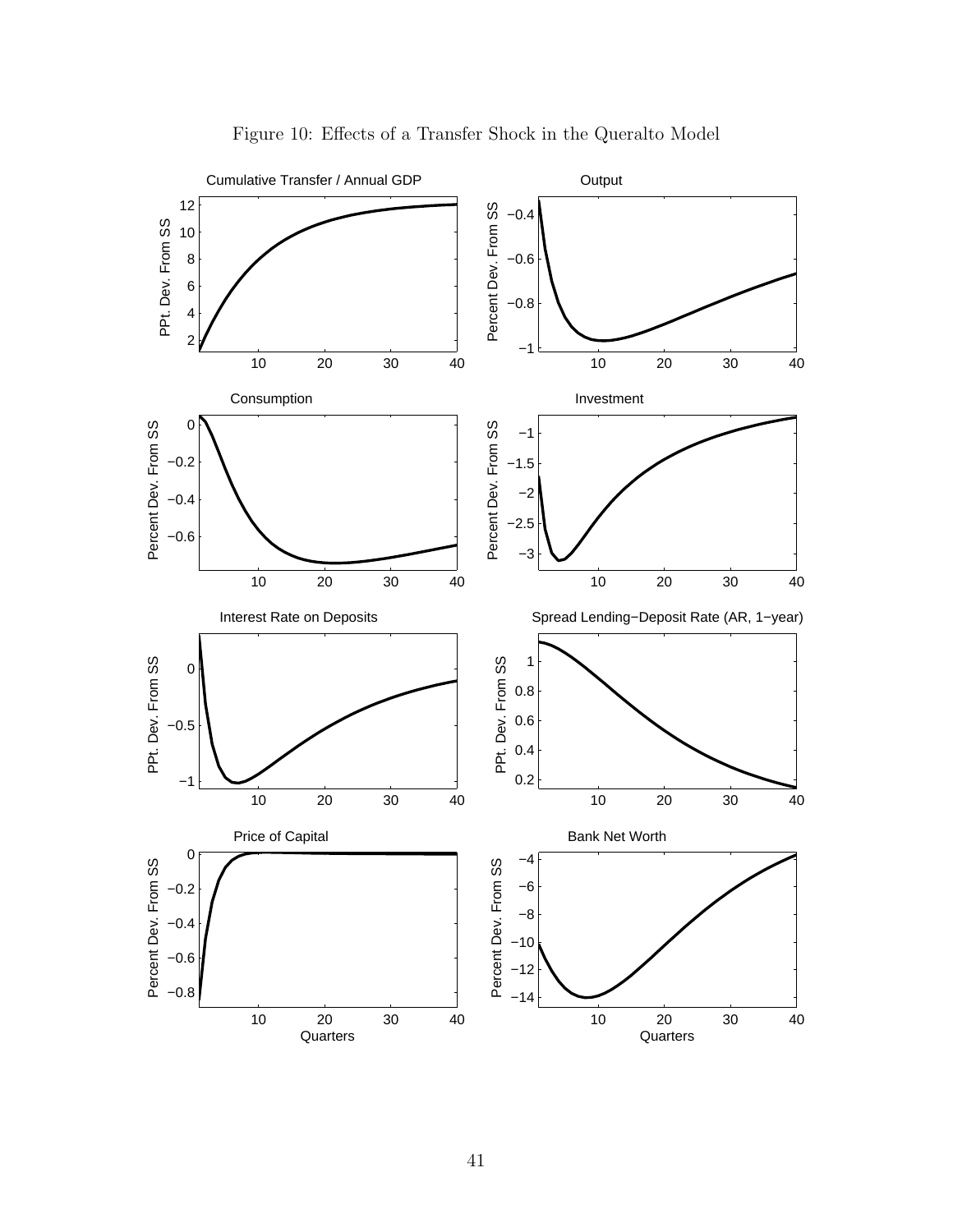

<span id="page-41-0"></span>Figure 11: Effects of a Transfer Shock in the Queralto Model: Sensitivity Analysis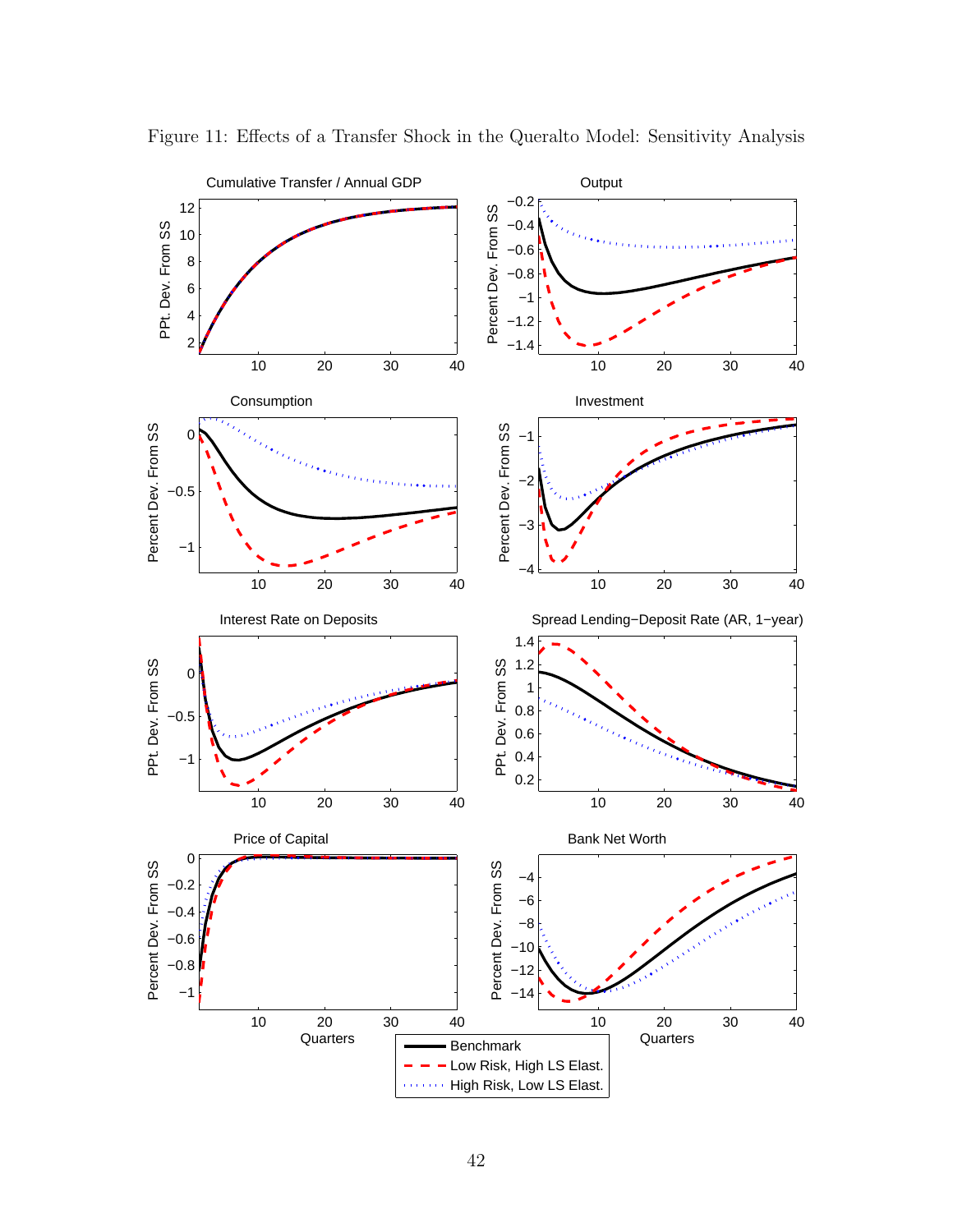

<span id="page-42-0"></span>Figure 12: Transfer Shock vs. Capital Quality Shock in the Queralto Model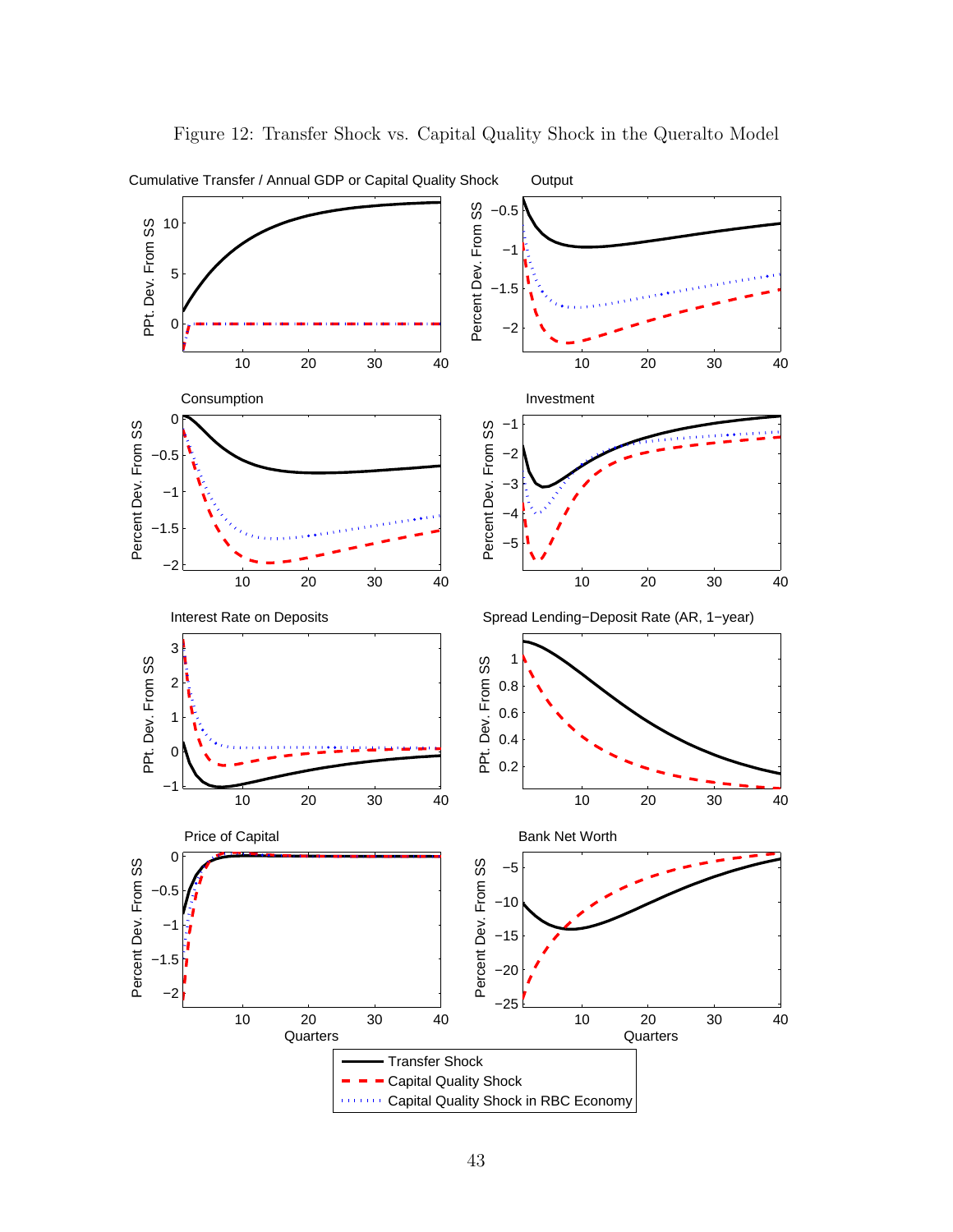

<span id="page-43-0"></span>Figure 13: Effects of a Transfer Shock in the Guerrieri/Jahan-Parvar Model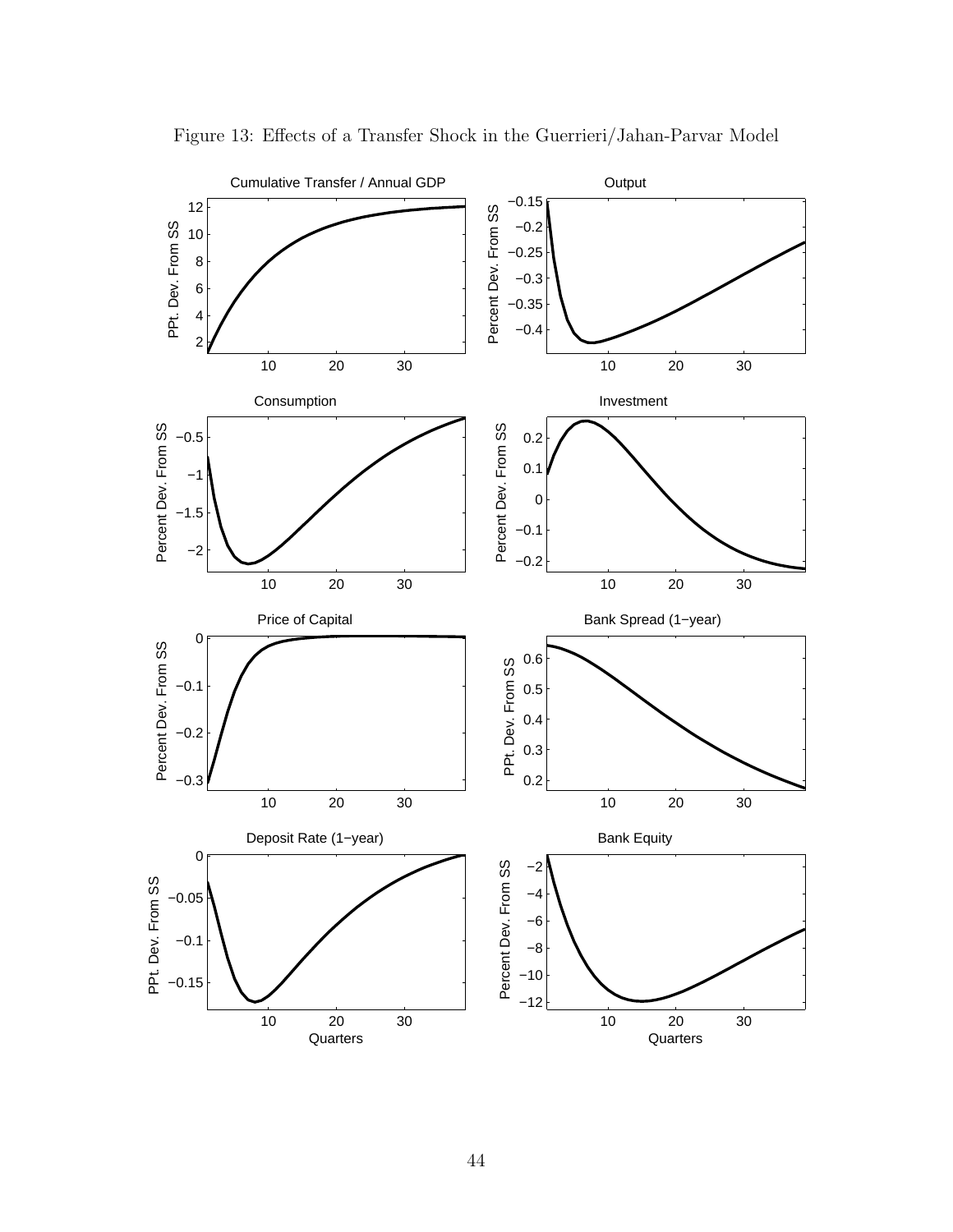<span id="page-44-0"></span>

Figure 14: Effects of a Transfer Shock in the Guerrieri/Jahan-Parvar Model: Sensitivity Analysis

"All Credit" refers to a 1-sector model in which all firms are *evedit*-dependent. Under "Expanded Equity Sector" firms with access to equity financing account to 75% of aggregate output.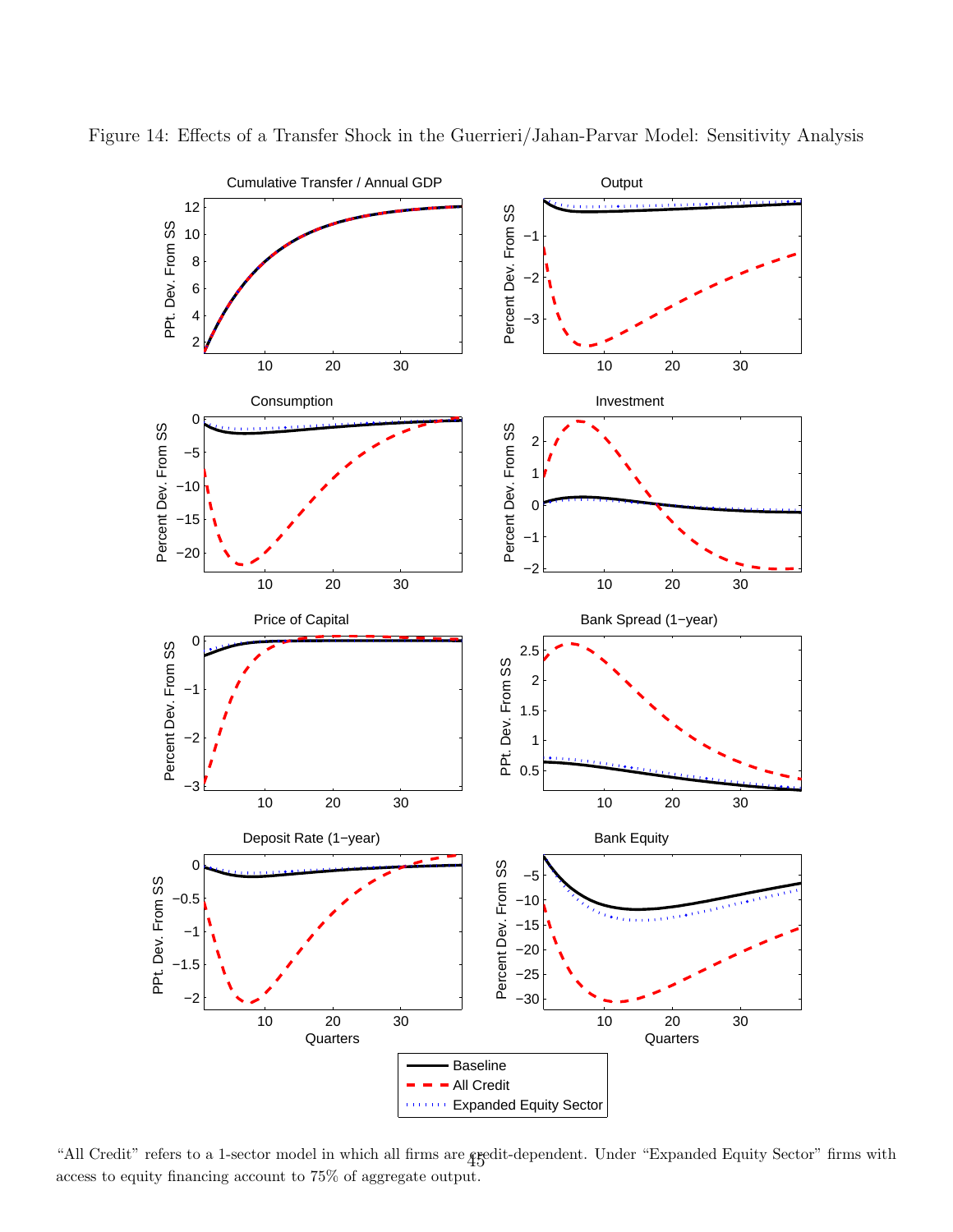

<span id="page-45-0"></span>Figure 15: Transfer Shocks vs. Valuation Shocks in the Guerrieri/Jahan-Parvar Model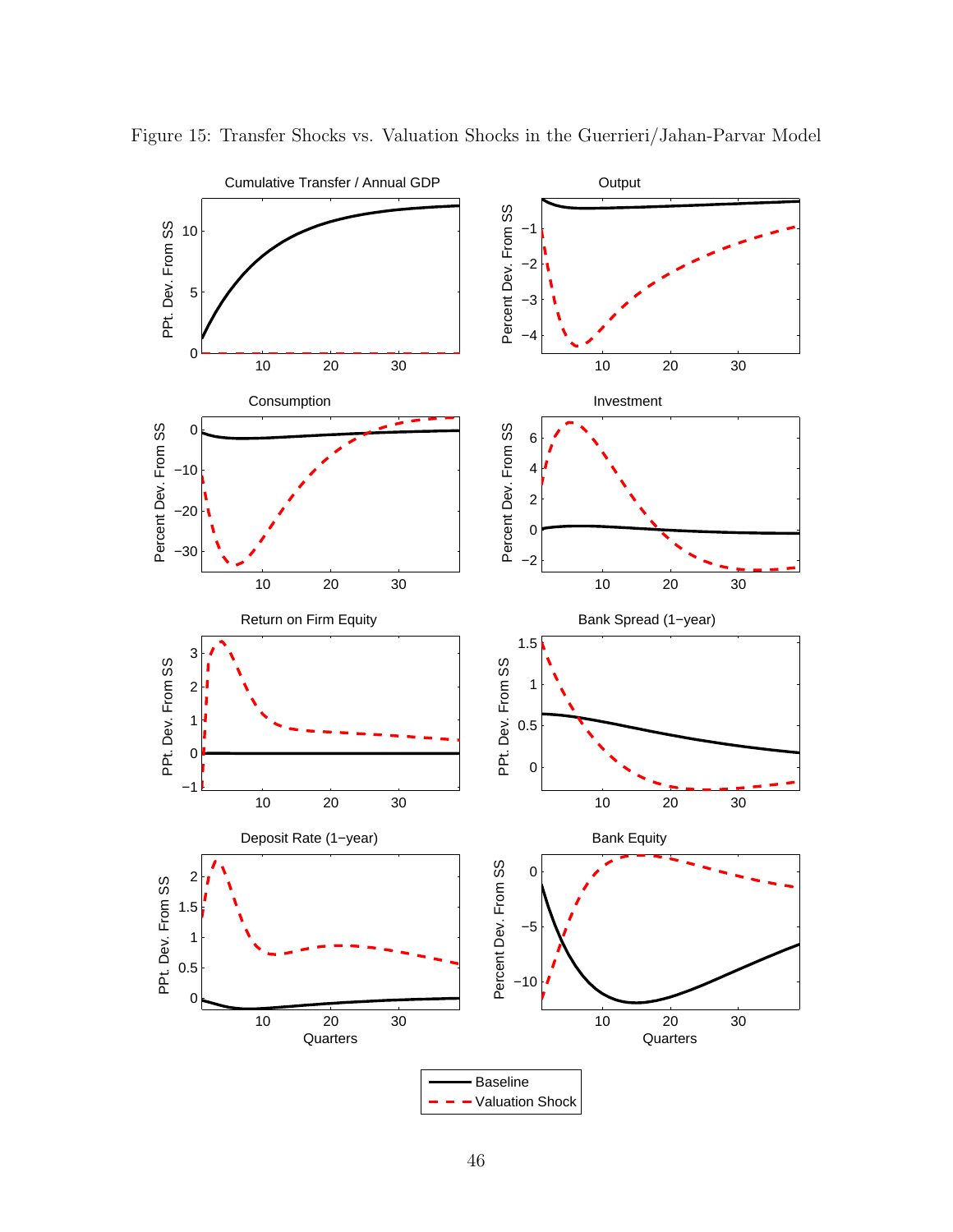

<span id="page-46-0"></span>Figure 16: Transfer Shock at the Zero Lower Bound in the Guerrieri/Jahan-Parvar Model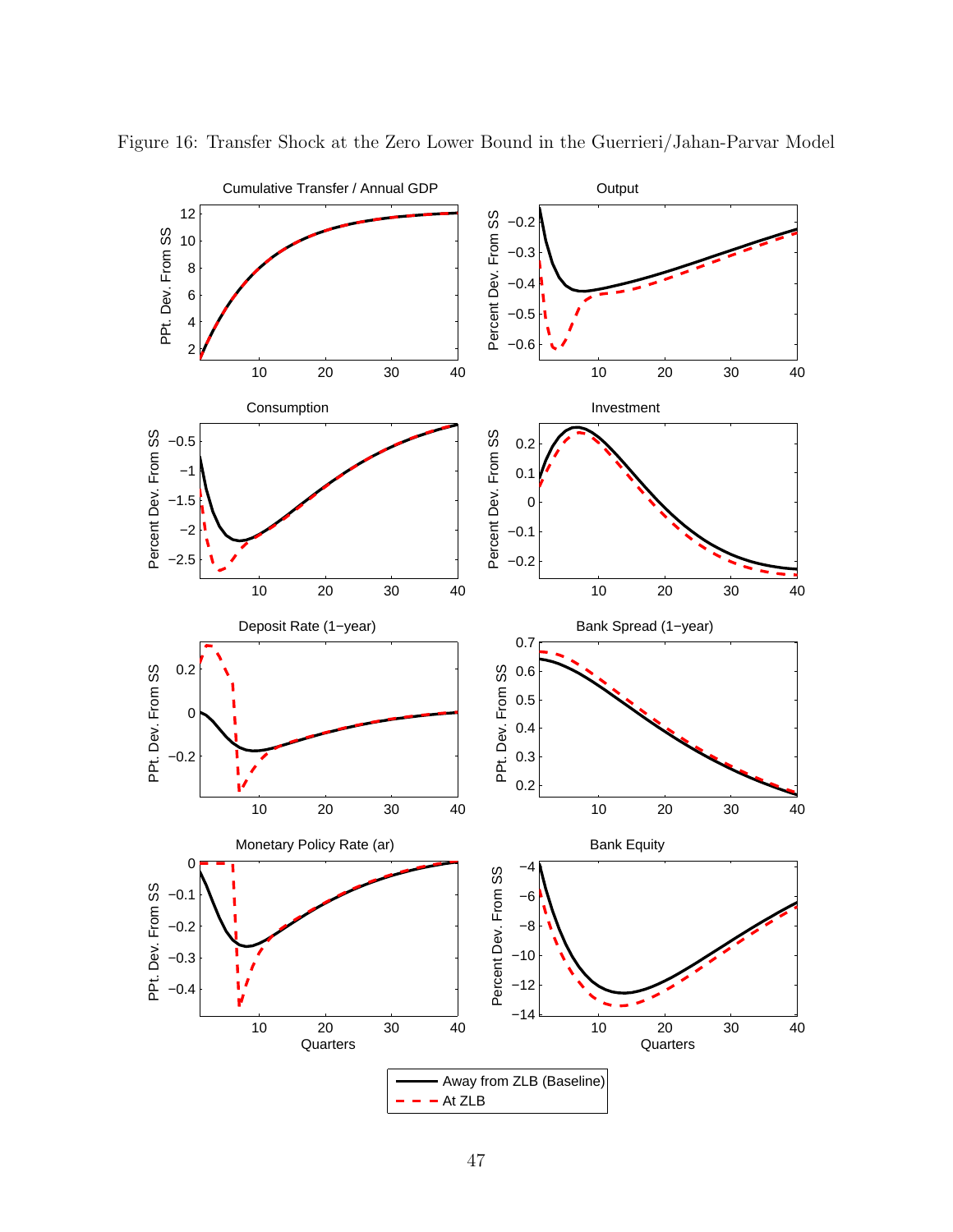

<span id="page-47-0"></span>Figure 17: Horizontal Model Comparison

The model of Covas and Driscoll is calibrated to reflect an annual frequency. In all the panels above, the responses of their model that apply to any given year have been repeated for each quarter of that year.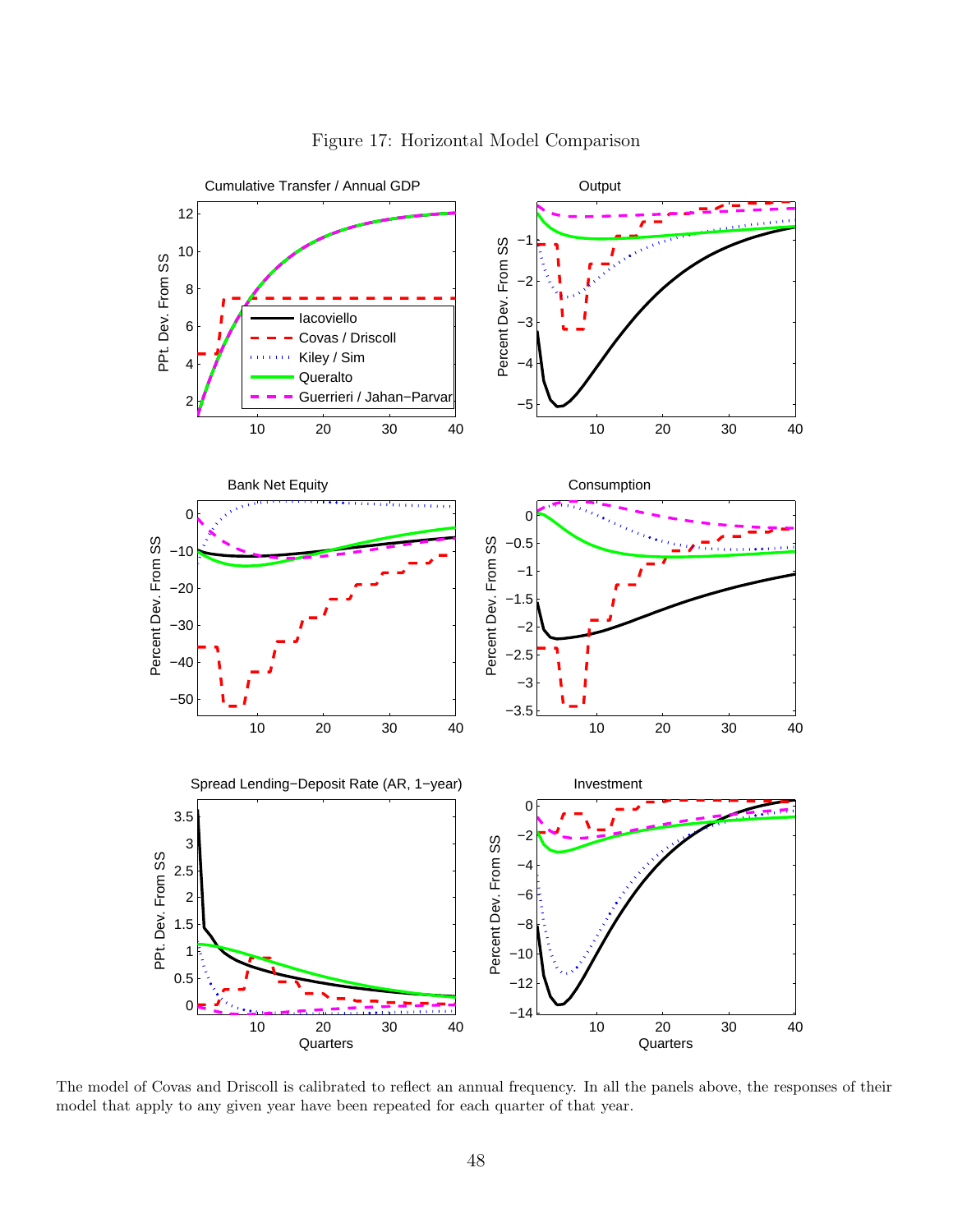<span id="page-48-0"></span>Figure 18: Results from a VAR

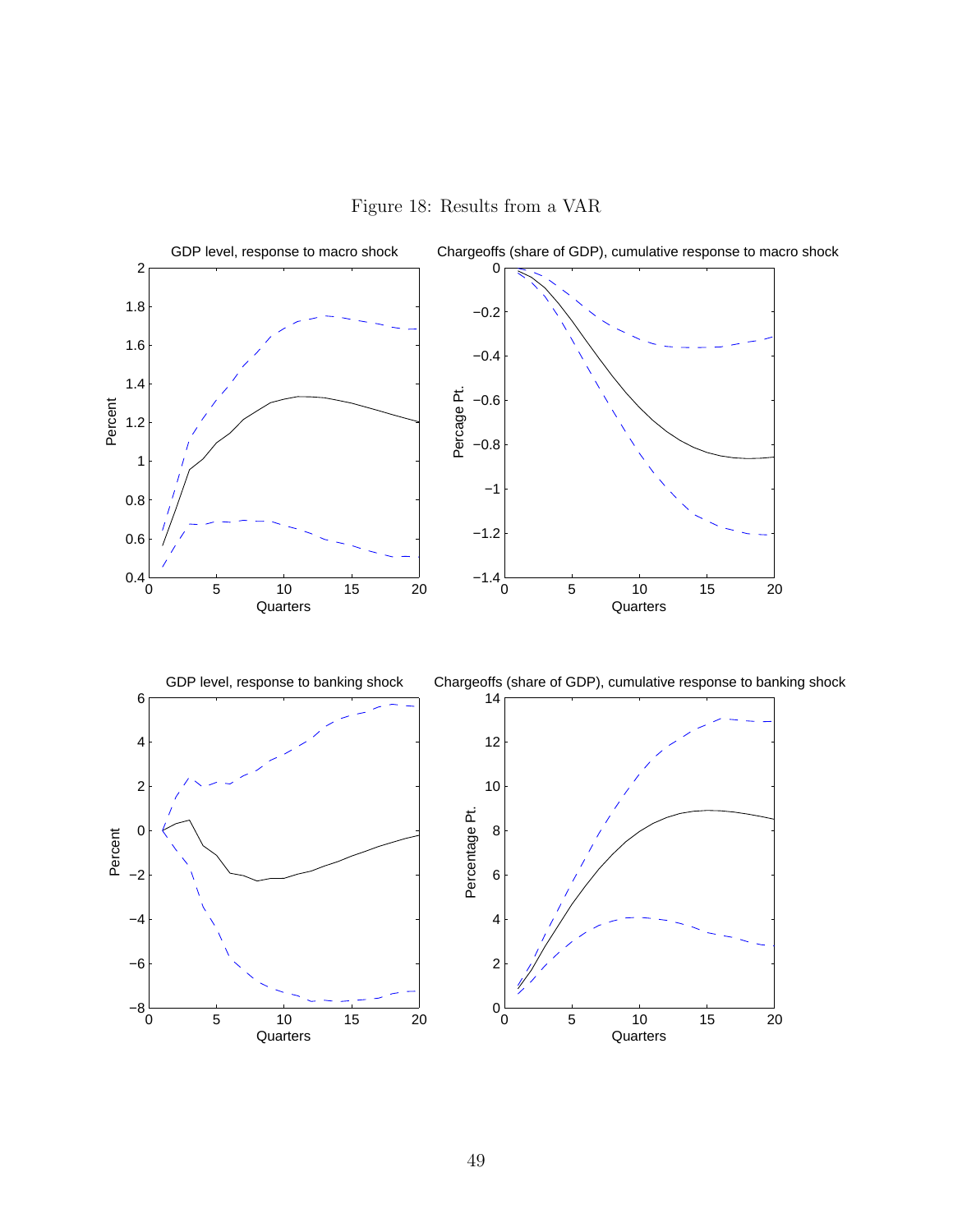## **References**

- <span id="page-49-1"></span>Aiyagari, R. (1994). Uninsured idiosyncratic risk and aggregate saving. *Quarterly Journal of Economics 109*, 659–684. [\[9\]](#page-8-4)
- <span id="page-49-15"></span>Albuquerque, R., M. Eichenbaum, and S. Rebelo (2012). Valuation risk and asset pricing. Working Paper. [[25\]](#page-24-3)
- <span id="page-49-3"></span>Angeletos, G.-M. (2007). Idiosyncratic investment risk and aggregate savings. *Review of Economic Dynamics 10*, 1–30. [\[9](#page-8-4)]
- <span id="page-49-5"></span>Bassett, W. and F. Covas (2013). A new look at the relationship between capital constraints and bank lending. Mimeo. [\[10](#page-9-1)]
- <span id="page-49-18"></span>BCBS (2010). An assessment of the long-term economic impact of stronger capital and liquidity requirements. Technical report, Basel Committee on Banking Supervision, Bank for International Settlements. [\[27,](#page-26-1) [30\]](#page-29-1)
- <span id="page-49-10"></span>Bernanke, B. and M. Gertler (1989). Agency costs, net worth, and business fluctuations. *The American Economic Review 79* (1), 14–31. [\[18](#page-17-3)]
- <span id="page-49-16"></span>Bodenstein, M., C. J. Erceg, and L. Guerrieri (2009). The effects of foreign shocks when interest rates are at zero. International Finance Discussion Papers 983, Board of Governors of the Federal Reserve System. [\[27\]](#page-26-1)
- <span id="page-49-17"></span>Bodenstein, M., L. Guerrieri, and C. J. Gust (2013). Oil shocks and the zero bound on nominal interest rates. *Journal of International Money and Finance 32* (C), 941–967. [[27](#page-26-1)]
- <span id="page-49-14"></span>Boldrin, M., L. J. Christiano, and J. D. M. Fisher (2001). Habit persistence, asset returns and the business cycle. *American Economic Review 91* (1), 149–166. [\[23\]](#page-22-1)
- <span id="page-49-7"></span>Brunnermeier, M. K. and Y. Sannikov (2013). A macroeconomic model with a financial sector. *American Economic Review*. [[14](#page-13-3), [15](#page-14-6)]
- <span id="page-49-13"></span>Calomiris, C. and C. Kahn (1991). The role of demandable debt in structuring banking arrangements. *American Economic Review* (81), 497–513. [\[20](#page-19-2)]
- <span id="page-49-12"></span>Coeurdacier, R., H. Rey, and P. Winant (2011). The risky steady state. Technical report, London Business School. [[20](#page-19-2)]
- <span id="page-49-6"></span>Coleman, W. J. (1990). Solving the stochastic growth model by policy-function iteration. *Journal of Business and Economic Statistics 8*, 27–29. [\[11\]](#page-10-3)
- <span id="page-49-2"></span>Covas, F. (2006). Unisured idiosyncratic production risk with borrowing constraints. *Journal of Economic Dynamics and Control 30*, 2167–2190. [[9](#page-8-4)]
- <span id="page-49-0"></span>Covas, F. and J. D. Driscoll (2013). The macroeconomic impact of adding liquidity regulations to bank capital regulations. Mimeo. [[9\]](#page-8-4)
- <span id="page-49-4"></span>De Nicolò, G., A. Gamba, and M. Lucchetta (2013, March). Capital regulation and liquidity requirements in a dynamic model of banking. Mimeo. [[9](#page-8-4)]
- <span id="page-49-8"></span>Gertler, M. and P. Karadi (2011, January). A model of unconventional monetary policy. *Journal of Monetary Economics 58* (1), 17–34. [[14,](#page-13-3) [17](#page-16-1), [23](#page-22-1)]
- <span id="page-49-9"></span>Gertler, M. and N. Kiyotaki (2010). Financial intermediation and credit policy in business cycle analysis. Volume 3 of *Handbook of Monetary Economics*, pp. 547 – 599. Elsevier.  $[14, 17]$  $[14, 17]$  $[14, 17]$  $[14, 17]$
- <span id="page-49-11"></span>Gertler, M., N. Kiyotaki, and A. Queralto (2012). Financial crises, bank risk exposure and government financial policy. *Journal of Monetary Economics 59* (S), S17–S34. [\[18,](#page-17-3) [19](#page-18-4), [21](#page-20-4)]